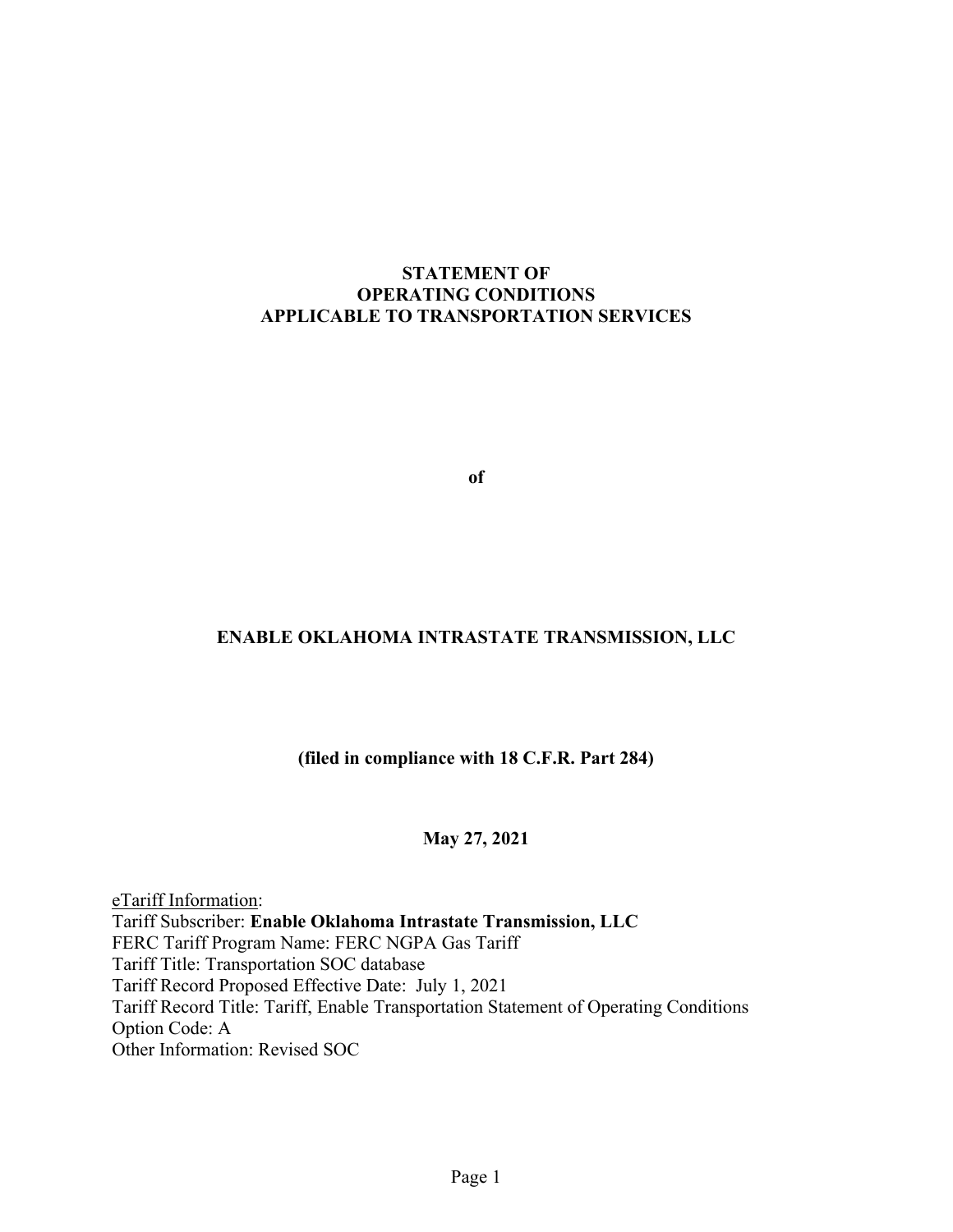#### **STATEMENT OF**

# **OPERATING CONDITIONS OF ENABLE OKLAHOMA INTRASTATE TRANSMISSION, LLC IN COMPLIANCE WITH 18 C.F.R. PART 284**

ENABLE OKLAHOMA INTRASTATE TRANSMISSION, LLC (hereinafter "Enable" or "Transporter"), an intrastate pipeline operating within the State of Oklahoma, will engage in the transportation of natural gas pursuant to Section 311(a)(2) of the Natural Gas Policy Act of 1978 and pursuant to applicable regulations of the Federal Energy Regulatory Commission on the following terms and conditions:

#### **TABLE OF CONTENTS**

| 1.               |                                                          |  |
|------------------|----------------------------------------------------------|--|
| 2.               |                                                          |  |
| 3.               |                                                          |  |
| $\overline{4}$ . |                                                          |  |
| 5.               |                                                          |  |
| 6.               |                                                          |  |
| 7.               |                                                          |  |
| 8.               | NOMINATIONS, IMBALANCES AND SYSTEM OPERATIONS ORDERS  14 |  |
| 9.               |                                                          |  |
| 10.              |                                                          |  |
| 11.              |                                                          |  |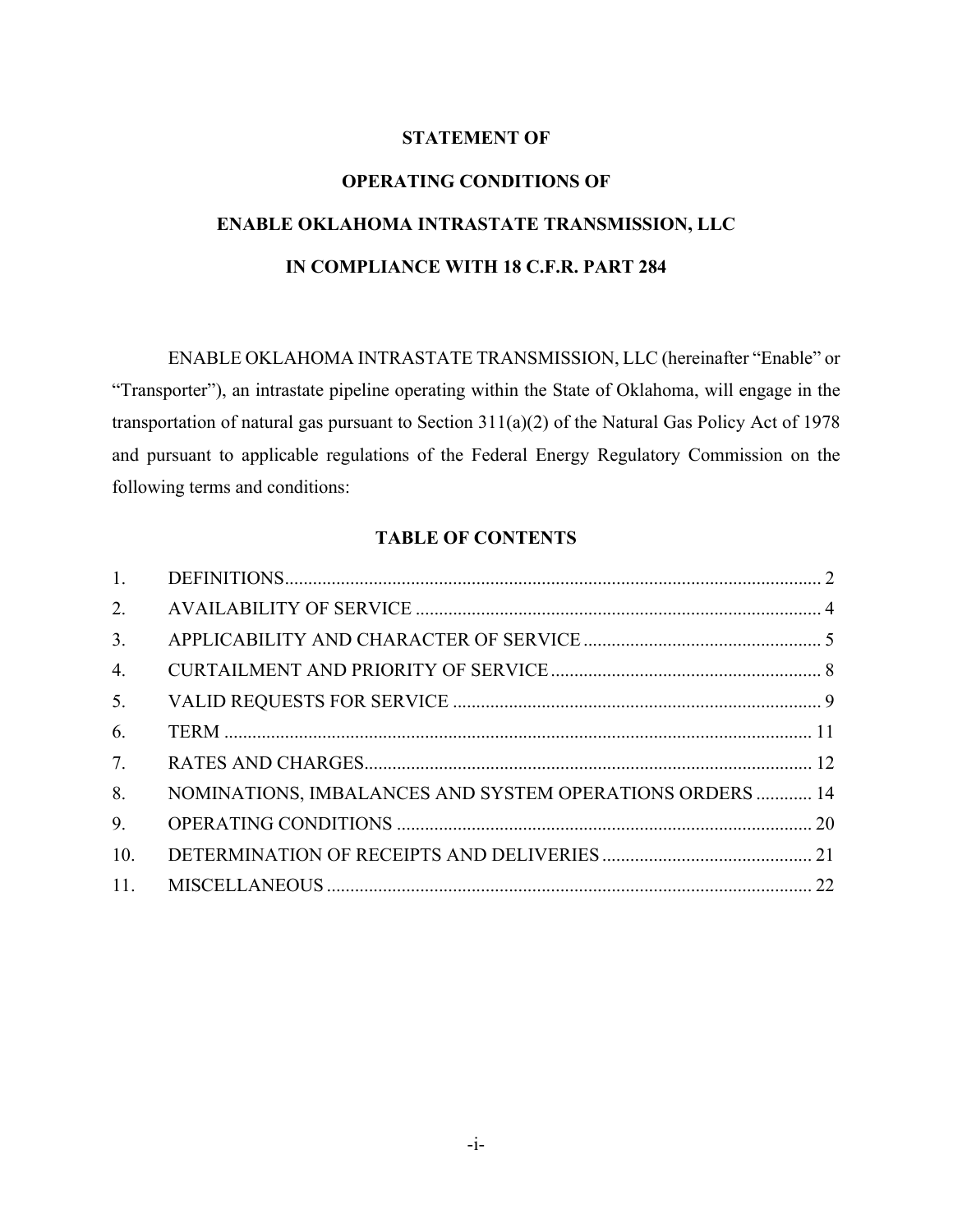#### **FIRM AND INTERRUPTIBLE TRANSPORTATION SERVICE**

#### **1. DEFINITIONS**

In addition to the definitions of terms contained in the attached General Terms ("General Terms and Conditions"), and except where the context expressly states another meaning, the following terms, when used herein, shall have the following meanings:

- **A.** "Applicable Regulations" shall mean those regulations promulgated by FERC pursuant to Section 311(a)(2) of the Natural Gas Policy Act of 1978 ("Section 311"), or other authority, including regulations at 18 C.F.R. Part 284, applicable to transportation under Section 311, as such regulations may be amended from time to time.
- **B.** "Central Clock Time" shall mean Central Standard Time or Central Daylight Savings Time, as applicable in Oklahoma.
- **C.** "Contract" or "Shipper's Contract" shall mean a service agreement for the transportation of Natural Gas between Transporter and Shipper, as such agreement may be amended from time to time.
- **D.** "Daily Imbalance" shall mean the daily volumetric variance between net receipts and allocated deliveries, adjusted for System Fuel.
- **E.** "Daily Index Penalty Percentage" shall mean the percentage obtained by referencing the Daily Imbalance percentage in the table included in Section 8.
- **F.** "East Daily Index Price" shall mean the arithmetic average of the applicable midpoint prices quoted for deliveries to Transporter in the Daily Price Surveys published by Gas Daily for the applicable Day of Gas flow and for (1) NGPL, Texok zone and (2) Enable Gas Transmission, East. Should one or both of such surveys no longer be published, Transporter will determine an acceptable substitute source or sources for such Daily Price Survey(s), as closely comparable as possible to that previously used. Transporter will post such new source(s) on Transporter's Internet Web Site.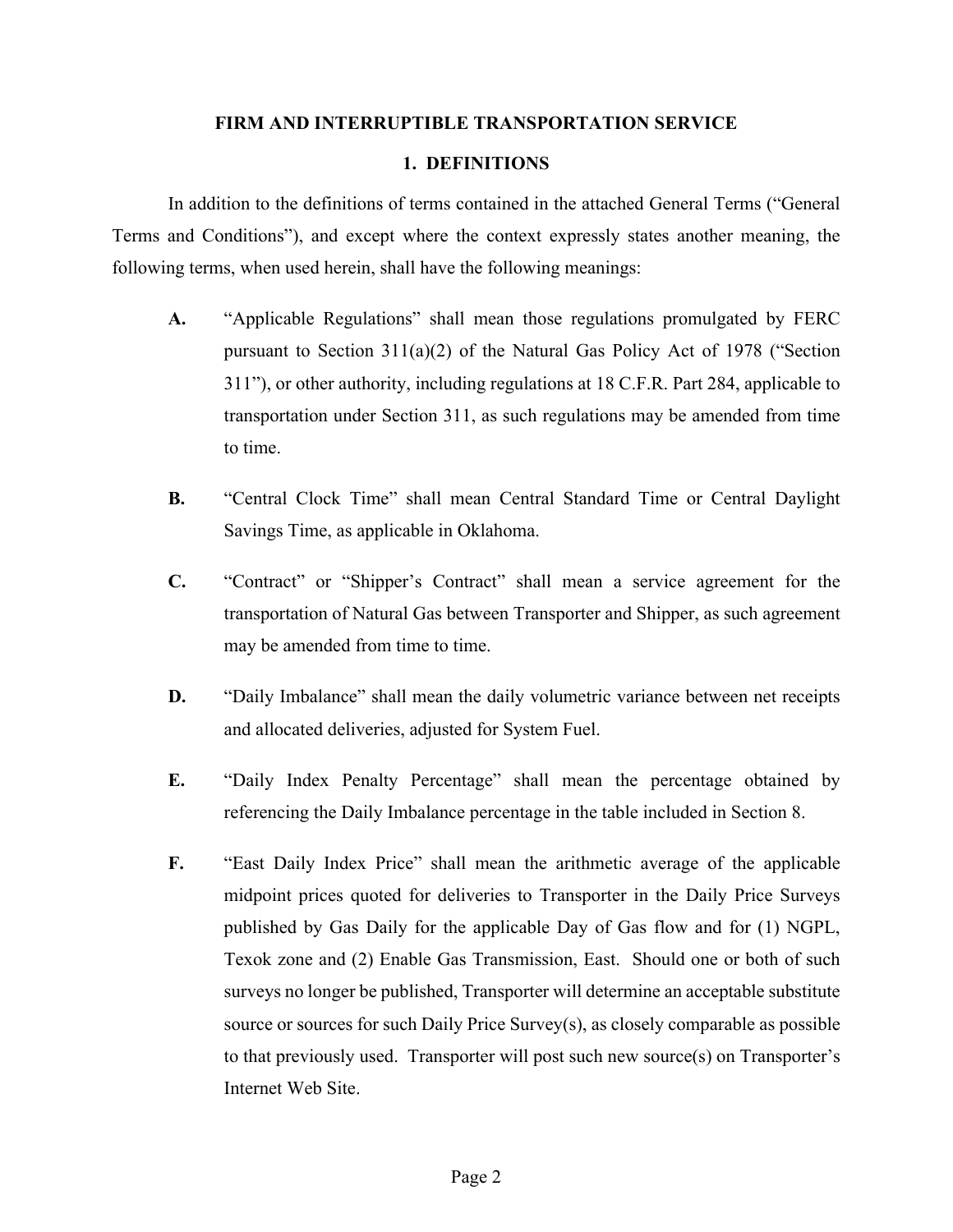- **G.** "East Zone" shall include all Transporter's facilities on or directly interconnected with (1) Transporter's Line 111 located East and/or downstream of Transporter's Sasakwa compressor station located in Section 1, 5N-6E in Seminole County, Oklahoma, (2) Transporter's Line 114 located East and/or downstream of Prague Junction in Section 36, T13N-R5E, Lincoln County, Oklahoma (3) Transporter's Lines 7 and 18, located East and/or downstream of Transporter's Noble interconnect with Williams Natural Gas located in Section 10, T21N-R2W, Noble County, Oklahoma, 4) Transporter's Line 1 located East and/or downstream of Transporter's Pink Compressor Station in Section 8, T9N-R2E, Pottawatomie County, Oklahoma and (5) Transporter's Line 22 located East and/or downstream of Transporter's Comanche Tie Compressor Station located in Section 23, T4N-R6W, Grady County, Oklahoma.
- **H.** "FERC" shall mean the Federal Energy Regulatory Commission or any successor agency or governmental authority having jurisdiction under Section 311.
- **I.** "Point(s) of Delivery" shall mean the point(s) at which Transporter delivers Gas on Shipper's behalf.
- **J.** "Point(s) of Receipt" shall mean the point(s) at which Shipper delivers Gas to the Transporter for transport to a Point of Delivery.
- **K.** "Shipper" shall mean any person or entity who has requested Transporter to transport Natural Gas on behalf of an eligible person or entity and any person who has entered into a valid Contract with Transporter for the transportation of Natural Gas.
- **L.** "SOC" shall mean this Statement of Operating Conditions Applicable to Transportation Services together with the attached General Terms and Conditions, which are fully incorporated by reference herein.

**M.** "Reasonable Discretion" shall mean Enable's discretion exercised in a reasonable and non-discriminatory manner.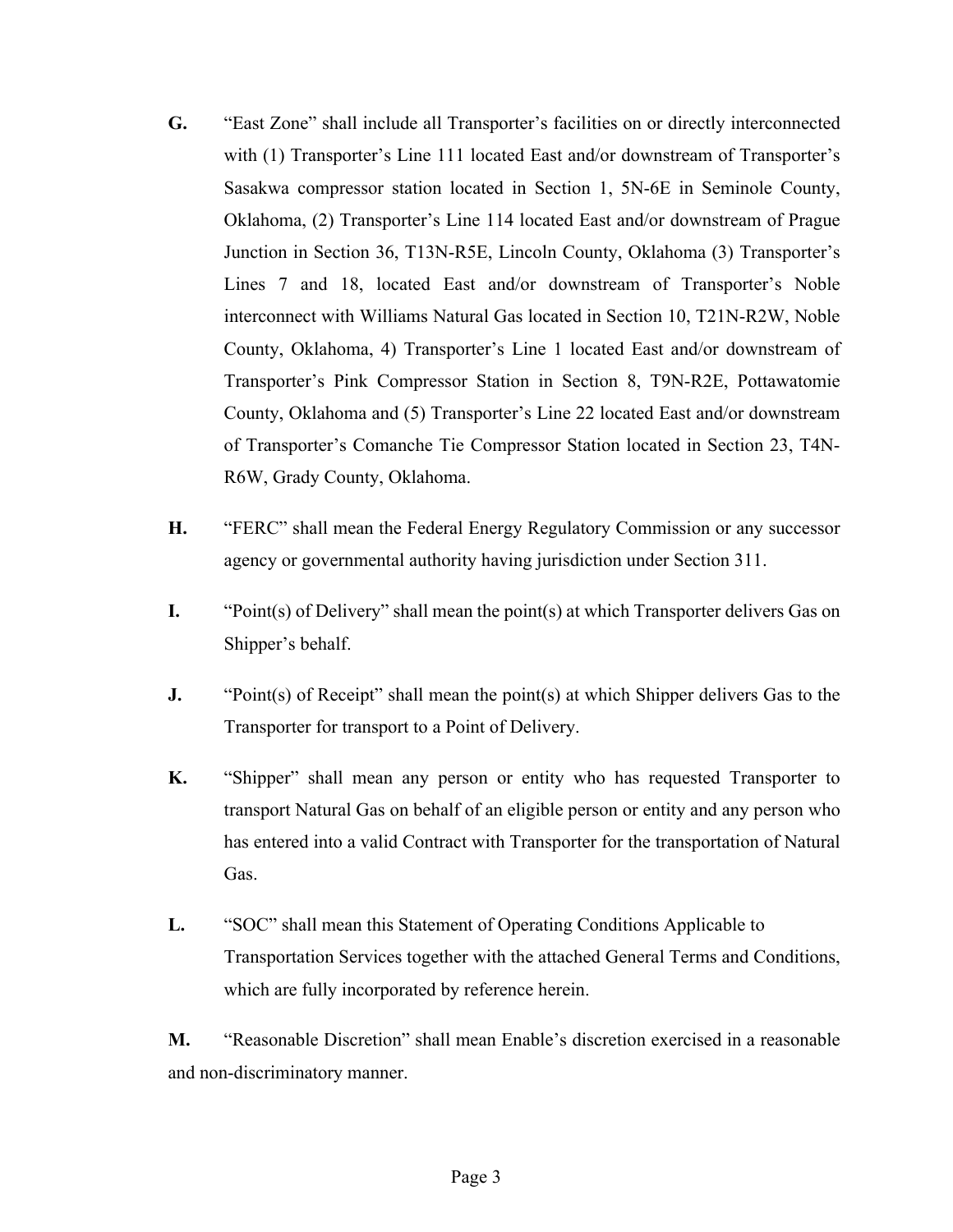- **N.** "System Fuel" shall mean mainline compression fuel plus lost and unaccounted for Gas on Transporter's System. Such System Fuel will be calculated pursuant to the Fuel Tracker set forth in Exhibit A hereto.
- **O.** "Transporter" shall mean Enable, an intrastate pipeline company operating within the State of Oklahoma which provides transportation service pursuant to the Applicable Regulations.
- **P.** "Transporter's System" shall mean the pipeline facilities, including appurtenant facilities, owned, leased, or operated by Transporter within the State of Oklahoma.
- **Q.** "West Daily Index Price" shall mean the arithmetic average of the applicable midpoint prices quoted for deliveries to Transporter in the Daily Price Surveys published by Gas Daily for the applicable Day of Gas flow and for (1) ANR, Okla. and (2) Panhandle, Tx.-Okla. Should one or both of such surveys be no longer published, Transporter will determine an acceptable substitute source or sources for such Daily Price Survey(s), as closely comparable as possible to that previously used. Transporter will post such new source(s) on Transporter's Internet Web Site.
- **R.** "West Zone" shall include all portions of the Transporter's System that have not been designated as the East Zone.

#### **2. AVAILABILITY OF SERVICE**

- 2.1 Transportation service by Transporter is available for any Shipper to the extent that:
	- (1) Capacity is available on Transporter's System;
	- (2) Shipper (a) makes a valid request for service, including documentation to demonstrate its creditworthiness to the satisfaction of Transporter in accordance with the provisions of Section 5.G, and (b) executes a Contract with Transporter applicable to service; and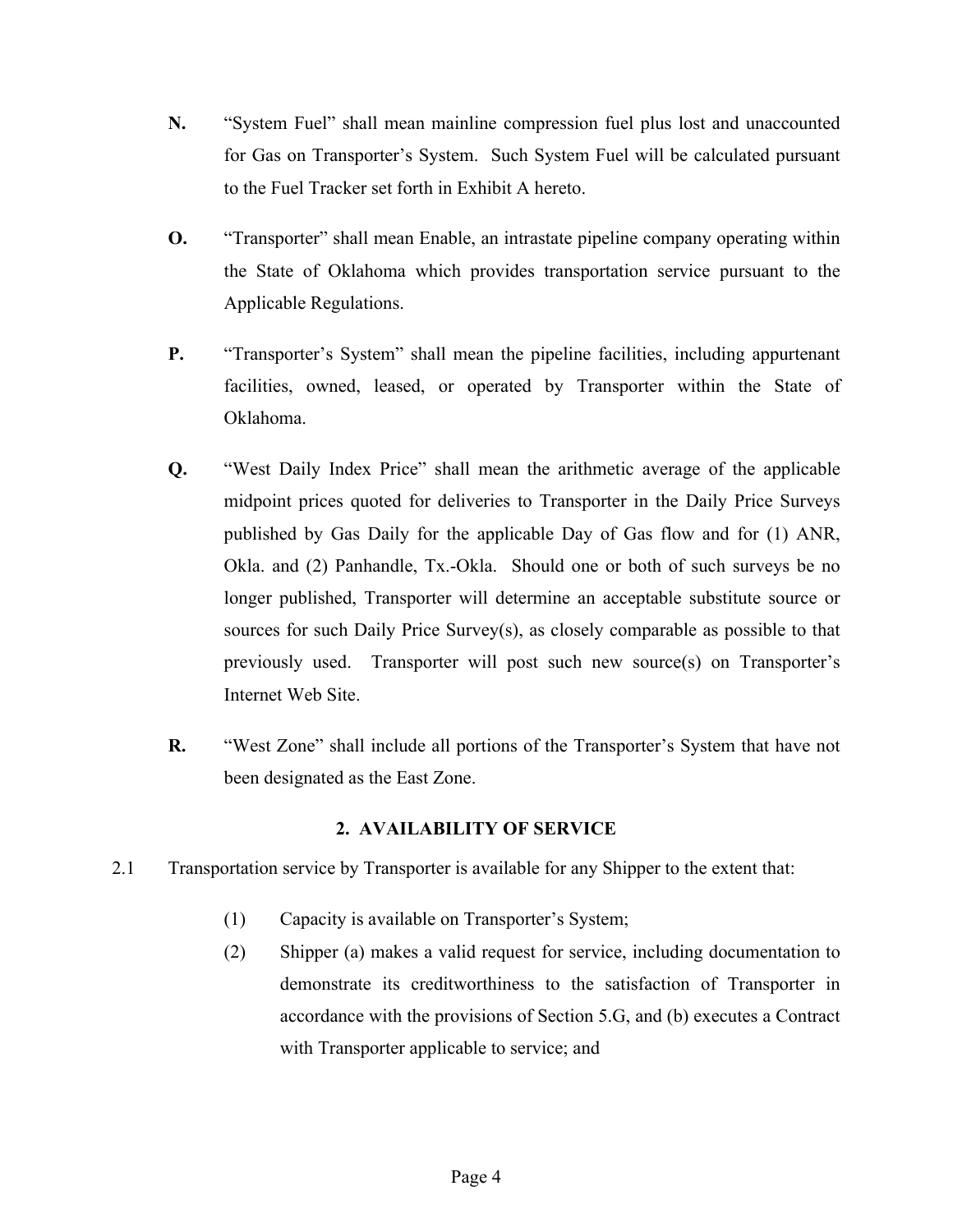- (3) Said service complies with the terms and conditions of this Statement of Operating Conditions.
- 2.2 For the purpose of determining the availability of service in processing requests received pursuant to Section 5, Transporter shall not be required to grant any requests for transportation service:
	- (1) Which could, in Transporter's Reasonable Discretion*,* impair Transporter's Firm or Interruptible Service arrangements, jeopardize the integrity of Transporter's System, interfere with the efficient operation of its system or be detrimental to Transporter's compression, storage or other operations;
	- (2) Which would require the construction, modification, expansion, or acquisition of any facilities; provided, however, Transporter may agree, in its Reasonable Discretion, to construct, modify, expand, or acquire facilities to enable it to perform such service;
	- (3) If Transporter determines in accordance with Section 9 (Creditworthiness) of the General Terms and Conditions that Shipper is not creditworthy; or
	- (4) If Shipper's Contract has expired and no replacement or rollover agreement has been executed.
- 2.3 Nothing within this Section 2 is intended to control the interruption or curtailment of service once a request for service has been granted pursuant to Section 5 and while a Contract is in effect.

#### **3. APPLICABILITY AND CHARACTER OF SERVICE**

- 3.1 Section 311 transportation service provided under this Statement of Operating Conditions shall be performed under Subpart C of Part 284 of the Applicable Regulations ("Subpart C"). This Statement of Operating Conditions and any Contract covering the transportation of Natural Gas thereunder shall be subject to the provisions of Subpart C.
- 3.2 **Firm Transportation Service**. Transporter may contract for and provide firm transportation for either intrastate or Section 311 service. (A firm transportation contract between Transporter and Shipper will be referenced herein as a "Firm Contract" and a Shipper that has entered into a Firm Contract will be referenced as a "Firm Shipper".) Firm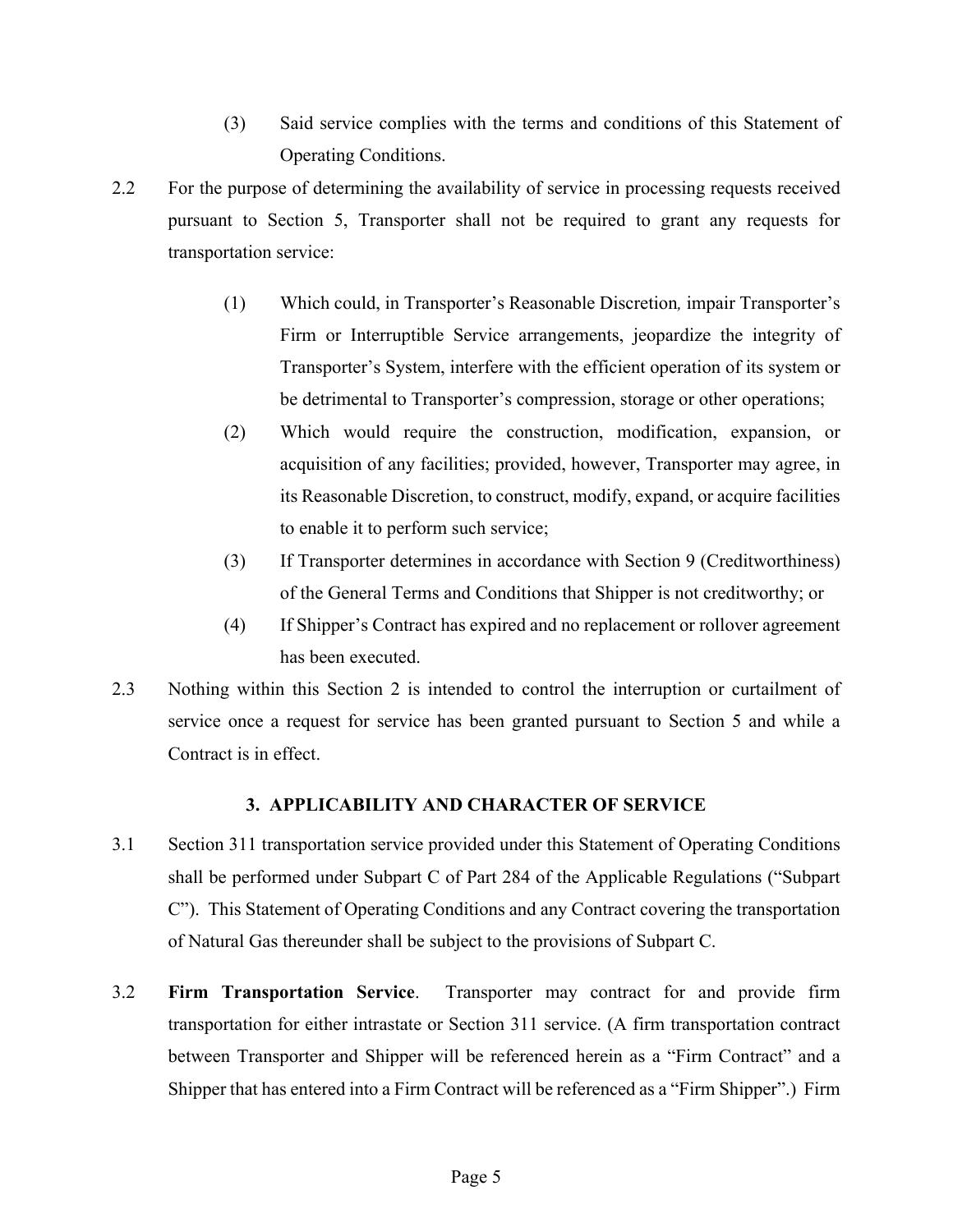transportation service ("Firm Service") shall mean transportation service that: is provided on a firm basis; is not subject to a prior claim by another customer or another class of service; and receives the same priority as firm service under any other Firm Contract in that it has the highest priority of transportation service offered by Transporter as set forth in Section 4. Transporter shall provide the Firm Service subject to the provisions of the Firm Contract between Transporter and Shipper, including the maximum daily quantity ("MDQ") specified therein, and the provisions of this SOC. Transporter may interrupt service hereunder whenever Shipper fails to comply with any provision of this SOC or of Shipper's currently effective Firm Contract(s). Transporter shall have the right to waive any one or more specific defaults by Shipper; provided, however, that no such waiver shall operate or be construed as a waiver of any other existing or future default or defaults, whether of a like or different character.

3.3 **Interruptible Transportation Service**. Transporter may contract for and provide interruptible transportation for either intrastate or Section 311 service. (An interruptible transportation contract between Transporter and Shipper will be referenced herein as an "Interruptible Contract" and a Shipper that has entered into an Interruptible Contract will be referenced as an "Interruptible Shipper"). Interruptible transportation service ("Interruptible Service") shall mean service that is subject to interruption at any time by Transporter, without liability as set forth herein, and shall have the priority as specified in Section 4. Transporter shall provide the Interruptible Service on an interruptible basis subject to the provisions of the Interruptible Contract between Transporter and Shipper, including the MDQ specified therein, and the provisions of this SOC. Interruptible Service shall be provided by Transporter on a ratable basis in accordance with Section 8 hereof. Transporter may interrupt service hereunder whenever Shipper fails to comply with any provision of this SOC or of Shipper's currently effective Interruptible Contract(s). Transporter shall have the right to waive any one or more specific defaults by Shipper; provided, however, that no such waiver shall operate or be construed as a waiver of any other existing or future default or defaults, whether of a like or different character. In addition, Transporter, in its Reasonable Discretion, may interrupt service if it deems such interruption necessary due to operating conditions or system requirements or to assure that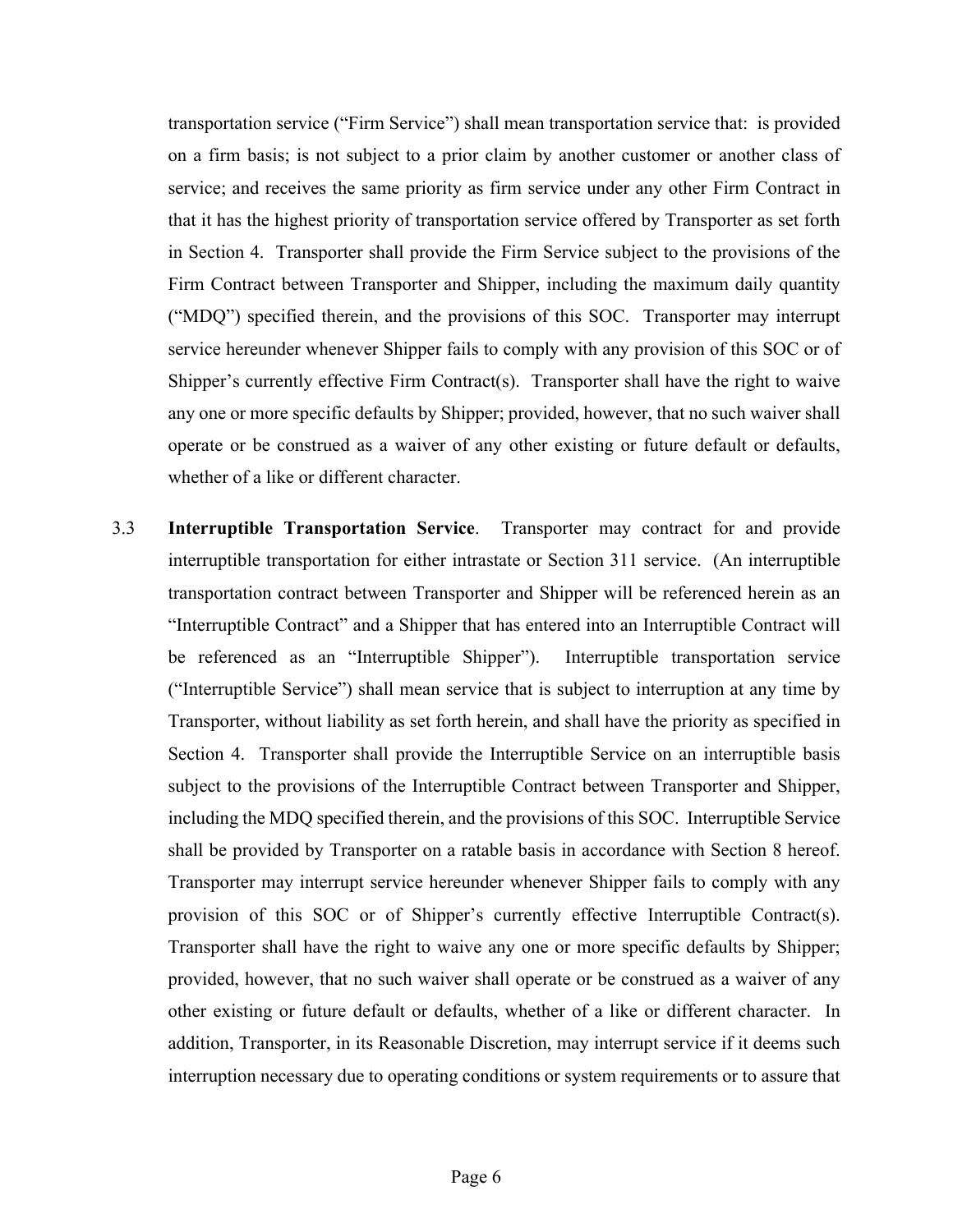Transporter can render service to its other customers according to the priorities of Section 4.

- 3.4 **Maximum Daily Quantity**. Upon delivery by Shipper of Gas to the Point(s) of Receipt specified under Shipper's Contract, Transporter shall receive such Gas and deliver on a firm or interruptible basis thermally equivalent quantities of such Gas for the account of Shipper to the Point(s) of Delivery up to the MDQ specified in Shipper's Contract, after deducting System Fuel from the volume received by Transporter. Transporter's obligation to receive and deliver the Gas tendered by Shipper is subject to the physical capacity and operating constraints of Transporter's System, including, but not limited to, the Gas quality specifications set forth in Section 2 of the General Terms and Conditions.
- 3.5 Shipper shall protect, defend, indemnify, and hold Transporter harmless from and against any and all losses, damages, or expenses of every kind and character that Shipper or Transporter may suffer, sustain, or be liable for as a result of any interruption of service pursuant to the terms and conditions hereof; provided, however, that this provision shall not apply to losses, damages, or expenses attributable to gross negligence on the part of Transporter.
- 3.6 Transportation Service hereunder shall consist of the acceptance by Transporter of Natural Gas tendered or delivered by Shipper for transportation at the Point(s) of Receipt specified in the Contract, the transportation of that Natural Gas through Transporter's System, and the delivery of equivalent quantities of Natural Gas (less any reductions permitted under the Contract or this SOC) by Transporter to Shipper or for Shipper's account at the Point(s) of Delivery specified in the Contract. Transporter shall not be required to accept any Gas tendered or delivered by Shipper in excess of the maximum daily quantity specified in the Contract.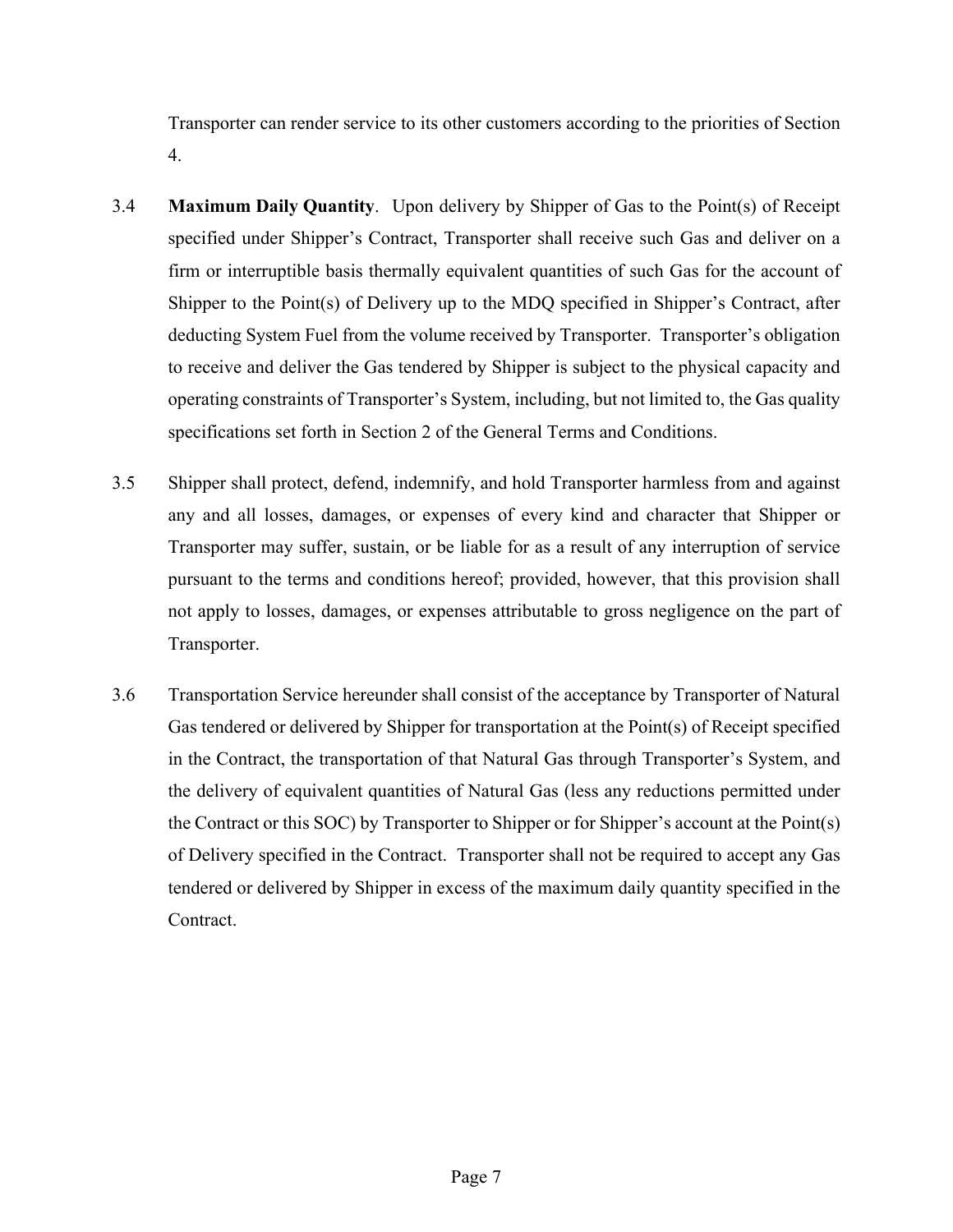#### **4. CURTAILMENT AND PRIORITY OF SERVICE**

- 4.1 Service hereunder on all or any portion of Transporter's System may be allocated at the first of the Month or curtailed at any time during the Month due to capacity constraints on all or any portion of Transporter's System pursuant to the following provisions:
	- **A.** Firm Shippers shall receive first priority on a pro rata basis based on their nominations up to the MDQ set forth in their respective Firm Contracts.
	- **B.** Interruptible Shippers paying a higher unit rate per MMBtu shall receive a higher priority than Interruptible Shippers paying a lower unit rate. If, at the first of the Month, Transporter is required to allocate or, at any time during the Month, Transporter is required to curtail Interruptible Shippers because of changes in available capacity at any time, Transporter shall allocate or curtail as follows:

(1) Transporter shall, upon written or telephonic notice or notice given in person, refuse, curtail or interrupt service being provided under any Interruptible Contract to enable Transporter to provide or continue service to a Firm Shipper or another Shipper that is paying a higher unit rate per MMBtu. Transporter shall provide any Interruptible Shipper whose service is being subordinated by another Interruptible Shipper the right to bid for capacity through payment of a higher unit rate (if Section 311 service is involved, such rate may be bid up to the Maximum Interruptible Rate). If Shipper's bid for capacity results in a unit rate per MMBtu equal to or greater than the unit rate per MMBtu generated by service to the other interested Interruptible Shipper, then the Interruptible Shipper making such bid shall retain its priority, provided that priority between Shippers paying the same unit rate per MMBtu shall be determined as indicated below.

(2) If, after the specified bid process described above, volumes tendered for transportation by Interruptible Shippers under their respective Interruptible Contracts still exceed Transporter's ability to receive, transport and redeliver all nominated volumes, Interruptible Shippers paying the same unit rate per MMBtu shall be curtailed on a pro rata basis.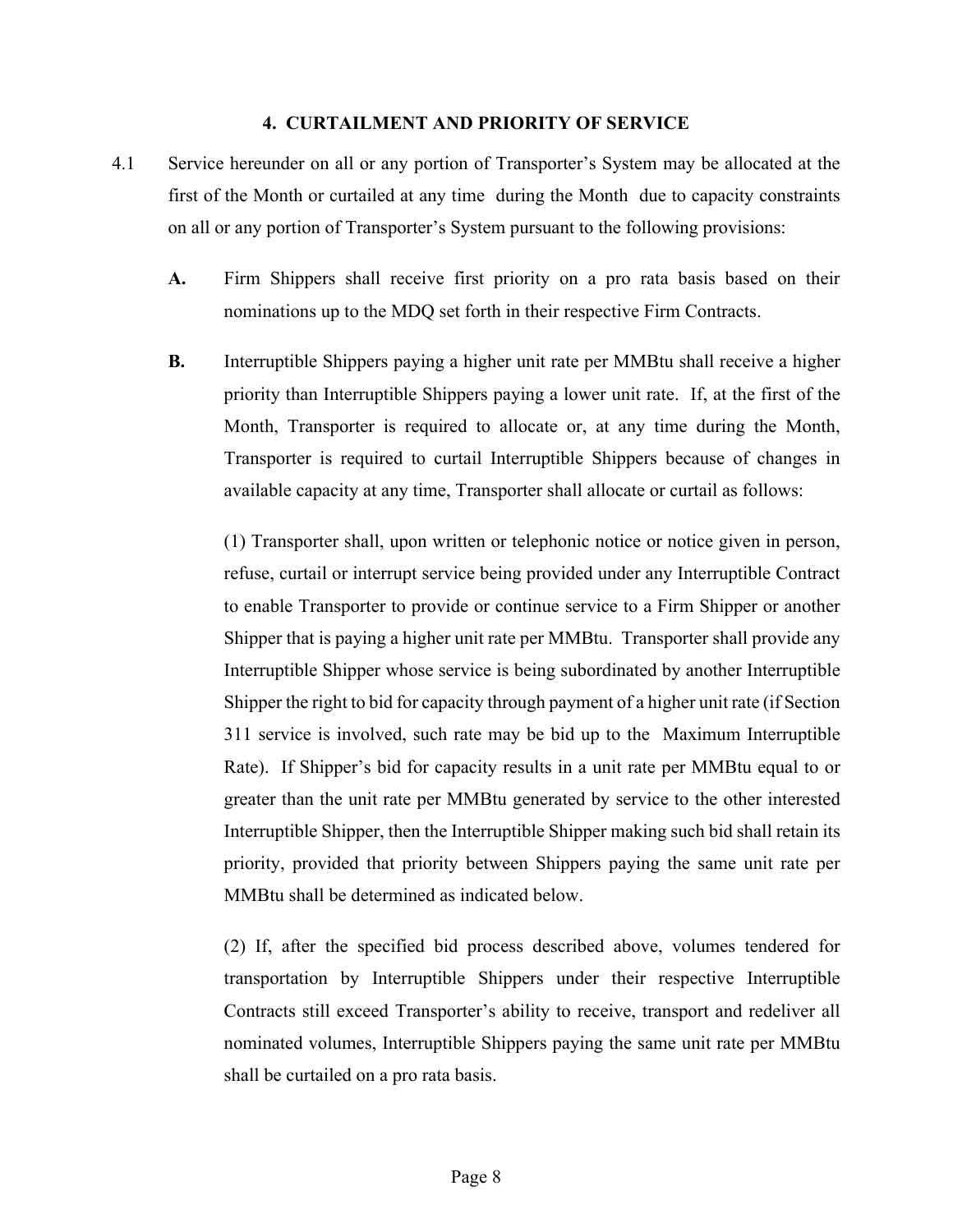(3) Once capacity has been awarded, in accordance with this Statement of Operating Conditions, an Interruptible Shipper will not be interrupted during the Month due to a change in available capacity caused by a nomination of other Interruptible Shippers; provided however, that Interruptible Shippers are subject to being interrupted if a Firm Shipper submits a revised nomination pursuant to Section 8.1 of this Statement of Operating Conditions.

#### **5. VALID REQUESTS FOR SERVICE**

A request for service hereunder shall be valid as of the date received if it contains adequate information with respect to all items specified below, subject to any necessary verification of such information; provided, however, that a request shall not be valid if the service requested does not conform to the terms of this Statement of Operating Conditions or if the data provided are incomplete or not adequately substantiated. Transporter may waive any requirement below if it deems the information unnecessary in a specific case and may request additional information in a specific case if the data provided are, in Transporter's Reasonable Discretion, inadequate. Transporter shall promptly notify a Shipper whose request is rejected because of failure to submit or substantiate all data specified below or whose request fails to comply with any terms of this Statement of Operating Conditions.

Transporter shall promptly notify Shipper when its request for service is accepted and shall tender a Contract to Shipper for execution. Unless waived by Transporter, in its Reasonable Discretion, a request for service shall be invalid if Shipper fails to return an executed Contract within thirty (30) Days after such Contract has been tendered by Transporter to Shipper for execution. Requests for transportation service hereunder shall be deemed valid only after Shipper submits to Transporter at Enable Oklahoma Intrastate Transmission, LLC, P.O. Box 24300, Oklahoma City, Oklahoma 73124-0300, a Transportation Service Request Form, which Transporter shall make available to any Shipper, via Transporter's Internet Web Site or Shipper may provide such information in letter or tabular form.

**A. Gas Quantity**. Shipper shall specify an MDQ, stated in MMBtus, to be received from Shipper and transported by Transporter.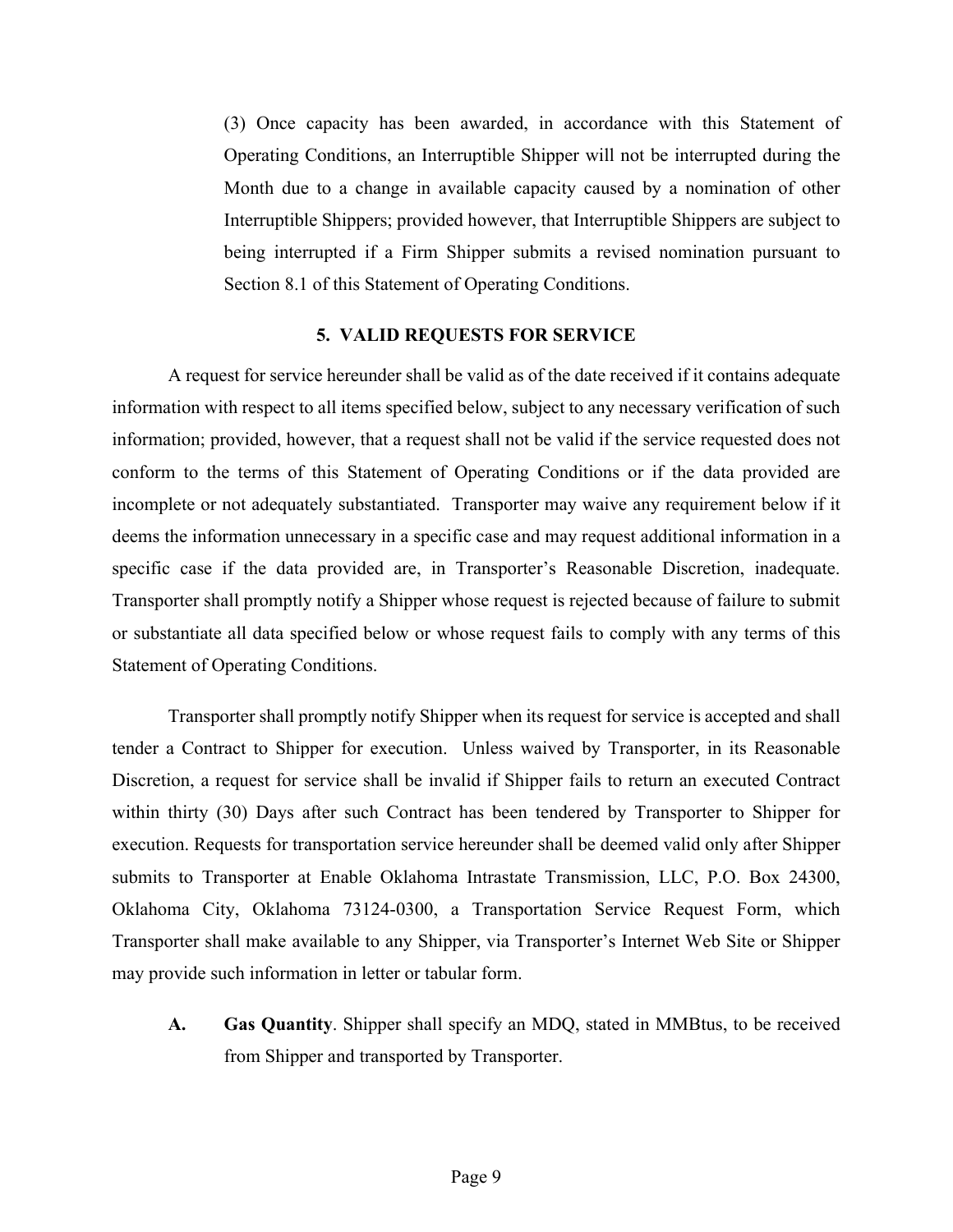- **B. Point(s) of Receipt.** Shipper shall identify the points at which it desires to nominate Gas to be received by Transporter into its facilities. However, Transporter shall retain operational control over receipts into its system, including, but not limited to, the right to require Shipper to comply with all provisions of Section 8. Should Shipper's failure to comply with any provision of Section 8 unreasonably interfere, in Transporter's Reasonable Discretion, with Transporter's control over its system, then Transporter may, at its option, cease transportation and terminate any relevant agreements, without limitation of Transporter's rights and remedies at law and equity. Shipper shall provide the names or other suitable identification of all entities that are providing Gas transportation service upstream of Transporter's Point(s) of Receipt.
- **C. Point(s) of Delivery.** Shipper shall identify the point(s) at which it desires Transporter to deliver the Gas. Shipper shall also provide, if requested by Transporter, the names or other suitable identification of all entities transporting the Gas downstream of Transporter.
- **D. Term of Service.** Shipper shall state the date on which service is requested to commence. Transporter shall not be obligated to accept requests if the requested commencement date is more than three (3) Months after the date that the request for service was received by Transporter.
- **E. Shipper's Arrangements.** Shipper shall provide to Transporter sufficient detail as to Gas supply, intervening transportation or markets to permit Transporter to complete any regulatory or informational reports required under the Applicable Regulations.
- **F. Gas Analysis.** If Shipper is proposing or requesting the construction of new facilities connecting a new source of Gas supply to Transporter's System, Shipper shall submit a Gas analysis, including, but not limited to, test results and analyses for oxygen, carbon dioxide, nitrogen, water content (H2O) and hydrogen sulfide, for Gas proposed to be received by Transporter. The analyses shall demonstrate that the Gas complies with the quality specifications for Gas to be received by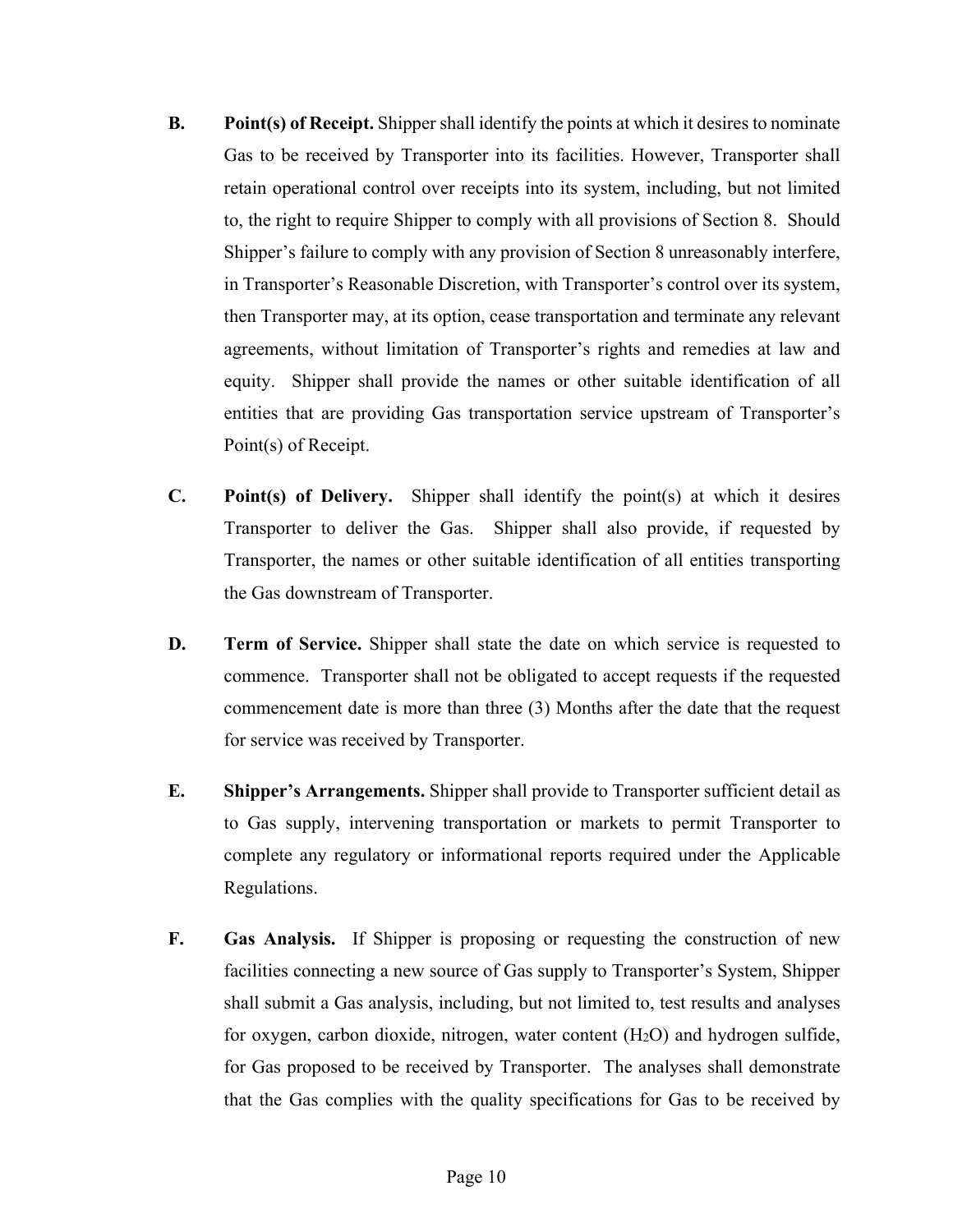Transporter as set forth in Section 2 (Quality) of the General Terms and Conditions. If Transporter, in its Reasonable Discretion, determines that additional tests or analyses are required on the Gas, Shipper shall acquire those tests or analyses and submit the results thereof to Transporter. Notwithstanding the foregoing, Shipper shall permit Transporter to perform any tests and analyses that Transporter, in its Reasonable Discretion, deems necessary.

**G. Creditworthiness.** In accordance with the provisions of Section 8 (Creditworthiness) of the General Terms and Conditions:

1. Prior to commencing service hereunder, Shipper shall be required to establish creditworthiness with Transporter. Transporter shall not be required to process or review Shipper's request for service until it receives such credit information. After commencing service hereunder, Shipper shall be required to maintain creditworthiness with Transporter.

2. At any time upon request, Shipper shall provide Transporter with information sufficient to establish or maintain creditworthiness with Transporter. Such information may include, but is not limited to, financial statements, bank references and trade references.

3. If Shipper fails to establish or maintain creditworthiness with Transporter, Transporter may require Shipper to provide Adequate Assurances; and

4. If Shipper fails to establish or maintain creditworthiness with Transporter, or if Shipper fails to provide Adequate Assurances if required, Transporter shall not be required to commence or continue service hereunder.

#### **6. TERM**

6.1 The term for Firm or Interruptible Service hereunder shall be as set forth in the Shipper's Contract from the effective date of Shipper's Contract. In addition to any termination rights in the Contract, Transporter may also terminate an Interruptible Contract if, among other things: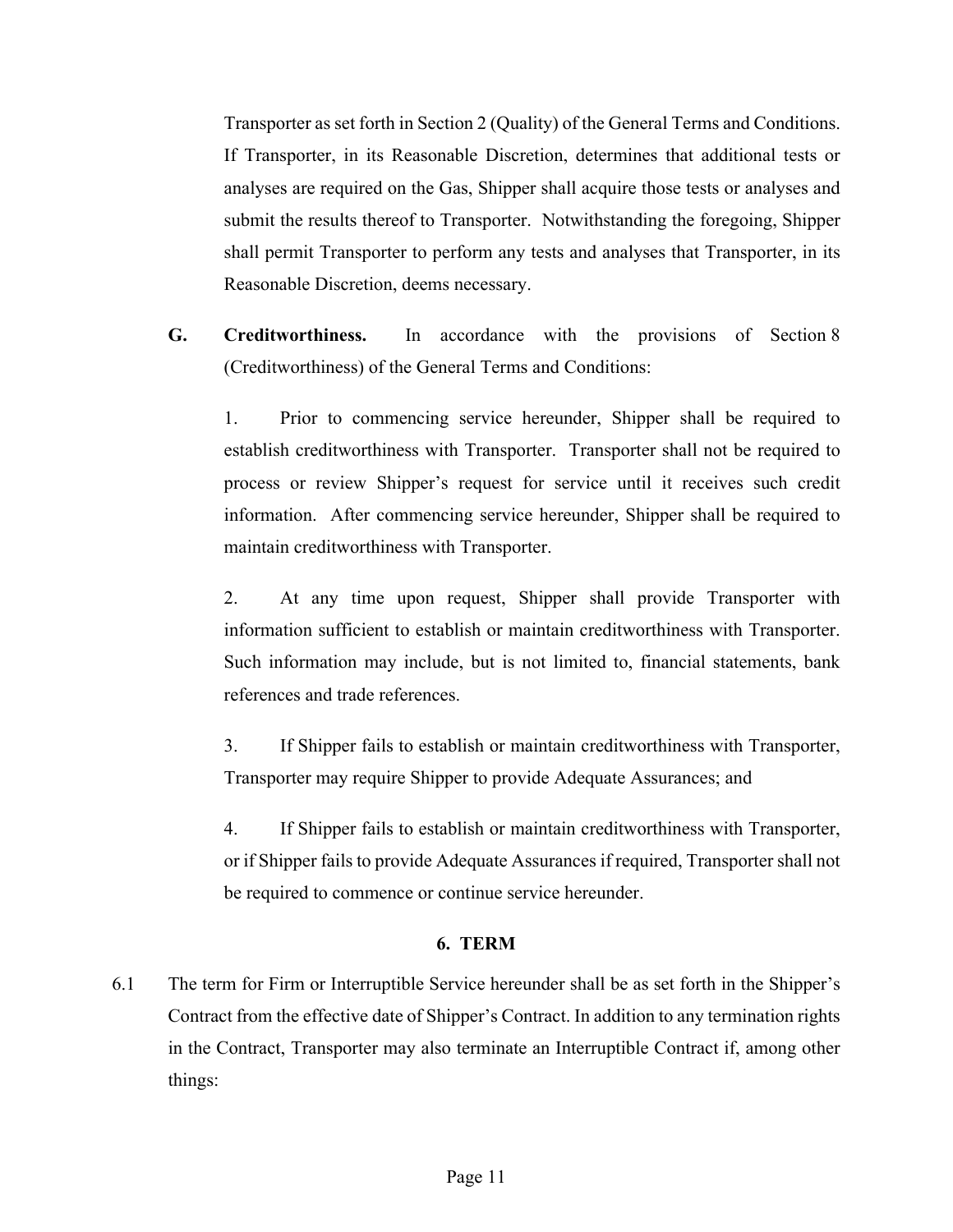- **A.** Shipper fails to commence transportation service thereunder within three (3) Months of the effective date of the Contract;
- **B.** Shipper fails to tender Gas to Transporter for receipt, transportation and redelivery for any period greater than one hundred eighty (180) consecutive Days; or
- **C.** Shipper's Interconnect Agreement or Operational Balancing Agreement expires or is terminated.

#### **7. RATES AND CHARGES**

Shipper shall pay Transporter each Month hereunder the applicable charge for transportation services, together with such other charges as are identified herein and applicable to such transportation service.

- 7.1 The maximum rates for firm transportation service under Section 311 shall be the applicable maximum demand rate and the applicable maximum commodity rate approved by FERC ("Maximum Firm Rates"). *See* Exhibit B to this Statement of Operating Conditions. Notwithstanding the foregoing, Transportation and Shipper may agree to a discount to the maximum demand rate and/or the maximum commodity rate for firm transportation service.
- 7.2 The maximum unit transportation charge for interruptible transportation service under Section 311 shall be the applicable maximum unit rate approved by the FERC for interruptible transportation by Transporter under Section 311 ("Maximum Interruptible Rate"). *See* Exhibit B to this SOC. Notwithstanding the foregoing, Transporter and Shipper may agree to a discount to the unit rate to be charged for interruptible transportation.
- 7.3 In Transporter's Reasonable Discretion, Transporter may provide transportation under the Applicable Regulations at a discount from Transporter's applicable Maximum Rates. Nothing herein shall obligate or require, or be construed to obligate or require, Transporter to offer such a discount. Transporter will offer any such discounts in a non-discriminatory manner.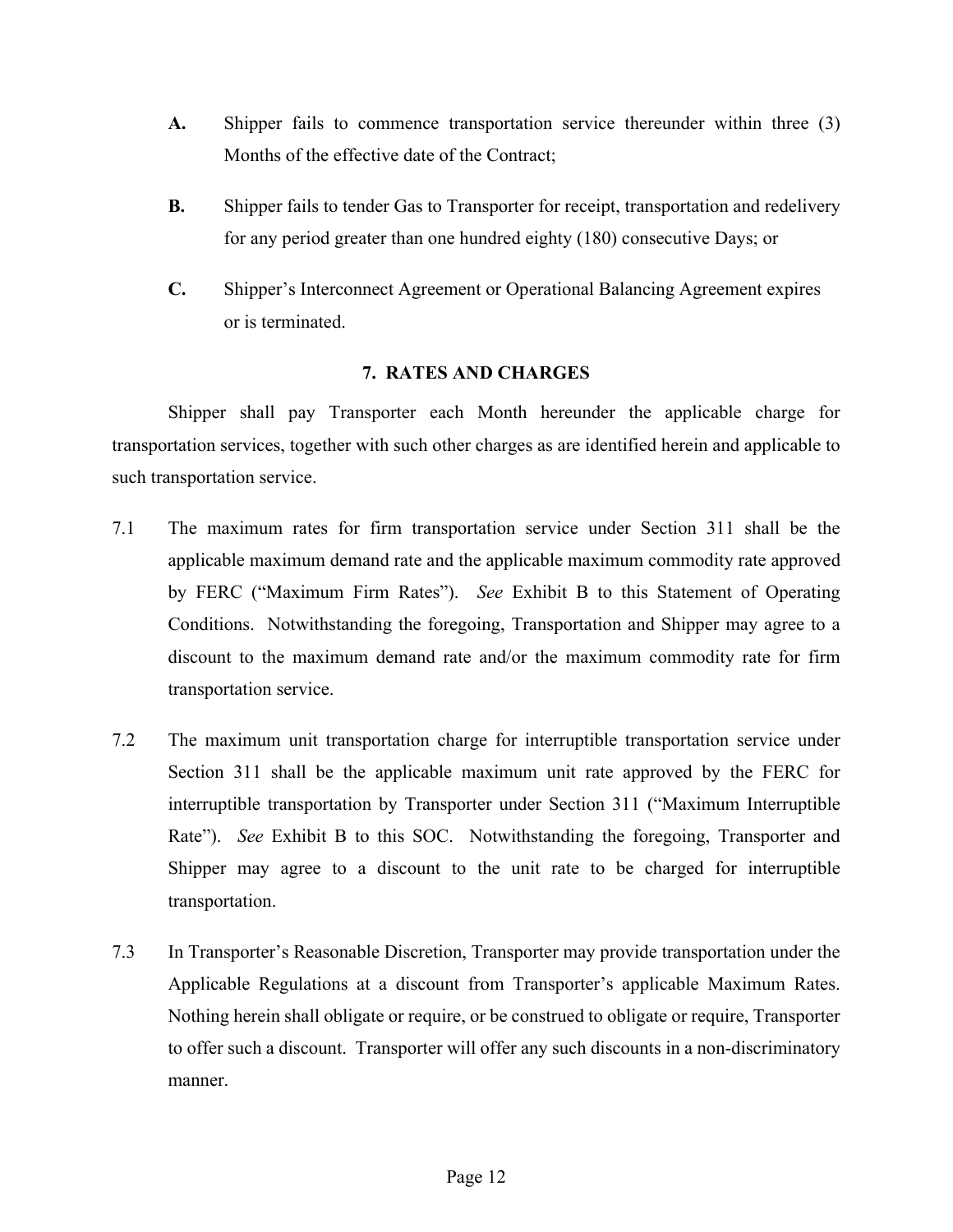- 7.4 Nothing in this Section shall be construed to modify any provision of Section 4.
- 7.5 Transporter shall invoice the Shipper each Month and the Shipper shall pay all charges applicable to each Contract.
- 7.6 Transporter's Maximum Rates for Section 311 service shall be determined pursuant to Section 284.123(b)(2) of the Applicable Regulations. Prior to approval by the FERC, Shipper shall pay and Transporter shall be entitled to collect an agreed upon unit rate up to the applicable Maximum Rates for which approval from the FERC has been sought by Transporter, subject to Transporter's obligation to make refunds pursuant to FERC regulations, if necessary.
- 7.7 Transporter reserves the right to file for higher Maximum Rates during the term of the Contract.
- 7.8 Unless otherwise provided for by Shipper's Contract, Shipper shall reimburse Transporter, in kind, an amount equal to the FERC approved zonal fuel percentage(s) for System Fuel times the volumes received by Transporter.

As set forth more fully in Section 7 of the General Terms and Conditions hereto, within fifteen (15) days after the date of any invoice for payment, Shipper shall reimburse Transporter for all fees, including, but not limited to, FERC or other regulatory filing, reporting and application fees, transportation fees, construction costs or other applicable fees that:

- (1) Have been paid by Transporter; or
- (2) Were required to be paid by FERC or any other regulatory body; and
- (3) Were applicable to transportation service or other applicable service performed or being performed by Transporter for Shipper.
- 7.9 If Transporter agrees to (i) construct, acquire or modify any facilities, (ii) acquire the right to use facilities by lease, or (iii) contract with a third party for the provision of upstream or downstream transportation service at the request of Shipper in order to perform transportation service hereunder, Shipper shall pay Transporter the cost of such facilities, lease payments or third party service agreement payments, including all costs and charges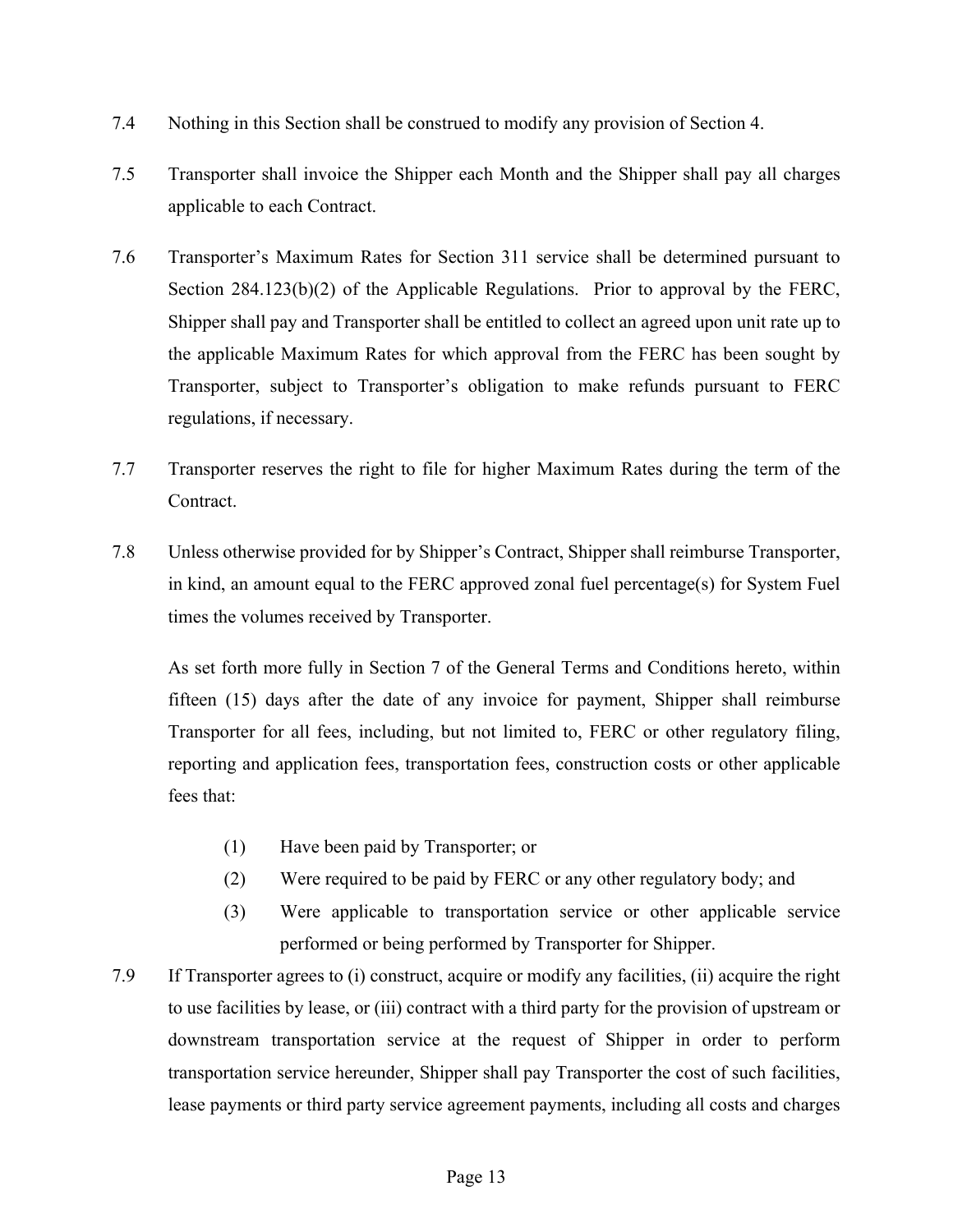associated therewith. Transporter shall recover such costs, lease payments or third party service agreement payments, and any costs or charges associated therewith, from the Shipper requesting Transporter to incur them by means of a separately stated facilities charge or charges to be included in Transporter's monthly invoice.

#### **8. NOMINATIONS, IMBALANCES AND SYSTEM OPERATIONS ORDERS**

8.1 **Nominations.** In accordance with the nomination deadlines set out below, Shipper shall provide to Transporter electronically, via Transporter's Internet Web Site unless otherwise specifically agreed to by Transporter, the nominations of volumes to be received by Transporter from Shipper at each Point(s) of Receipt and the aggregate of such nominations at all Point(s) of Receipt and the nominations of volumes to be delivered by Transporter to Shipper or for Shipper's account at each Point(s) of Delivery or pool(s) and the aggregate of all such nominations at all Point(s) of Delivery. Such nominations shall include all information deemed necessary, in Transporter's Reasonable Discretion, to adequately and correctly confirm, allocate and account for volumes so nominated, including, but not limited to, the number of Days for which the volume is nominated. If the number of Days for which the volume is nominated is not specified by Shipper, the nomination shall be presumed to be for one Day only. Transporter shall maintain a record of such nominations. Any Shipper who fails to provide Transporter with an electronic nomination on or before the nomination deadlines set out below shall be deemed to have nominated no volumes at any Point(s) of Receipt or Point(s) of Delivery; provided, however, that Transporter may, but shall not be obligated or required to, accept nominations from Shipper after the nomination deadlines set out below.

The deadline for nominations will be on or before 11:00 a.m. Central Clock Time on the 2<sup>nd</sup> working Day prior to the end of the Month preceding the Month in which nominations are to be effective. The nomination will consist of the Transportation Receipt Nomination which shall identify, by Zone, all volumes nominated to be received by Transporter for Shipper or for Shipper's Account and the Transportation Delivery Nomination which shall identify, by Zone, all volumes nominated to be delivered by Transporter for Shipper or for Shipper's Account.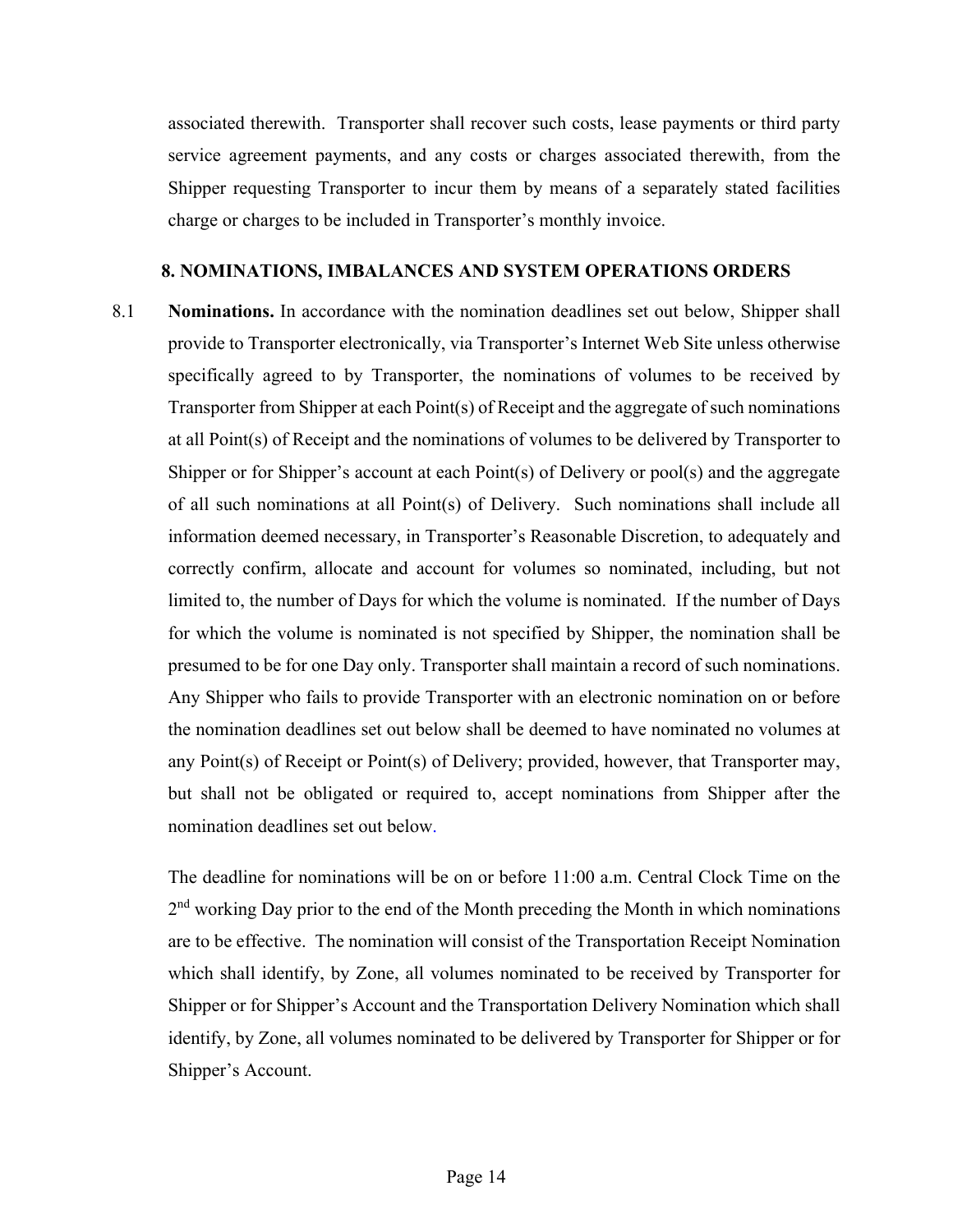All nominations received after the first of the Month must be received by Transporter by 1:00 p.m. Central Clock Time on the Day prior to requested flow. All such nominations shall include all information required by Transporter as set out hereinabove for first of the Month nominations.

Transporter may, but is not required or obligated to, accept:

- A) Any nomination which exceeds Shipper's maximum daily quantity specified in the Contract, or
- B) Any nomination not submitted via Transporter's Internet Web Site.

Transporter will confirm nominations with the operator(s) of the Point(s) of Receipt and Point(s) of Delivery ("Operator(s)") at downstream pipeline interconnects. Shipper understands and agrees to contact, or cause contact with, the Operator(s) to confirm Shipper's nominations of volumes to be received by Transporter from Shipper at each Point(s) of Receipt and the nominations of volumes to be delivered by Transporter to Shipper or for Shipper's account at each Point(s) of Delivery. Transporter will not be obligated to schedule a nomination if the Operator does not confirm such nomination electronically, via Transporter's Internet Web Site, unless Transporter and Operator agree otherwise. Operator confirmations must be made on or before 4:30 p.m. Central Clock Time on the 2<sup>nd</sup> working Day prior to the end of the Month. All nominations received after the first of the Month must be confirmed by the Operator by 4:30 p.m. Central Time on the business Day prior to requested flow.

Volumes of Gas received by Transporter at the Point(s) of Receipt shall conform as closely as possible to the volumes nominated by Shipper at each Point(s) of Receipt and shall be delivered by Shipper to Transporter at hourly rates of flow that are as nearly as practicable uniform throughout the Day. Subject to Transporter's operating conditions and contractual requirements, volumes delivered by Transporter to Shipper or for Shipper's account at the Point(s) of Delivery shall conform as closely as possible to the volumes nominated by Shipper for delivery at Transporter's Point(s) of Delivery, less any deductions for System Fuel, and any provision for imbalance corrections, except that Transporter may conform such volumes to Shipper's volumes delivered at Transporter's Point(s) of Receipt less any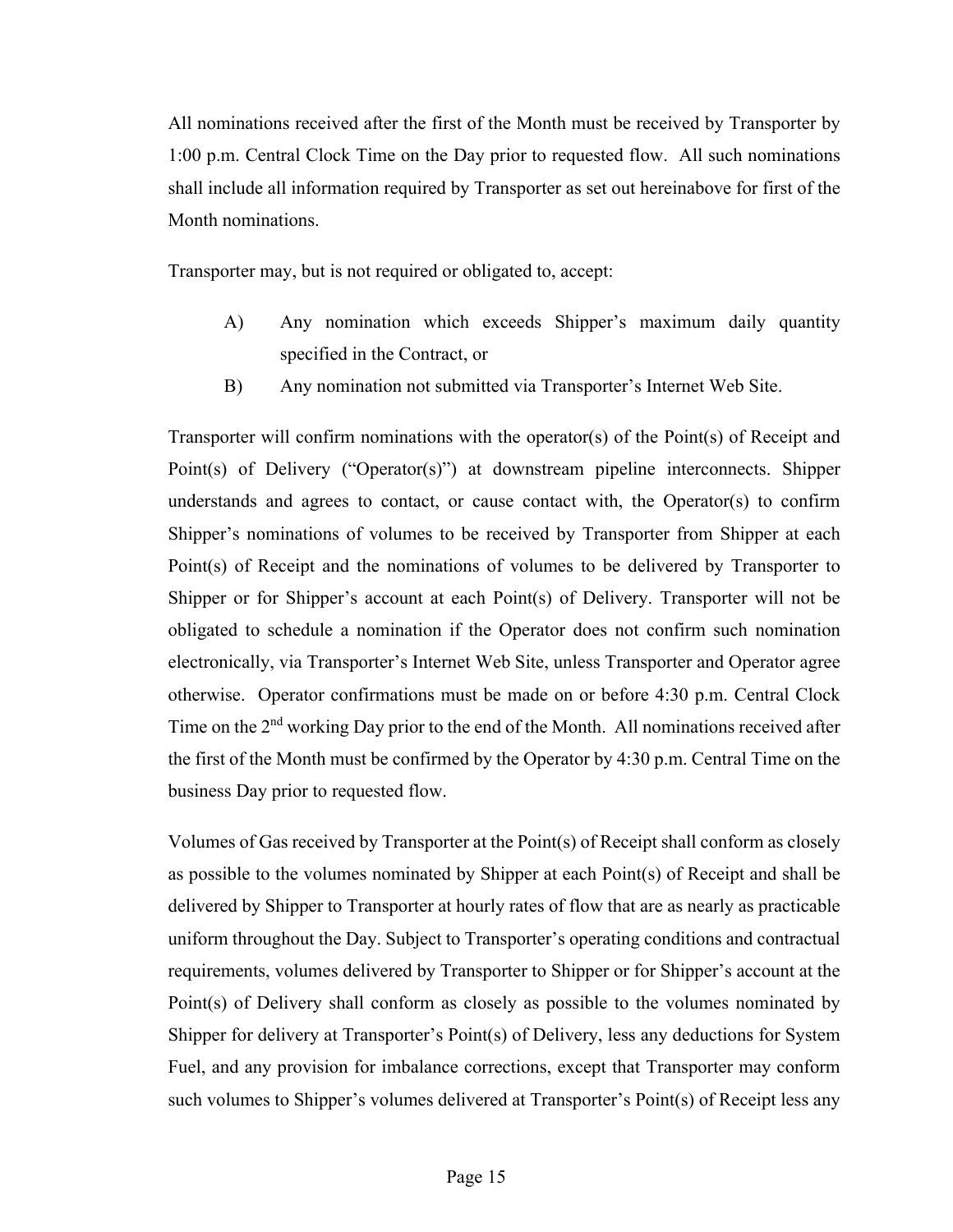deduction for System Fuel and any provision for imbalance corrections. Transporter may temporarily interrupt receipts and/or deliveries at any time and from time to time, in accordance with: 1) the provisions of Section 4, 2) due to Transporter's operating conditions, 3) system requirements or 4) system operations orders.

8.2 **(a) Imbalances.** Transporter shall maintain an imbalance account for each Shipper by Contract and by the applicable zone, which reflects, for any given Month, total volumes received, delivered and retained, previous and new imbalance positions, and any other information deemed necessary and appropriate by Transporter. Transporter may provide Shipper with notice of imbalances on Transporter's Internet Web Site, by electronic mail, by facsimile transmission, or in writing.

Actual receipts and deliveries must balance daily with nominated receipts and deliveries, respectively, and nominated receipts, less any deductions for System Fuel and any provision for imbalance corrections, shall equal nominated deliveries. Transporter shall inform Shipper when daily receipts and deliveries are not in balance and require Shipper to take such action as is necessary to balance on a daily basis.

Volumes to be received or delivered to resolve all or any portion of a then-existing imbalance will be specifically designated as balancing volumes. Shippers within the same Zone (East or West) may also correct imbalances by sales or purchases from each other's contracts within the same Zone. For example, a Shipper that is long in the West Zone may nominate and sell all or a portion of its long position to a Shipper that is short in the West Zone.

Transporter may apply volumes first received or delivered (as the case may be) if Transporter so elects, in its Reasonable Discretion, to offset Shipper's then-existing imbalance, but only upon notice to Shipper.

**(b) Penalties.** Transporter may advise Shipper of a specific action regarding daily imbalances to be taken if deemed necessary by Transporter in its Reasonable Discretion. In the event Transporter requires Shipper to take specific action, Transporter shall notify Shipper thereof at a time and in a manner that is reasonable under the existing or expected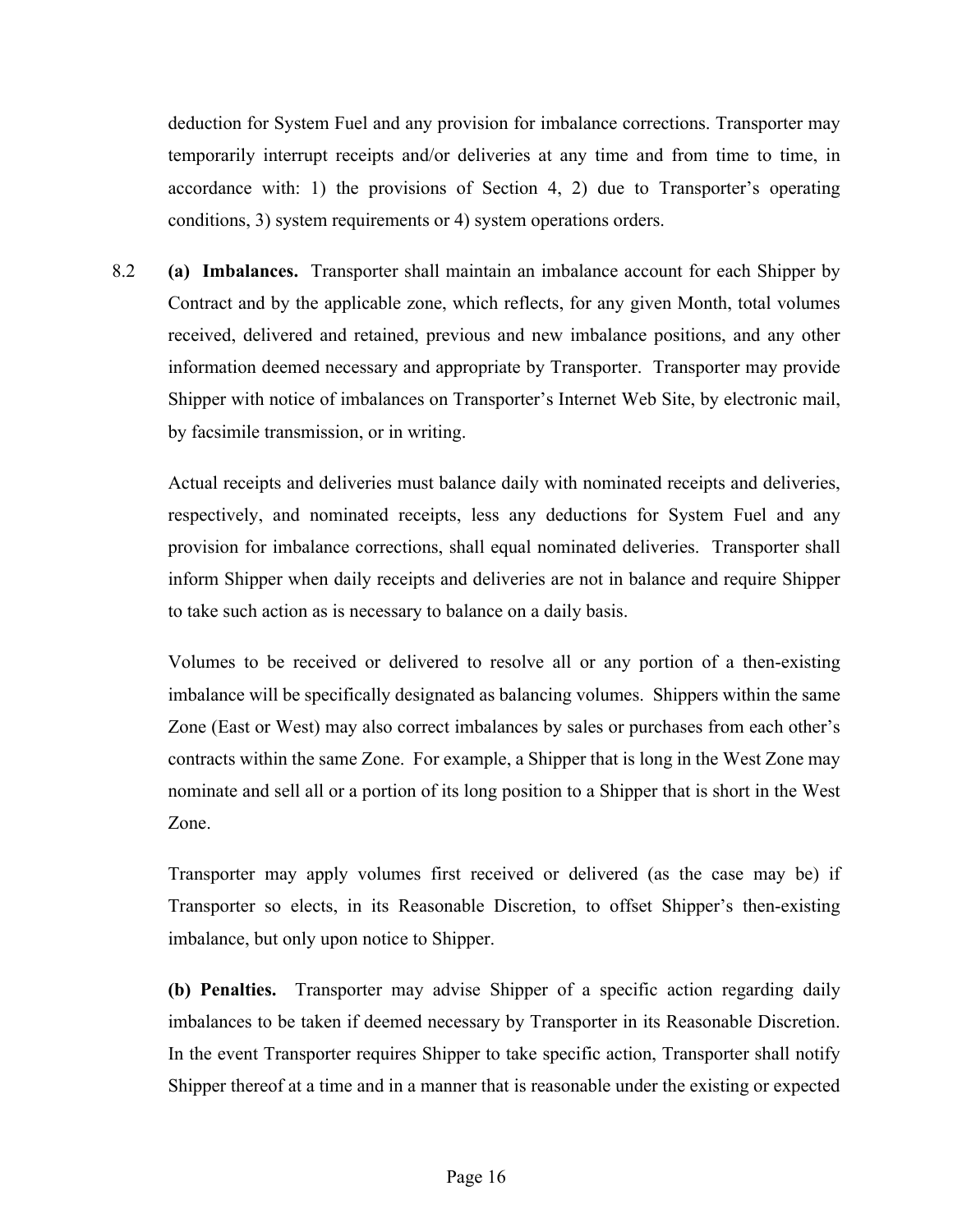conditions. Transporter may post notices of the required action on Transporter's Internet Web Site and shall make reasonable efforts to notify the employee(s) of Shipper responsible for the then most recent nomination(s). If Transporter provides the original notice telephonically, Transporter shall follow up in a reasonable time with written confirmation.

If Transporter requires a specific action to be taken and Shipper fails to take such action as requested in Transporter's notice, Transporter may assess and Shipper shall pay Transporter, an imbalance penalty calculated by multiplying the Shipper's Daily Imbalance times the East Daily Index Price or West Daily Index Price (as appropriate) times the Daily Index Penalty Percentage. The Daily Index Penalty Percentage is based upon a Shipper's Daily Imbalance percentage as indicated in the table below:

| Daily Imbalance % | Daily Index Penalty % |
|-------------------|-----------------------|
| $0\%$ to 5%       | $0\%$                 |
| $>5\%$ to 25%     | 25%                   |
| $>25\%$ to 50%    | 50%                   |
| $>50\%$ to 75%    | 100%                  |
| $>75\%$ to 100\%  | 200\%                 |

In the event Transporter as a result of Shipper's overdeliveries or underdeliveries incurs costs and/or penalties, Shipper shall also be responsible for and shall reimburse Transporter for such costs and/or penalties in excess of the penalty levels described above.

If Shipper is advised or directed by any upstream or downstream pipeline or operator to reduce or suspend deliveries for transportation, Shipper shall immediately so notify Transporter by telephone (or in person), and shall confirm such reduction or suspension in writing with Transporter. Furthermore, if Transporter is advised by any upstream or downstream pipeline or operator of the reduction or suspension of deliveries for the account of Shipper, Transporter shall immediately so notify Shipper verbally and Shipper shall immediately confirm such reduction or suspension of deliveries in writing by way of a revised nomination to Transporter.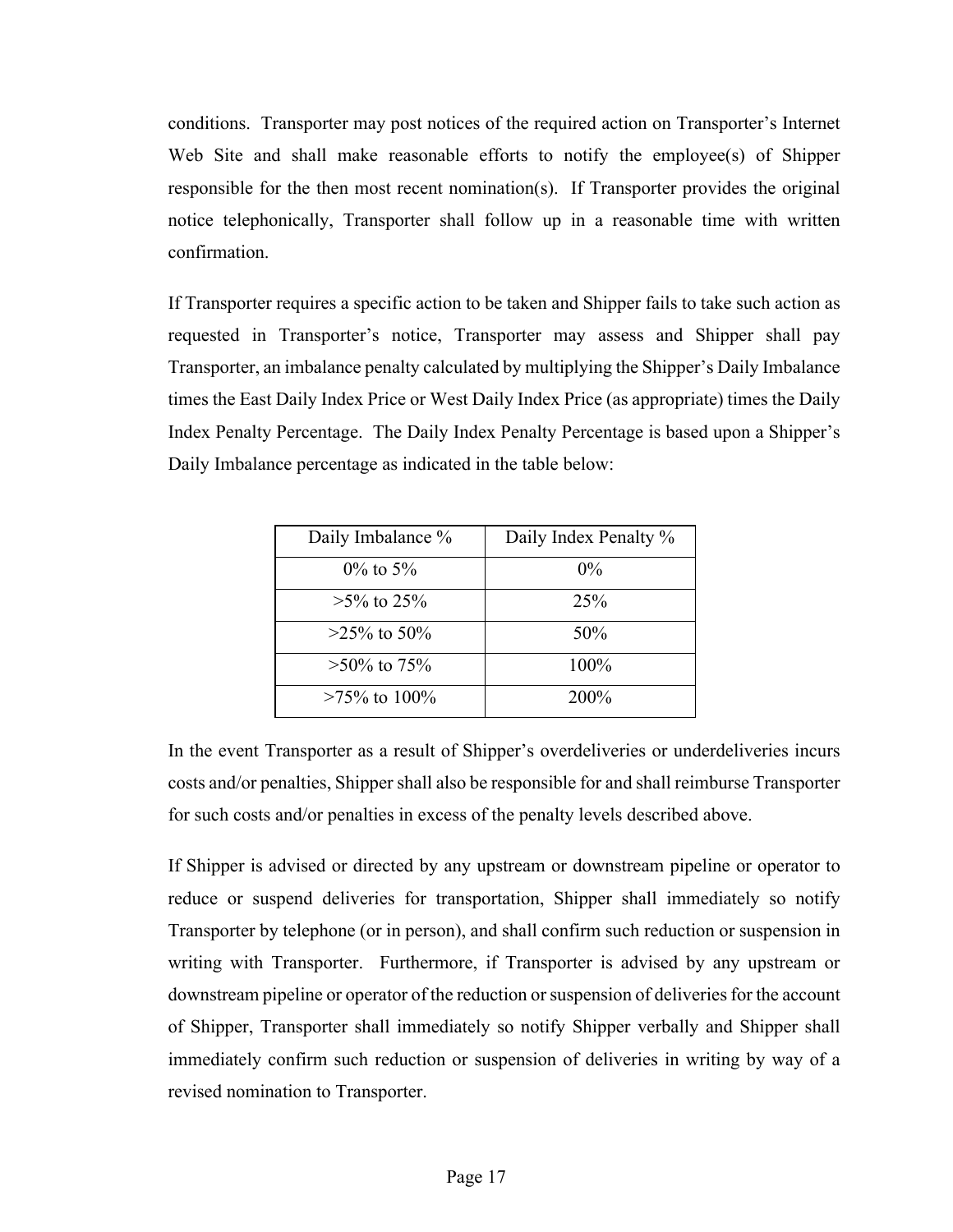Shipper shall be responsible for and shall bear any penalties imposed or assessed by upstream or downstream pipelines or operators for imbalances in receipts and/or deliveries caused by Shipper action or inaction. Shipper shall indemnify and hold Transporter harmless and free from all such payments or charges for imbalances imposed or assessed against Transporter.

Shipper shall have ninety (90) Days to resolve any imbalance remaining at the termination of its Contract. If Shipper does not reduce the remaining imbalance to zero within ninety (90) Days of the termination of its Contract (unless due to the actions or inactions of Transporter), Transporter will:

- **A.** Charge Shipper and Shipper shall be obligated to pay for those quantities Shipper owes Transporter at a rate equal to 125% (one hundred and twenty five percent) of the final settlement price for the current prompt month NYMEX Henry Hub Natural Gas Contract which expired during the Month the ninetieth  $(90<sup>th</sup>)$  day occurred; or
- **B.** Be obligated to pay for those quantities Transporter owes Shipper at a rate equal to 75% (seventy five percent) of the final settlement price for the current prompt month NYMEX Henry Hub Natural Gas contract which expired during the Month the ninetieth  $(90<sup>th</sup>)$  day occurred.
- 8.3 **(a) System Operations Orders.** Transporter shall have the right to issue System Operations Orders when, in its Reasonable Discretion, such orders are necessary to maintain or restore the operational integrity of Transporter's System, alleviate conditions that threaten safe operations, or which are required to maintain efficient and reliable service. The operational integrity of Transporter's System shall encompass the integrity of the physical system and the preservation of physical assets and their performance, the overall operating performance of the entire physical system as an entity (or any portion thereof), and the maintenance (on a reliable and operationally sound basis) of total system deliverability and the quality of Gas delivered. To accomplish these objectives, Transporter shall be entitled to take actions as described in this Section.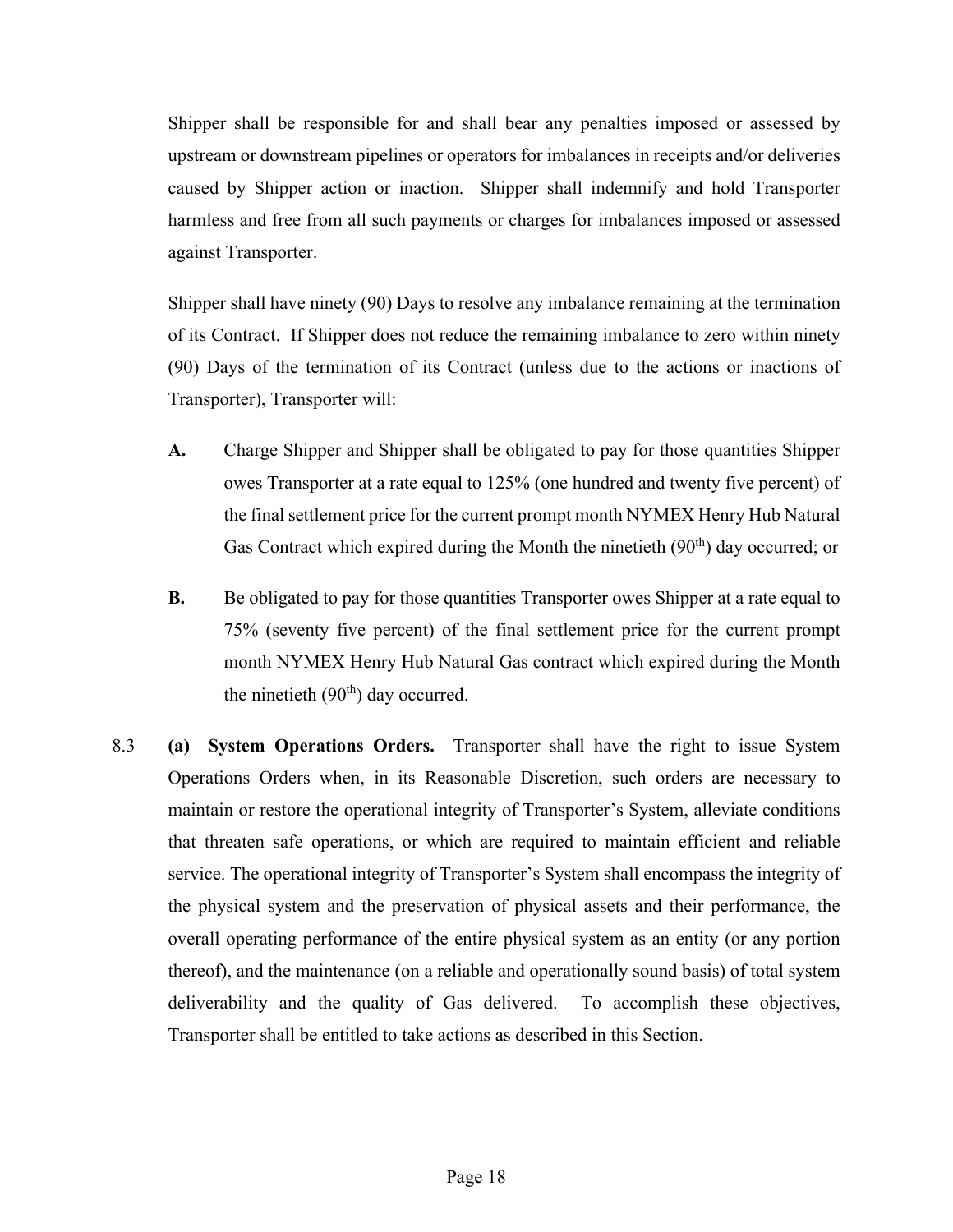A System Operations Order shall require actions or measures that Transporter determines will neutralize or reduce threats to, or otherwise preserve, the integrity of all or a portion of Transporter's System and that may require immediate response as determined by Transporter in its Reasonable Discretion. System Operations Orders may require a Shipper or Shippers to take any of the following actions, or similar actions, to the extent such action(s) would tend to alleviate the situation to be addressed:

- (i) Correct Daily Imbalances on a deficient segment of Transporter's System. A Shipper may, at its option, achieve the required balance by ceasing or reducing deliveries from deficient segments of Transporter's System or, alternatively, commencing or increasing supply inputs into deficient segments of Transporter's System; provided, however, that Transporter itself always retains the right to curtail deliveries, if necessary for system operations;
- (ii) Correct imbalances on an oversupplied segment of Transporter's system. A Shipper may, at its option, achieve the required balance by ceasing or reducing supply inputs into oversupplied segments of Transporter's System or, alternatively, commencing or increasing deliveries from oversupplied segments of Transporter's System; provided, however, that Transporter itself always retains the right to decline to receive supply, if necessary for system operations;
- (iii) Limit pool transfers or other aspects of pooling;
- (iv) Implement curtailments;
- (v) Such other actions as are within Shipper's control which would tend to alleviate or forestall the situation to be addressed.

**(b) Penalties for Failure to Comply.** A Shipper may be subject to a penalty for failure to comply with a System Operations Order calculated by multiplying the Shipper's Daily Imbalance times the East Daily Index Price or West Daily Index Price (as appropriate) times the Daily Index Penalty Percentage. The Daily Index Penalty Percentage is based upon a Shipper's Daily Imbalance percentage as indicated in the table in Section 8.2 above.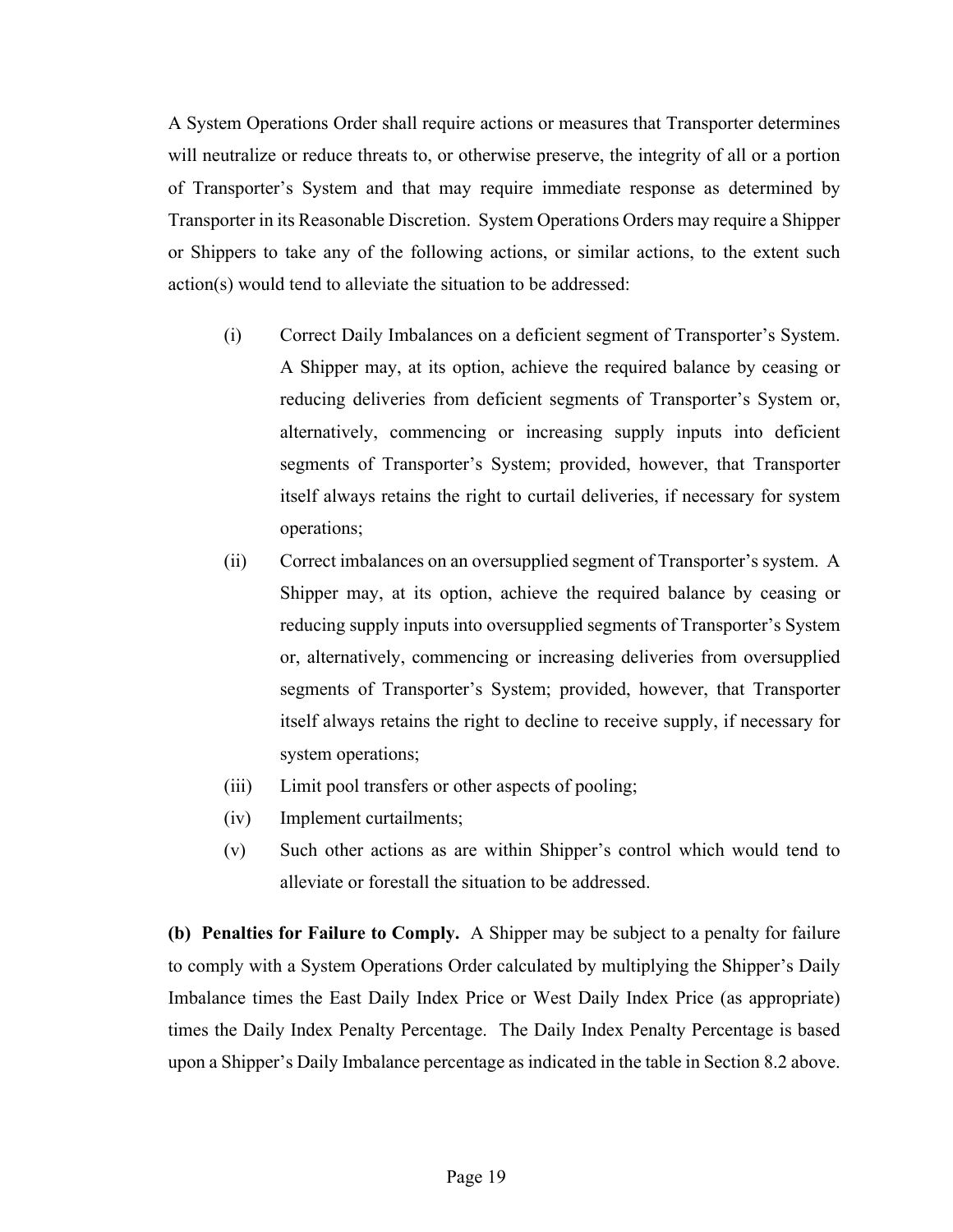In the event that, in Transporter's Reasonable Discretion, actions undertaken pursuant to this Section are insufficient to remedy the situation or there is insufficient time to institute such actions, Transporter shall take such actions as are reasonably necessary to maintain System Operations, deliverability, reliable services and pressurization to all or any segment(s) of its system. Transporter is authorized to use all of the resources of its system to such ends, including line pack and all supply received into Transporter's System.

Transporter shall provide Shipper with notice of System Operations Order(s) at a time and in a manner that is reasonable under the existing or expected conditions. Transporter shall post notices of System Operations Order(s) on Transporter's Internet Web Site and shall make reasonable efforts to notify the employee(s) of Shipper responsible for the then most recent nomination(s). If Transporter provides the original notice telephonically, Transporter shall follow up in a reasonable time with written confirmation.

#### **9. OPERATING CONDITIONS**

- 9.1 Shipper shall make all necessary arrangements with other parties at or upstream of Transporter's Point(s) of Receipt where Shipper tenders Gas to Transporter for transportation, and at or downstream of any Point(s) of Delivery at which Transporter redelivers Gas to or for the account of Shipper. Such arrangements shall otherwise meet the terms and conditions herein.
- 9.2 Shipper shall represent and warrant to Transporter in writing that all volumes of Gas delivered to Transporter may be transported under the Applicable Regulations. Furthermore, at Transporter's Reasonable Discretion and upon request, Shipper shall secure written "on-behalf-of" authorization, in a form satisfactory to Transporter, from an interstate pipeline or a local distribution company served by an interstate pipeline evidencing that the transportation to be performed hereunder is on such party's behalf under Section 311. Transporter shall not be obligated to perform service hereunder unless and until Shipper has provided such written representation, warranty, and authorization, if requested.
- 9.3 Transporter shall not be required to perform any service hereunder unless all facilities necessary to render the service exist and are in good operating condition.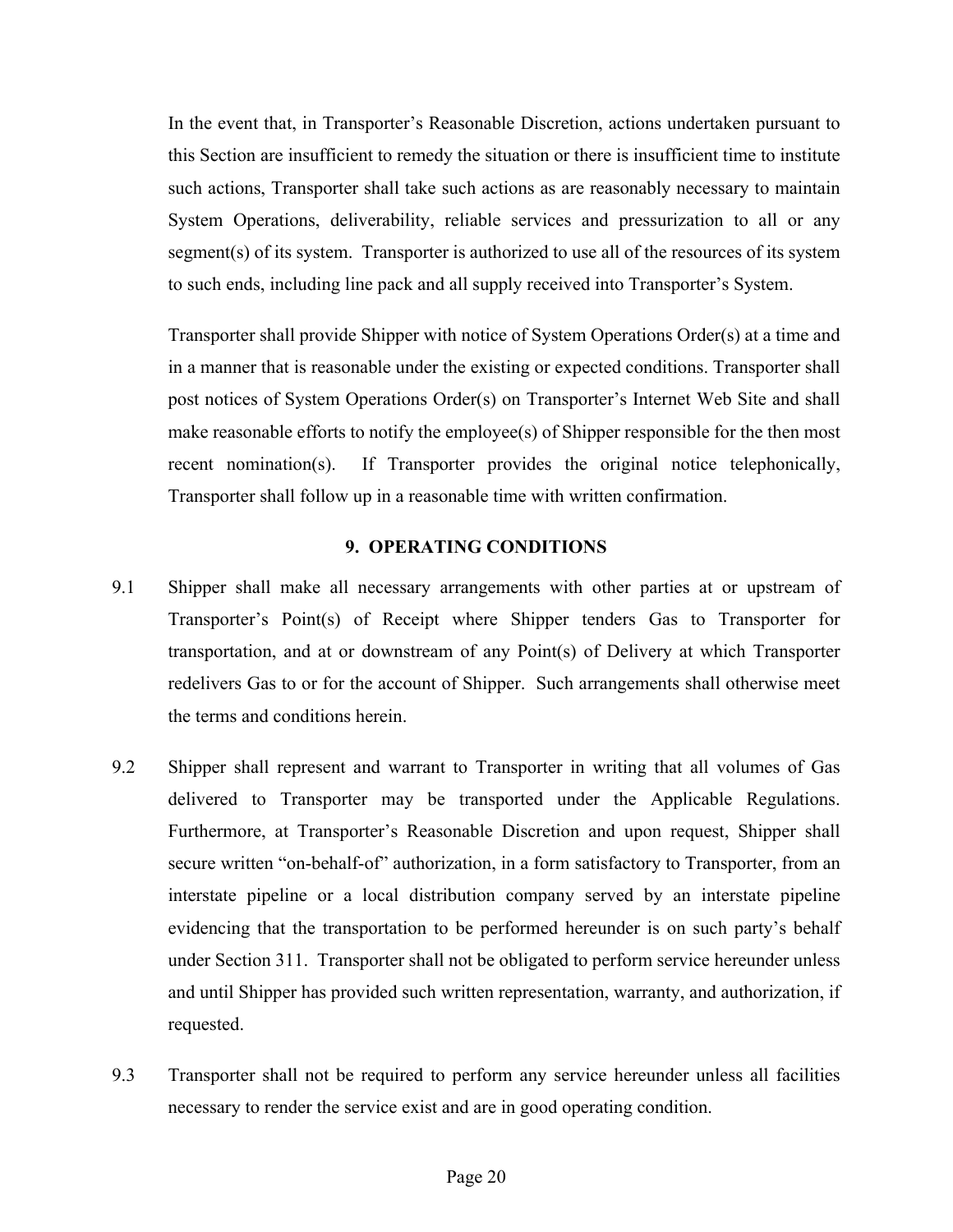- 9.4 Shipper shall deliver Gas or cause Gas to be delivered to Transporter at the Point(s) of Receipt at pressure(s) sufficient to allow the Gas to enter Transporter's System as such pressure will vary from time to time. Transporter shall not be required to compress into its pipeline Gas transported hereunder, lower its system operating pressure, alter the direction of Gas flow, the Gas load, or other operations or utilization of its facilities or otherwise change its pipeline operations in order to receive, transport, or deliver Gas hereunder. Unless waived by Transporter, at each Point(s) of Receipt, Shipper shall provide, or cause to be provided, equipment acceptable to Transporter which will prevent overpressuring Transporter's System.
- 9.5 Transporter shall deliver Gas at each Point of Delivery to, or for the account of, Shipper at the prevailing pressures on Transporter's system at each Point of Delivery, which pressures will vary from time to time.

#### **10. DETERMINATION OF RECEIPTS AND DELIVERIES**

10.1 If one Shipper or more than one Shipper delivers volumes to Transporter at the same point during the same Month under more than one Contract, Transporter shall use such Shipper's or Shippers' working interest, volumetric nominations, and/or any other information available to Transporter to allocate volumes received during that Month at such point. Shipper(s), and not Transporter, shall be responsible for and shall bear any liability for claims made, penalties imposed or judgments obtained by or against Transporter, Shipper, upstream transporters, operators and/or interest owners for imbalances among interests in wells or for imbalances between Shippers at or upstream of Transporter's Point(s) of Receipt.

If Transporter delivers volumes of Gas to one Shipper or more than one Shipper, or for such Shipper's or Shippers' accounts, at the same point during the same Month under more than one Contract, Transporter shall use such Shipper's or Shippers' volumetric nominations and/or any other information available to Transporter to allocate volumes delivered during that Month at such point. Shipper(s), and not Transporter, shall be responsible for and shall bear any liability for claims made, penalties imposed or judgments obtained by or against Transporter, Shipper, downstream transporters, operators and/or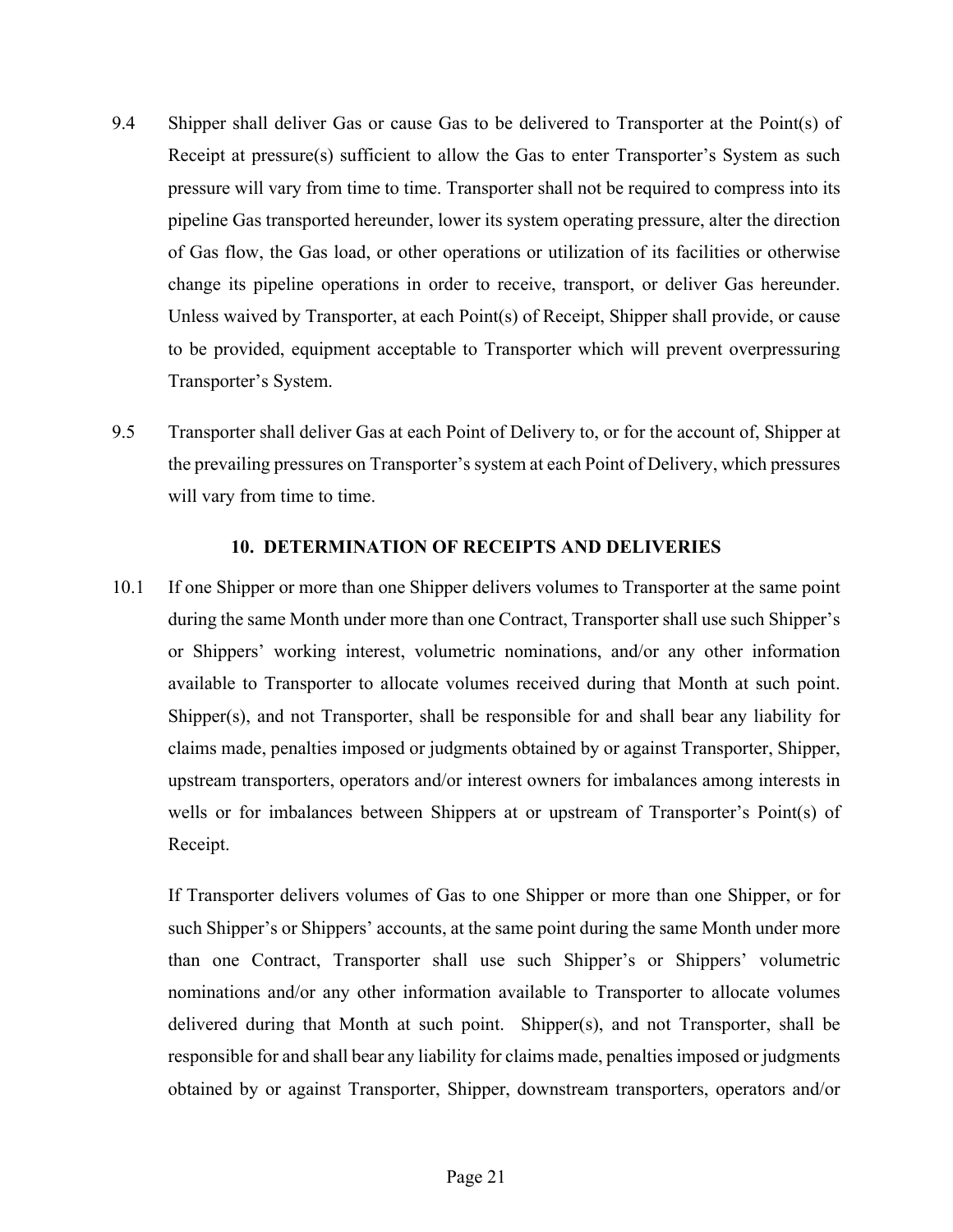interest owners for imbalances between Shippers at or downstream of Transporter's Point(s) of Delivery.

#### **11. MISCELLANEOUS**

- 11.1 To the extent Shipper builds facilities which connect with Transporter's System, such interconnecting facilities shall be constructed only with Transporter's approval and under the supervision of Transporter's personnel.
- 11.2 To the extent Transporter builds, acquires, or modifies any facilities in order to transport Shipper's Gas, any such facilities shall be and remain at all times the property of and under the operation of Transporter.
- 11.3 Transporter may waive any rights hereunder or any obligation of Shipper on a nondiscriminatory basis, provided, however, that no waiver shall operate or be construed as a waiver of other or future rights or obligations, whether of a like or different character.
- 11.4 The provisions of the General Terms and Conditions, as such provisions may be amended from time to time, are hereby incorporated by reference and made a part hereof and, as though stated herein, shall apply to service rendered hereunder.
- 11.5 Transporter reserves the right to add to, delete or modify any or all provisions of this Statement of Operating Conditions at any time. Any additions, deletions, modifications or other changes made by Transporter to this SOC, including the General Terms and Conditions, shall be filed with the FERC as required by and subject to the Applicable Regulations. Any such additions, deletions, modifications or other changes shall be effective no earlier than thirty (30) Days after filing the changes with the FERC.
- 11.6 Transporter is first and foremost an intrastate pipeline. Therefore, any Section 311 (a) (2) service which Transporter provides will be consistent with and shall not infringe upon its status as a non-jurisdictional intrastate pipeline and shall not subject Transporter to FERC's Natural Gas Act jurisdiction.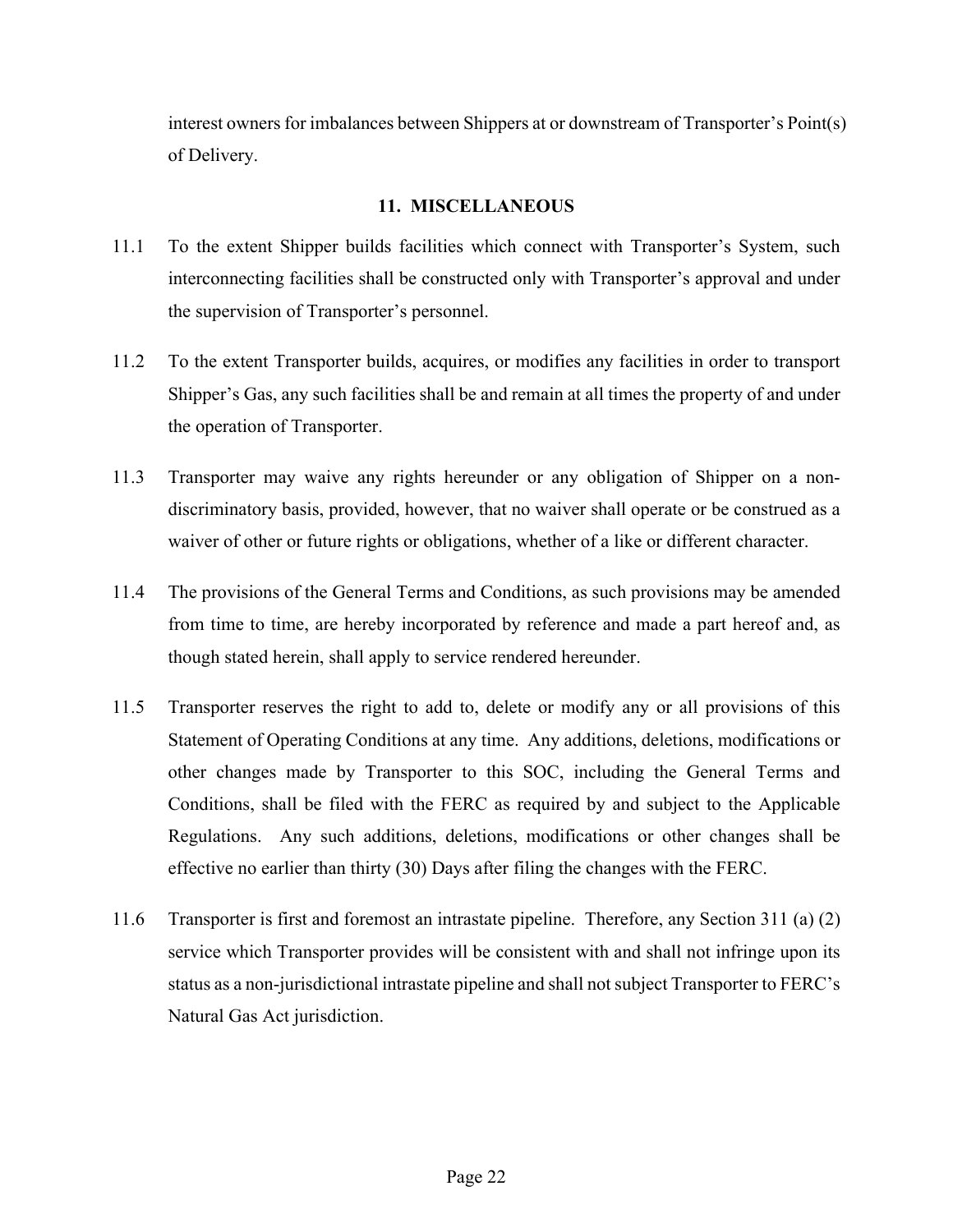11.7 This Statement of Operating Conditions and the Transportation Service Request Form may be accessed electronically at Transporter's Internet Web Site or may be requested from Transporter by calling toll free 1-800-552-8048.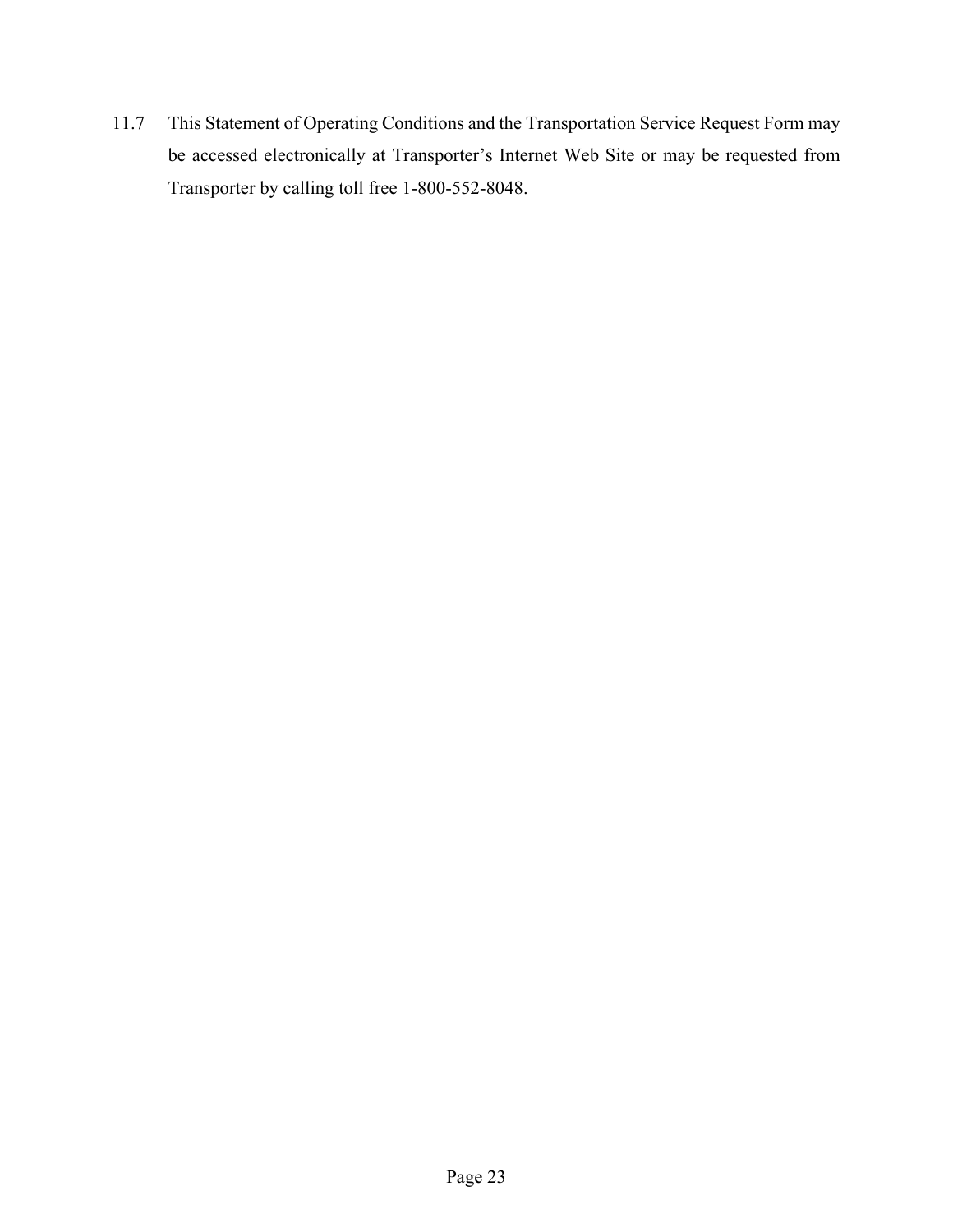## **ENABLE OKLAHOMA INTRASTATE TRANSMISSION, LLC EXHIBIT A**

#### **TO**

# **Statement of Operating Conditions Applicable to Transportation Services Fuel Trackers For The Enable System In Oklahoma East Zone And West Zone Effective August 1, 2010 Fixed Fuel Percentages**

Enable charges fixed zonal fuel percentages for Gas shipped on the East Zone and West Zone of the Enable System (hereinafter referred to as "the System"). The fuel percentages for each Zone are adjusted annually and are in effect from April 1 through March 31 (the "Fuel Year"). Enable files the fuel percentages and supporting workpapers with the Federal Energy Regulatory Commission ("FERC" or "Commission") on or before February 28 of the year preceding the Fuel Year (or the next business day if February 28 is a weekend day or holiday) and implements the percentages on April 1 of the Fuel Year. The FERC notices the filing and establishes a deadline for comments or objections from shippers. Enable advises its shippers of the calculated percentages in sufficient time for such shippers to take the new fuel factors into account for their April nominations.

#### **Annual Calculation of the Fuel Percentages**

The fuel factors implemented as of April 1 of each Fuel Year reflect for each Zone, (1) the estimated fuel usage for the period April 1 to March 31 of the Fuel Year and (2) true-up adjustments for the prior two Fuel Years. Exhibit A-1, East Zone and Exhibit A-1, West Zone showing the methodology for calculation of the zonal fuel percentages are attached to this Exhibit A.

Enable calculates the fuel percentages for the Fuel Year based on actual experience in each Zone in the twelve Months, February to January, preceding the February 28 filing date. The annual calculations for each Fuel Year will also reflect expected changes for each Zone, if any, in fuel use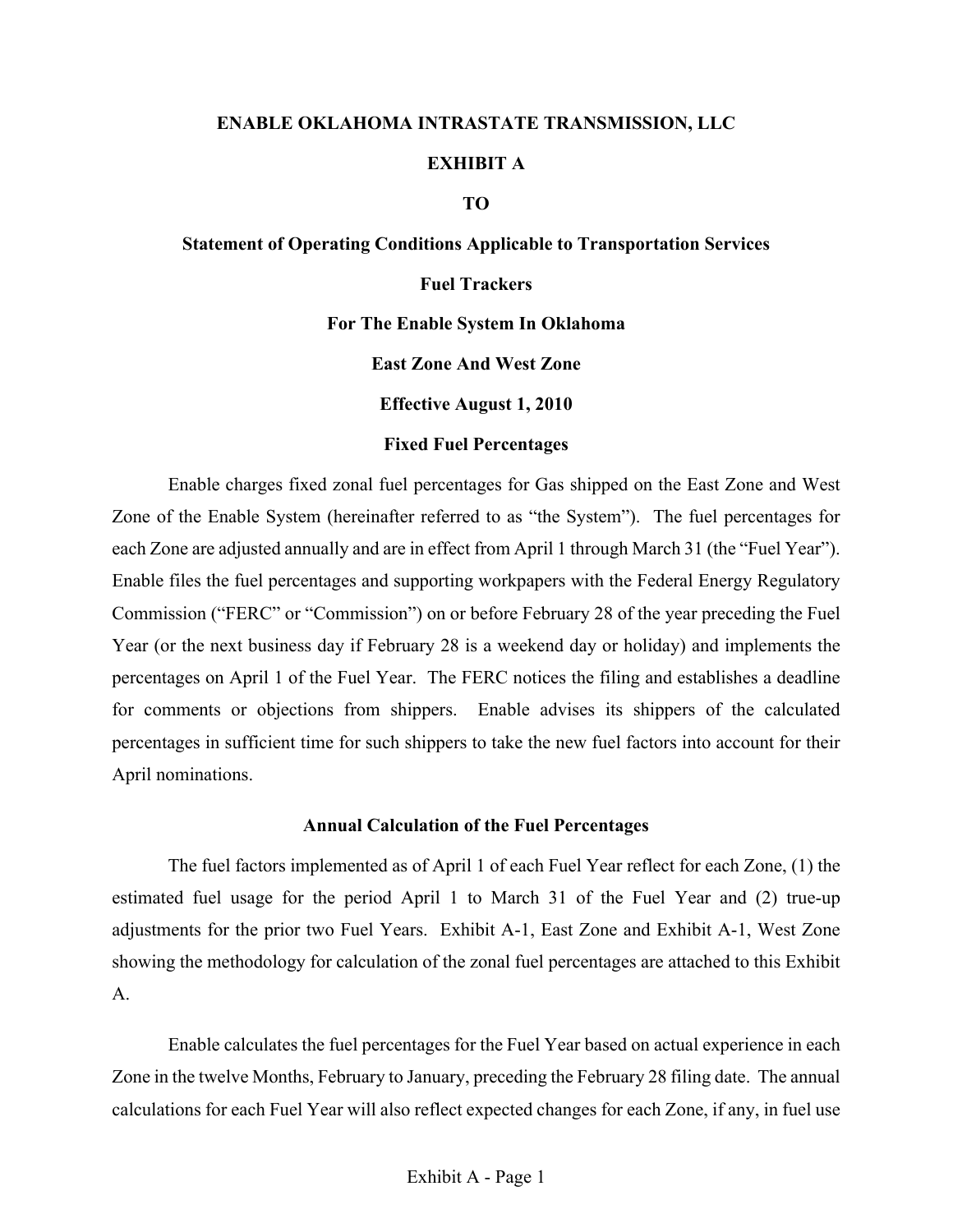and deliveries, including changes attributable to changes in compressor capacity for such year, i.e., additions, retirements, upgrades or reconfigurations. See Exhibits A-1, line 40. To the extent that the estimates of usage and/or deliveries attributable to changes for each Zone prove to have been inaccurate, the following year's zonal true-ups will correct for the overestimation or underestimation.

#### **Dollar Valuation of the Fuel Volumes**

The value of fuel retained, actual fuel used and the resulting overrecovery or underrecovery for each Zone will be determined by multiplying the difference between the monthly retained volumes and the monthly actual fuel for each Zone by the corresponding monthly average of "PRICES OF SPOT GAS DELIVERED TO PIPELINES," as published for the first Day of each Month in Platt's Inside FERC Gas Market Report for (1) NGPL, Texok and (2) CenterPoint, East index for the East Zone and for (1) ANR, Okla. and (2) Panhandle, Tx.-Okla. index for the West Zone.

#### **True-Up of the Fuel Percentages**

Enable has a very large number of receipt points and, accordingly, must plan for and accommodate a very large number of prior period adjustments. While the great majority of such prior period adjustments are made in the first six months after the Gas flows, experience has shown that these receipt points can generate additional prior period adjustments for up to two Fuel Years. For that reason, Enable reflects two Fuel Years of true-up adjustments in the calculation of the fuel percentages. See Exhibits A-1, lines 42 and 43 and lines 47 and 48. For purposes of the fuel tracker, Enable will ignore prior period adjustments after two years.

The true-up calculations also incorporate the dollar valuation of the fuel volumes.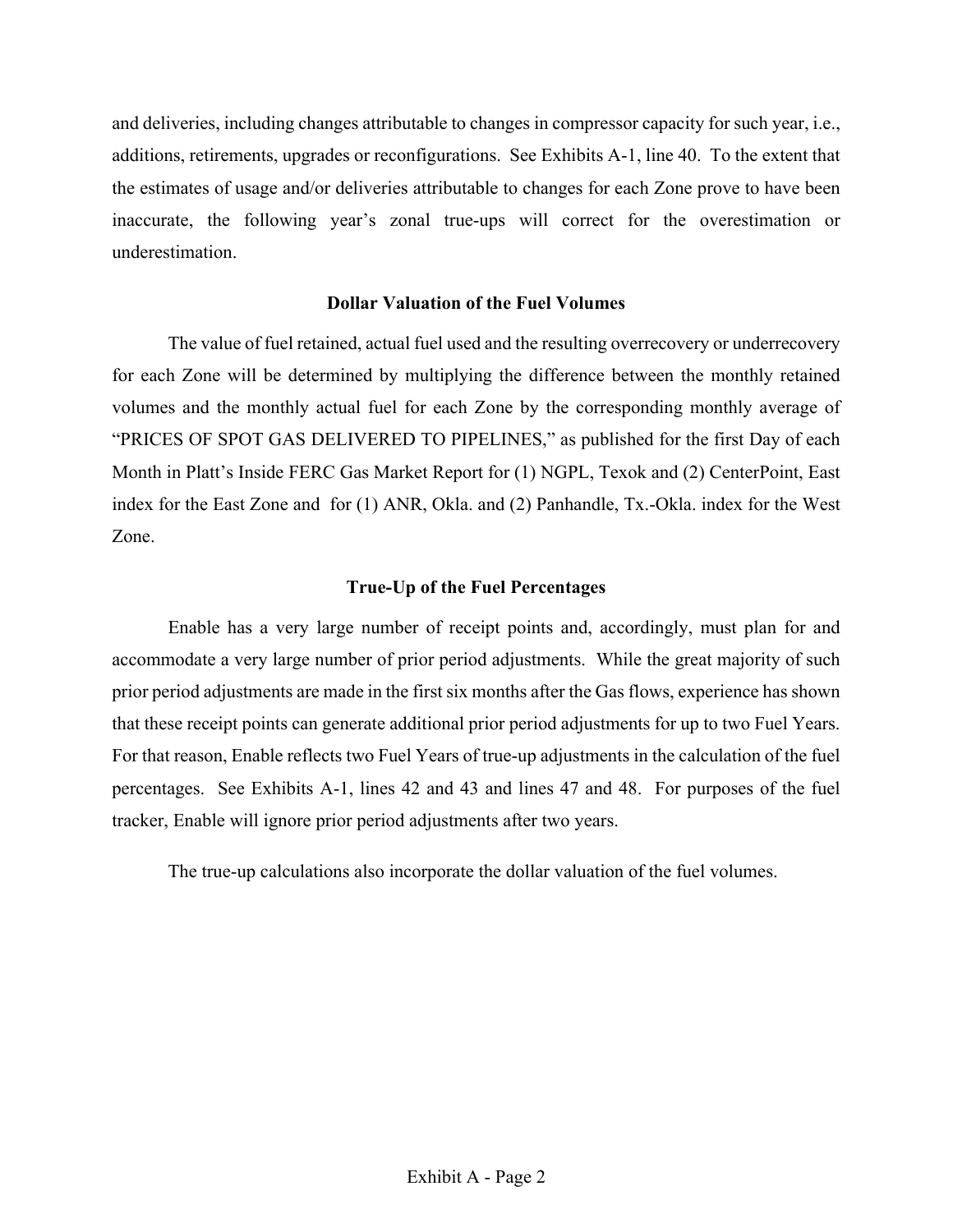#### ENABLE OKLAHOMA INTRASTATE TRANSMISSION, LLC EAST ZONEEXHIBIT A-1

|                  |              |                | <b>MMBTU</b>          |                      |                      | <b>VALUE</b>         |                      |
|------------------|--------------|----------------|-----------------------|----------------------|----------------------|----------------------|----------------------|
|                  |              |                |                       |                      | NGPL-Texok/          |                      |                      |
|                  |              |                |                       | <b>Fuel Retained</b> | CenterPoint East     |                      | <b>Fuel Retained</b> |
|                  |              | Deliveries     | System Fuel           | (Calculated)         | \$/MMBTU             | System Fuel          | (Calculated)         |
|                  |              | $[{\sf a}]$    | $\boxed{\phantom{0}}$ | $\overline{[c]}$     | $\boxed{\text{[d]}}$ | [e]                  | $\boxed{\fbox{f}}$   |
|                  | 20XX ACTUAL  |                |                       |                      |                      | $[b^*d]$             | $[c * d]$            |
| $\mathbf{1}$     | Apr-XX       |                |                       |                      |                      |                      |                      |
| $\overline{2}$   | May-XX       |                |                       |                      |                      |                      |                      |
| 3                | Jun-XX       |                |                       |                      |                      |                      |                      |
| $\overline{4}$   | Jul-XX       |                |                       |                      |                      |                      |                      |
| $\sqrt{5}$       | Aug-XX       |                |                       |                      |                      |                      |                      |
| $\overline{6}$   | Sep-XX       |                |                       |                      |                      |                      |                      |
| $\overline{7}$   | Oct-XX       |                |                       |                      |                      |                      |                      |
| $\infty$         | Nov-XX       |                |                       |                      |                      |                      |                      |
| $\boldsymbol{9}$ | Dec-XX       |                |                       |                      |                      |                      |                      |
| 10               | Jan-XX       |                |                       |                      |                      |                      |                      |
| 11               | Feb-XX       |                |                       |                      |                      |                      |                      |
| $\overline{12}$  | Mar-XX       |                |                       |                      |                      |                      |                      |
| 13               | <b>TOTAL</b> | $\blacksquare$ | $\sim$                | $\mathbf{r}$         | \$<br>$\sim$         | \$                   | \$                   |
|                  | 20XX ACTUAL  |                |                       |                      |                      |                      |                      |
| 14               | Apr-XX       |                |                       |                      |                      |                      |                      |
| $\overline{15}$  | May-XX       |                |                       |                      |                      |                      |                      |
| $\frac{1}{6}$    | Jun-XX       |                |                       |                      |                      |                      |                      |
| 17               | $Jul-XX$     |                |                       |                      |                      |                      |                      |
| $\frac{1}{8}$    | Aug-XX       |                |                       |                      |                      |                      |                      |
| 19               | Sep-XX       |                |                       |                      |                      |                      |                      |
| 20               | Oct-XX       |                |                       |                      |                      |                      |                      |
| $\overline{21}$  | Nov-XX       |                |                       |                      |                      |                      |                      |
| $\overline{22}$  | Dec-XX       |                |                       |                      |                      |                      |                      |
| 23               | Jan-XX       |                |                       |                      |                      |                      |                      |
| $\overline{24}$  | Feb-XX       |                |                       |                      |                      |                      |                      |
| 25               | Mar-XX       |                |                       |                      |                      |                      |                      |
| 26               | <b>TOTAL</b> | $\sim$         | $\sim$                | $\blacksquare$       | \$<br>$\blacksquare$ | \$<br>$\blacksquare$ | \$<br>$\sim$         |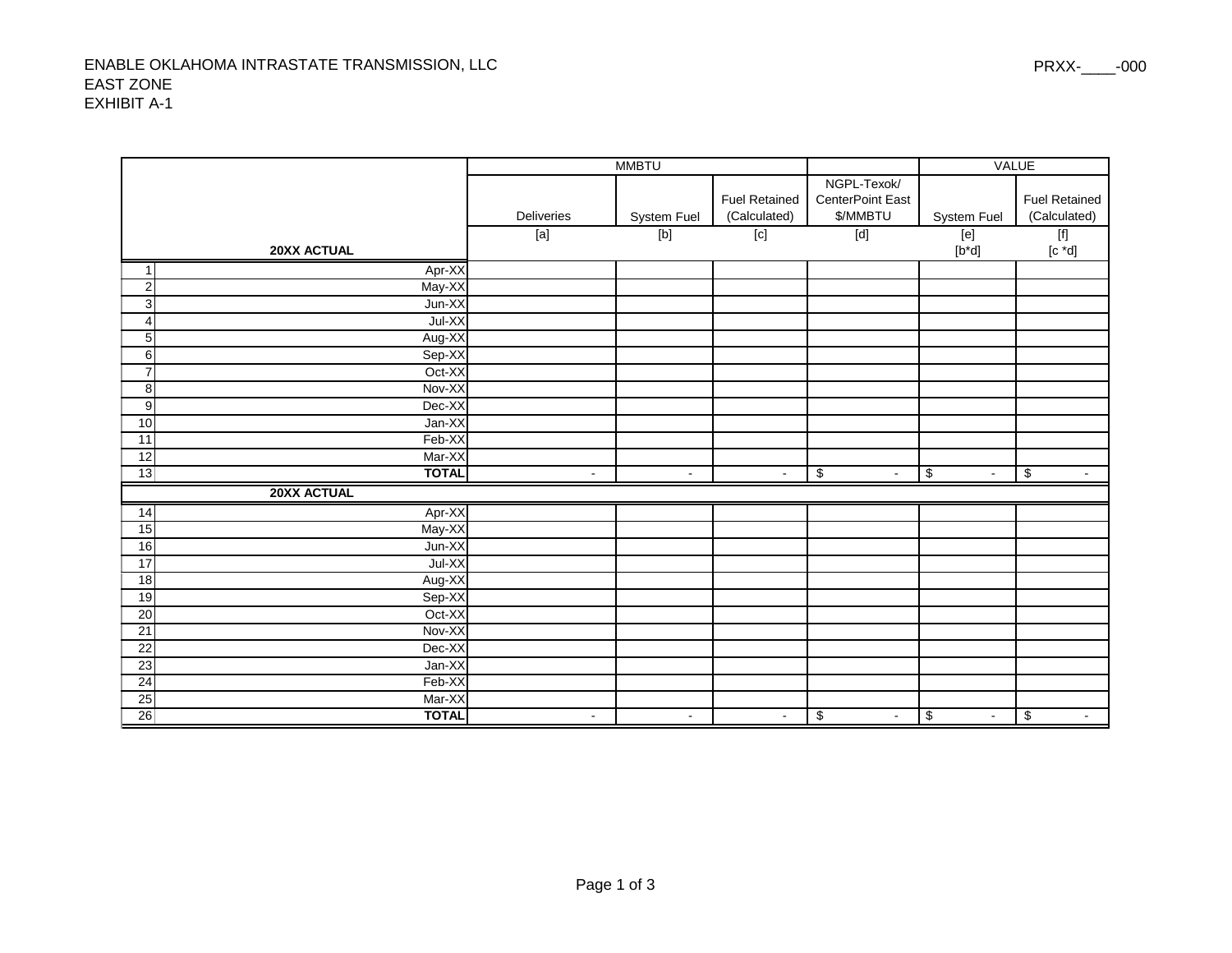|                 |                                                |                   | <b>MMBTU</b>       |                                  |                       | <b>VALUE</b>       |                        |
|-----------------|------------------------------------------------|-------------------|--------------------|----------------------------------|-----------------------|--------------------|------------------------|
|                 |                                                |                   |                    | <b>Fuel Retained</b>             | <b>NYMEX LESS</b>     |                    | <b>Fuel Retained</b>   |
|                 |                                                | <b>Deliveries</b> | <b>System Fuel</b> | (Calculated)                     | <b>BASIS \$/MMBTU</b> | <b>System Fuel</b> | (Calculated)           |
|                 |                                                | [a]               | [b]                | [c]                              | [d]                   | [e]                | $\boxed{\mathsf{[f]}}$ |
|                 | <b>20XX ESTIMATED</b>                          |                   |                    |                                  |                       | $[b^*d]$           | $[c^*d]$               |
| $\overline{27}$ | Apr-XX                                         |                   |                    |                                  |                       |                    |                        |
| 28              | May-XX                                         |                   |                    |                                  |                       |                    |                        |
| 29              | Jun-XX                                         |                   |                    |                                  |                       |                    |                        |
| 30              | Jul-XX                                         |                   |                    |                                  |                       |                    |                        |
| 31              | Aug-XX                                         |                   |                    |                                  |                       |                    |                        |
| $\overline{32}$ | Sep-XX                                         |                   |                    |                                  |                       |                    |                        |
| 33              | Oct-XX                                         |                   |                    |                                  |                       |                    |                        |
| 34              | Nov-XX                                         |                   |                    |                                  |                       |                    |                        |
| 35              | Dec-XX                                         |                   |                    |                                  |                       |                    |                        |
| 36              | Jan-XX                                         |                   |                    |                                  |                       |                    |                        |
| 37              | Feb-XX                                         |                   |                    |                                  |                       |                    |                        |
| 38              | Mar-XX                                         |                   |                    |                                  |                       |                    |                        |
| 39              | <b>TOTAL</b>                                   |                   | $\sim$             | $\blacksquare$                   | \$                    | Avg.               |                        |
|                 | <b>20XX FUEL VOLUME (MMBTU)</b>                |                   |                    |                                  |                       |                    |                        |
|                 | 40 Estimated inc/(dec) to system fuel for 20XX |                   |                    | Based on expected changes.       |                       |                    |                        |
|                 | 41 20XX Estimated Fuel                         |                   |                    | $-$ . 39, Col. b + L. 40, Col. b |                       |                    |                        |
|                 | 42 20XX Volume True-Up-inc/(dec)               |                   |                    | L. 65, Col. a                    |                       |                    |                        |
|                 | 43 20XX Volume True-Up-inc/(dec)               |                   |                    | L. 61, Col. a                    |                       |                    |                        |
| 44              | <b>TOTAL</b>                                   |                   |                    | L. 41 + L. 42 + L. 43            |                       |                    |                        |
|                 | 20XX FUEL %                                    |                   |                    |                                  |                       |                    |                        |
|                 | 45 20XX Estimated Deliveries (mmbtu)           |                   |                    | L. 39, Col. a                    |                       |                    |                        |
|                 | 46 20XX % before true-ups                      |                   |                    | 0.00% L. 41/L. 45                |                       |                    |                        |
|                 | 47 True-Up for 20XX                            |                   |                    | 0.00% L. 42/L. 45                |                       |                    |                        |
|                 | 48 True-Up for 20XX                            |                   |                    | 0.00% L. 43/L. 45                |                       |                    |                        |
|                 | 49 20XX Fuel Recovery Rate                     |                   |                    | $0.00\%$ L. 46 + L. 47 + L. 48   |                       |                    |                        |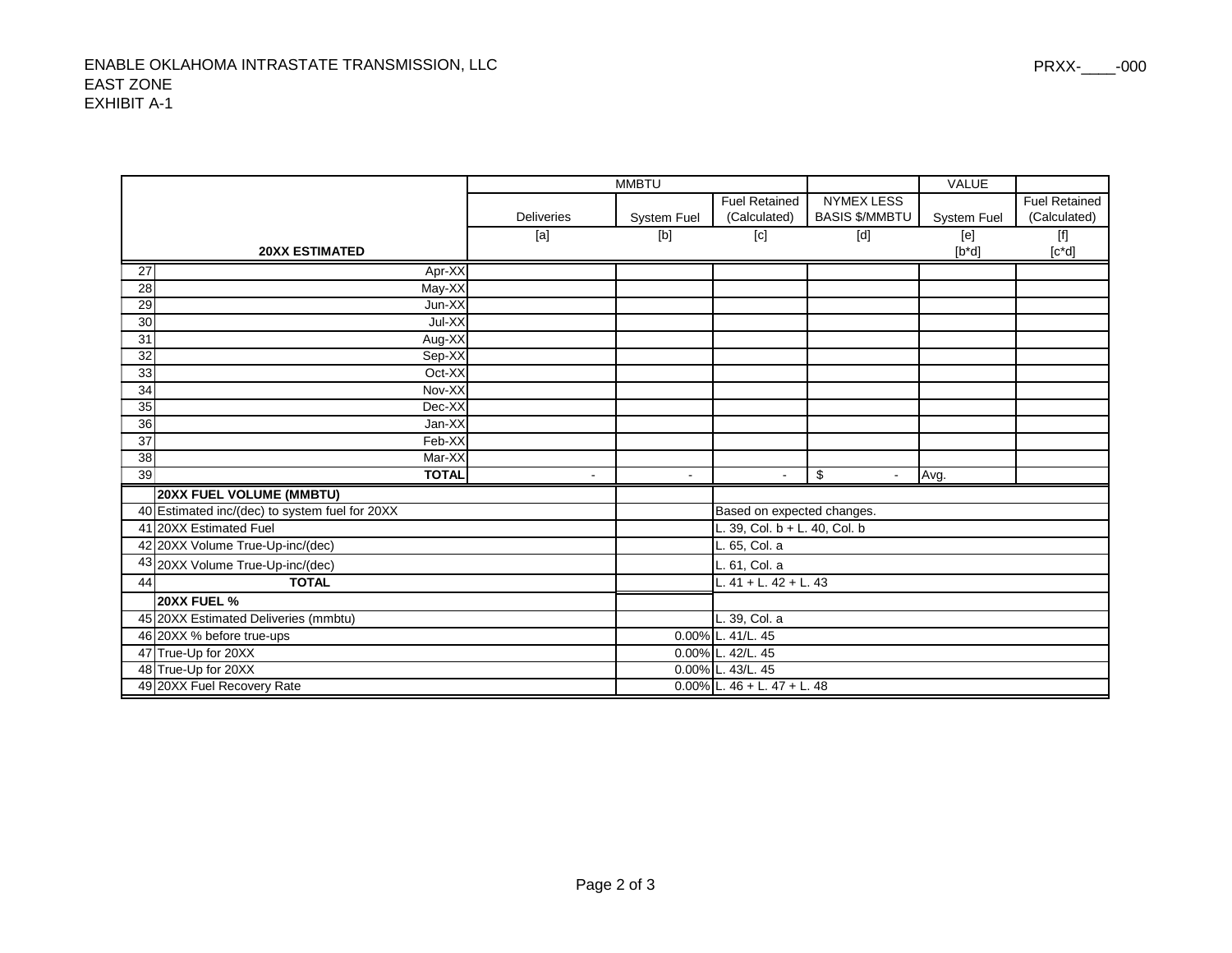#### **ANALYSIS OF FUEL RETAINED**

|    | 20XX Retainage                                                          | Value        |                               |                                    |  |
|----|-------------------------------------------------------------------------|--------------|-------------------------------|------------------------------------|--|
|    | 50 Retained for Tracker Year 20XX                                       |              | PRXX-X-000, Col. a L. 53      |                                    |  |
|    | 51 Retained for Tracker Year 20XX                                       |              | L. 13, Col. f - L. 50         |                                    |  |
| 52 | Total                                                                   |              | L. 13, Col. f                 |                                    |  |
|    |                                                                         |              |                               |                                    |  |
|    | 20XX Retainage                                                          |              |                               |                                    |  |
|    | 53 Retained for 20XX                                                    |              | L. 13, Col. e - L. 51         |                                    |  |
|    | 54 Retained for 20XX                                                    |              |                               | 26, Col. f + L. 39, Col. f - L. 53 |  |
| 55 | Total                                                                   |              | L. 26, Col. f + L. 39, Col. f |                                    |  |
|    |                                                                         |              |                               |                                    |  |
|    | <b>ANALYSIS OF TRUE-UP</b>                                              | <b>MMBTU</b> | Value                         |                                    |  |
|    |                                                                         | [a]          | [b]                           |                                    |  |
|    | 20XX True-up                                                            |              |                               |                                    |  |
|    | 56 20XX Actual Fuel                                                     |              |                               | L. 13, Col.e                       |  |
|    | 57 20XX Retained for 20XX                                               |              |                               | L.51                               |  |
|    | 58 20XX Retained for 20XX                                               |              |                               | L.53                               |  |
|    | 59 Total Retained for 20XX                                              |              |                               | L. $57 + L. 58$                    |  |
|    | 60 Remaining value to recover for 20XX                                  |              |                               | L. 56 - L. 59                      |  |
|    | 61 Price adjusted volume to apply in 20XX to recover                    |              |                               | L. 60/ L. 39, Col.d                |  |
|    | remaining value                                                         |              |                               |                                    |  |
|    | 20XX True-up                                                            |              |                               |                                    |  |
|    | 62 20XX Actual Fuel                                                     |              |                               | L. 26, Col.e + L. 39, Col.e        |  |
|    | 63 20XX Retained for 2008                                               |              |                               | L.54                               |  |
|    | 64 Remaining value to recover for 20XX                                  |              |                               | L. 62 - L. 63                      |  |
|    | 65 Price adjusted volume to apply in 20XX to recover<br>remaining value |              |                               | L. 64/ L. 39, Col.d                |  |

NOTES:

1-P. 1, Column d prices for Nov 20XX through Oct 20XX are the average of actual Inside FERC NGPL-Texok and CenterPoint prices.

2-P. 2, Column d prices for 20XX are NYMEX Henry Hub futures prices less a current basis quote as of XX/XX/20XX.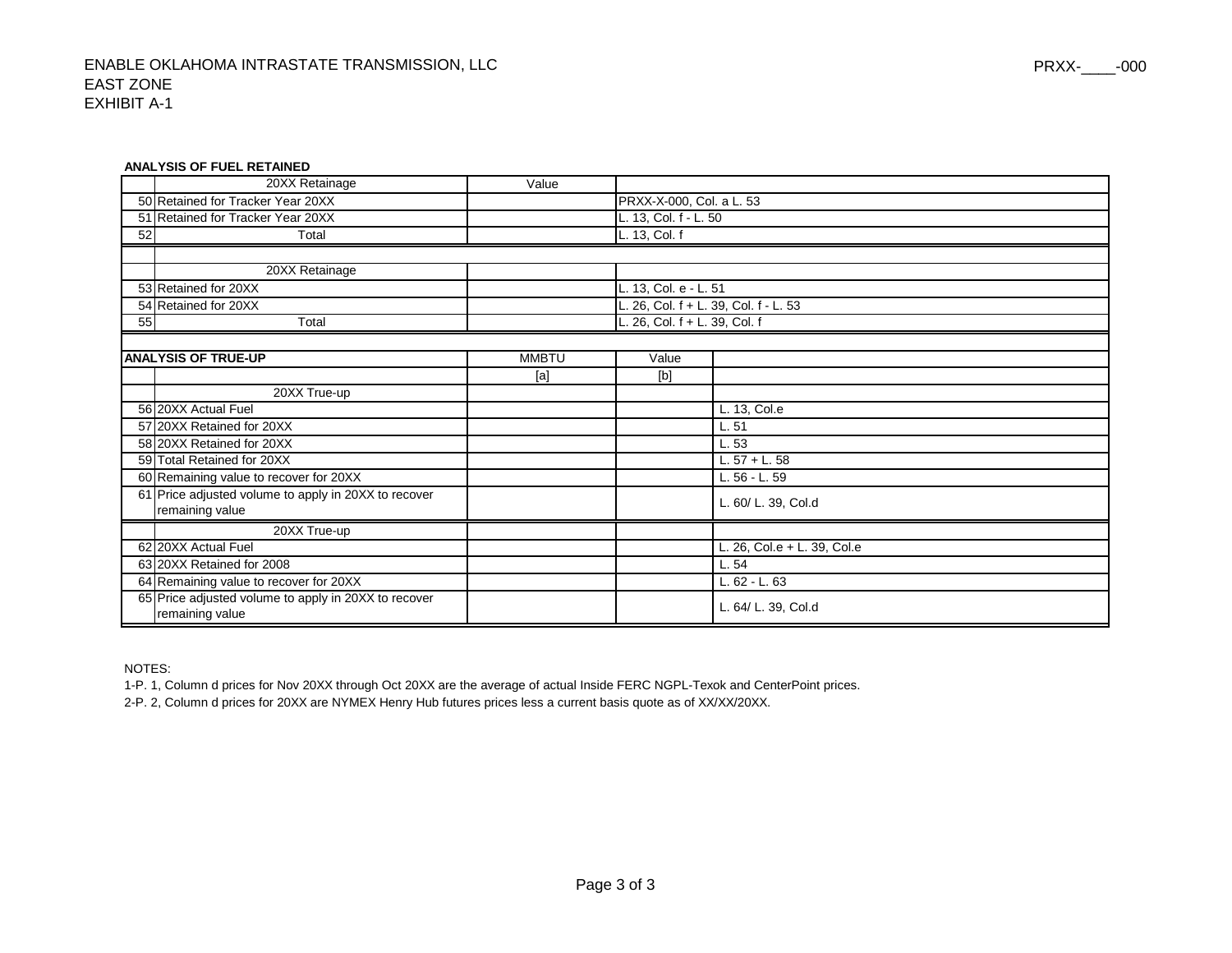#### ENABLE OKLAHOMA INTRASTATE TRANSMISSION, LLC WEST ZONEEXHIBIT A-1

|                                   |                          | <b>MMBTU</b>                  |                      |                      | <b>VALUE</b>                            |                                                             |
|-----------------------------------|--------------------------|-------------------------------|----------------------|----------------------|-----------------------------------------|-------------------------------------------------------------|
|                                   |                          |                               |                      | ANR-Okla./           |                                         |                                                             |
|                                   |                          |                               | <b>Fuel Retained</b> | Panhandle, Tx-       |                                         | <b>Fuel Retained</b>                                        |
|                                   | Deliveries               | System Fuel                   | (Calculated)         | Okla.\$/MMBTU        | System Fuel                             | (Calculated)                                                |
|                                   | $[{\sf a}]$              | $\boxed{\phantom{0}\text{b}}$ | $\boxed{\text{c}}$   | $\boxed{\text{d}}$   | [e]                                     | $\boxed{\mathsf{[f]}}$                                      |
| 20XX ACTUAL                       |                          |                               |                      |                      | $[b^*d]$                                | $\left[\begin{smallmatrix} c & *d \end{smallmatrix}\right]$ |
| Apr-XX<br>1                       |                          |                               |                      |                      |                                         |                                                             |
| $\overline{2}$<br>May-XX          |                          |                               |                      |                      |                                         |                                                             |
| ω<br>Jun-XX                       |                          |                               |                      |                      |                                         |                                                             |
| Jul-XX<br>$\overline{\mathbf{4}}$ |                          |                               |                      |                      |                                         |                                                             |
| 5<br>Aug-XX                       |                          |                               |                      |                      |                                         |                                                             |
| Sep-XX<br>$\,6$                   |                          |                               |                      |                      |                                         |                                                             |
| $\overline{7}$<br>Oct-XX          |                          |                               |                      |                      |                                         |                                                             |
| $\infty$<br>Nov-XX                |                          |                               |                      |                      |                                         |                                                             |
| $\overline{9}$<br>Dec-XX          |                          |                               |                      |                      |                                         |                                                             |
| 10<br>Jan-XX                      |                          |                               |                      |                      |                                         |                                                             |
| Feb-XX<br>$\overline{11}$         |                          |                               |                      |                      |                                         |                                                             |
| 12<br>Mar-XX                      |                          |                               |                      |                      |                                         |                                                             |
| <b>TOTAL</b><br> 13               | $\overline{\phantom{a}}$ | $\sim$                        | $\blacksquare$       | \$<br>$\blacksquare$ | \$                                      | \$                                                          |
| <b>20XX ACTUAL</b>                |                          |                               |                      |                      |                                         |                                                             |
| $Apr-XX$<br>14                    |                          |                               |                      |                      |                                         |                                                             |
| 15<br>May-XX                      |                          |                               |                      |                      |                                         |                                                             |
| $\frac{1}{6}$<br>Jun-XX           |                          |                               |                      |                      |                                         |                                                             |
| 17<br>Jul-XX                      |                          |                               |                      |                      |                                         |                                                             |
| 18<br>Aug-XX                      |                          |                               |                      |                      |                                         |                                                             |
| $\overline{19}$<br>Sep-XX         |                          |                               |                      |                      |                                         |                                                             |
| Oct-XX<br>20                      |                          |                               |                      |                      |                                         |                                                             |
| Nov-XX<br>$\overline{21}$         |                          |                               |                      |                      |                                         |                                                             |
| $\overline{22}$<br>Dec-XX         |                          |                               |                      |                      |                                         |                                                             |
| 23<br>Jan-XX                      |                          |                               |                      |                      |                                         |                                                             |
| 24<br>Feb-XX                      |                          |                               |                      |                      |                                         |                                                             |
| 25<br>Mar-XX                      |                          |                               |                      |                      |                                         |                                                             |
| 26<br><b>TOTAL</b>                | $\blacksquare$           | $\sim$                        | $\blacksquare$       | \$<br>$\blacksquare$ | $\boldsymbol{\theta}$<br>$\blacksquare$ | \$<br>$\sim$                                                |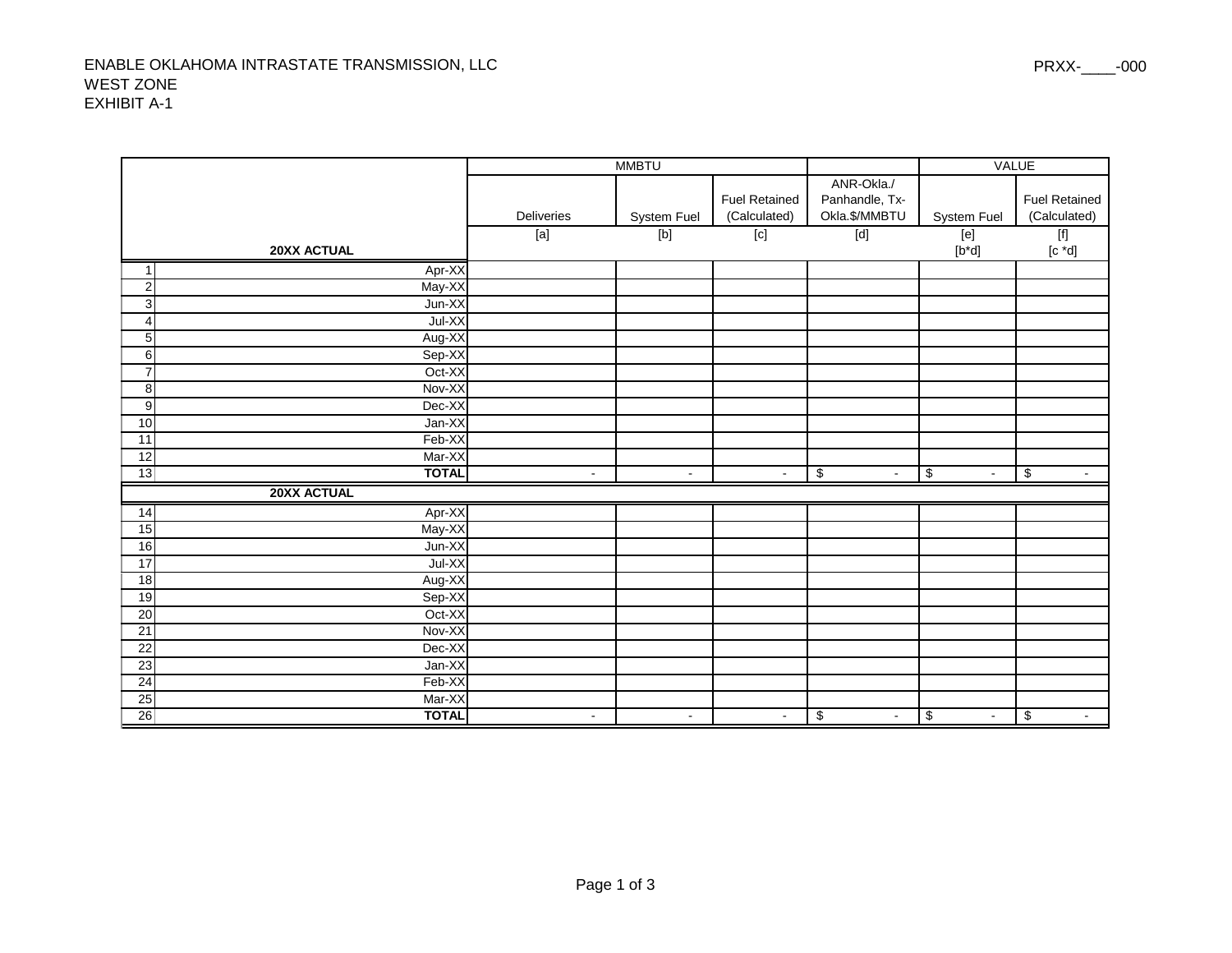|                 |                                                |                   | <b>MMBTU</b>       |                                |                                                                                                                                                                                                                                                                                                                                                                                                                                                                                                                               | <b>VALUE</b>       |                                                                                                                                                                                                                                                                                                                                                                                                                                                                                                                                                                                                                                                |
|-----------------|------------------------------------------------|-------------------|--------------------|--------------------------------|-------------------------------------------------------------------------------------------------------------------------------------------------------------------------------------------------------------------------------------------------------------------------------------------------------------------------------------------------------------------------------------------------------------------------------------------------------------------------------------------------------------------------------|--------------------|------------------------------------------------------------------------------------------------------------------------------------------------------------------------------------------------------------------------------------------------------------------------------------------------------------------------------------------------------------------------------------------------------------------------------------------------------------------------------------------------------------------------------------------------------------------------------------------------------------------------------------------------|
|                 |                                                |                   |                    | <b>Fuel Retained</b>           | <b>NYMEX LESS</b>                                                                                                                                                                                                                                                                                                                                                                                                                                                                                                             |                    | <b>Fuel Retained</b>                                                                                                                                                                                                                                                                                                                                                                                                                                                                                                                                                                                                                           |
|                 |                                                | <b>Deliveries</b> | <b>System Fuel</b> | (Calculated)                   | <b>BASIS \$/MMBTU</b>                                                                                                                                                                                                                                                                                                                                                                                                                                                                                                         | <b>System Fuel</b> | (Calculated)                                                                                                                                                                                                                                                                                                                                                                                                                                                                                                                                                                                                                                   |
|                 |                                                | [a]               | [b]                | $\overline{[c]}$               | $[d] % \begin{center} % \includegraphics[width=\linewidth]{imagesSupplemental_3.png} % \end{center} % \caption { % \textit{Def}_1 = \textit{Def}_2 \textit{Def}_3 \textit{Def}_4 \textit{Def}_5 \textit{Def}_6 \textit{Def}_7 \textit{Def}_7 \textit{Def}_7 \textit{Def}_7 \textit{Def}_8 \textit{Def}_7 \textit{Def}_9 \textit{Def}_9 \textit{Def}_9 \textit{Def}_9 \textit{Def}_9 \textit{Def}_9 \textit{Def}_9 \textit{Def}_9 \textit{Def}_9 \textit{Def}_9 \textit{Def}_9 \textit{Def}_9 \textit{Def}_9 \textit{Def}_9 \$ | [e]                | $[f] % \begin{center} % \includegraphics[width=\linewidth]{imagesSupplemental_3.png} % \end{center} % \caption { % Our method can be used for the proposed method. % Note that the \emph{exponent} and the \emph{exponent} is the \emph{exponent} and the \emph{exponent} is the \emph{exponent} and the \emph{exponent} is the \emph{exponent} and the \emph{exponent} is the \emph{exponent} and the \emph{exponent} is the \emph{exponent} and the \emph{exponent} is the \emph{exponent} and the \emph{exponent} is the \emph{exponent} and the \emph{exponent} is the \emph{exponent} and the \emph{exponent} is the \emph{exponent} and$ |
|                 | <b>20XX ESTIMATED</b>                          |                   |                    |                                |                                                                                                                                                                                                                                                                                                                                                                                                                                                                                                                               | $[b^*d]$           | $[c^*d]$                                                                                                                                                                                                                                                                                                                                                                                                                                                                                                                                                                                                                                       |
| $\overline{27}$ | Apr-XX                                         |                   |                    |                                |                                                                                                                                                                                                                                                                                                                                                                                                                                                                                                                               |                    |                                                                                                                                                                                                                                                                                                                                                                                                                                                                                                                                                                                                                                                |
| 28              | May-XX                                         |                   |                    |                                |                                                                                                                                                                                                                                                                                                                                                                                                                                                                                                                               |                    |                                                                                                                                                                                                                                                                                                                                                                                                                                                                                                                                                                                                                                                |
| 29              | Jun-XX                                         |                   |                    |                                |                                                                                                                                                                                                                                                                                                                                                                                                                                                                                                                               |                    |                                                                                                                                                                                                                                                                                                                                                                                                                                                                                                                                                                                                                                                |
| 30              | Jul-XX                                         |                   |                    |                                |                                                                                                                                                                                                                                                                                                                                                                                                                                                                                                                               |                    |                                                                                                                                                                                                                                                                                                                                                                                                                                                                                                                                                                                                                                                |
| 31              | Aug-XX                                         |                   |                    |                                |                                                                                                                                                                                                                                                                                                                                                                                                                                                                                                                               |                    |                                                                                                                                                                                                                                                                                                                                                                                                                                                                                                                                                                                                                                                |
| $\overline{32}$ | Sep-XX                                         |                   |                    |                                |                                                                                                                                                                                                                                                                                                                                                                                                                                                                                                                               |                    |                                                                                                                                                                                                                                                                                                                                                                                                                                                                                                                                                                                                                                                |
| 33              | Oct-XX                                         |                   |                    |                                |                                                                                                                                                                                                                                                                                                                                                                                                                                                                                                                               |                    |                                                                                                                                                                                                                                                                                                                                                                                                                                                                                                                                                                                                                                                |
| 34              | Nov-XX                                         |                   |                    |                                |                                                                                                                                                                                                                                                                                                                                                                                                                                                                                                                               |                    |                                                                                                                                                                                                                                                                                                                                                                                                                                                                                                                                                                                                                                                |
| 35              | Dec-XX                                         |                   |                    |                                |                                                                                                                                                                                                                                                                                                                                                                                                                                                                                                                               |                    |                                                                                                                                                                                                                                                                                                                                                                                                                                                                                                                                                                                                                                                |
| 36              | Jan-XX                                         |                   |                    |                                |                                                                                                                                                                                                                                                                                                                                                                                                                                                                                                                               |                    |                                                                                                                                                                                                                                                                                                                                                                                                                                                                                                                                                                                                                                                |
| 37              | Feb-XX                                         |                   |                    |                                |                                                                                                                                                                                                                                                                                                                                                                                                                                                                                                                               |                    |                                                                                                                                                                                                                                                                                                                                                                                                                                                                                                                                                                                                                                                |
| 38              | Mar-XX                                         |                   |                    |                                |                                                                                                                                                                                                                                                                                                                                                                                                                                                                                                                               |                    |                                                                                                                                                                                                                                                                                                                                                                                                                                                                                                                                                                                                                                                |
| 39              | <b>TOTAL</b>                                   |                   | $\blacksquare$     | $\blacksquare$                 | \$                                                                                                                                                                                                                                                                                                                                                                                                                                                                                                                            | Avg.               |                                                                                                                                                                                                                                                                                                                                                                                                                                                                                                                                                                                                                                                |
|                 | <b>20XX FUEL VOLUME (MMBTU)</b>                |                   |                    |                                |                                                                                                                                                                                                                                                                                                                                                                                                                                                                                                                               |                    |                                                                                                                                                                                                                                                                                                                                                                                                                                                                                                                                                                                                                                                |
|                 | 40 Estimated inc/(dec) to system fuel for 20XX |                   |                    | Based on expected changes.     |                                                                                                                                                                                                                                                                                                                                                                                                                                                                                                                               |                    |                                                                                                                                                                                                                                                                                                                                                                                                                                                                                                                                                                                                                                                |
|                 | 41 20XX Estimated Fuel                         |                   |                    | $.39,$ Col. b + L. 40, Col. b  |                                                                                                                                                                                                                                                                                                                                                                                                                                                                                                                               |                    |                                                                                                                                                                                                                                                                                                                                                                                                                                                                                                                                                                                                                                                |
|                 | 42 20XX Volume True-Up-inc/(dec)               |                   |                    | L. 65, Col. a                  |                                                                                                                                                                                                                                                                                                                                                                                                                                                                                                                               |                    |                                                                                                                                                                                                                                                                                                                                                                                                                                                                                                                                                                                                                                                |
|                 | 43 20XX Volume True-Up-inc/(dec)               |                   |                    | L. 61, Col. a                  |                                                                                                                                                                                                                                                                                                                                                                                                                                                                                                                               |                    |                                                                                                                                                                                                                                                                                                                                                                                                                                                                                                                                                                                                                                                |
| 44              | <b>TOTAL</b>                                   |                   |                    | L. $41 + L$ . $42 + L$ . $43$  |                                                                                                                                                                                                                                                                                                                                                                                                                                                                                                                               |                    |                                                                                                                                                                                                                                                                                                                                                                                                                                                                                                                                                                                                                                                |
|                 | 20XX FUEL %                                    |                   |                    |                                |                                                                                                                                                                                                                                                                                                                                                                                                                                                                                                                               |                    |                                                                                                                                                                                                                                                                                                                                                                                                                                                                                                                                                                                                                                                |
|                 | 45 20XX Estimated Deliveries (mmbtu)           |                   |                    | L. 39, Col. a                  |                                                                                                                                                                                                                                                                                                                                                                                                                                                                                                                               |                    |                                                                                                                                                                                                                                                                                                                                                                                                                                                                                                                                                                                                                                                |
|                 | 46 20XX % before true-ups                      |                   |                    | 0.00% L. 41/L. 45              |                                                                                                                                                                                                                                                                                                                                                                                                                                                                                                                               |                    |                                                                                                                                                                                                                                                                                                                                                                                                                                                                                                                                                                                                                                                |
|                 | 47 True-Up for 20XX                            |                   |                    | 0.00% L. 42/L. 45              |                                                                                                                                                                                                                                                                                                                                                                                                                                                                                                                               |                    |                                                                                                                                                                                                                                                                                                                                                                                                                                                                                                                                                                                                                                                |
|                 | 48 True-Up for 20XX                            |                   |                    | 0.00% L. 43/L. 45              |                                                                                                                                                                                                                                                                                                                                                                                                                                                                                                                               |                    |                                                                                                                                                                                                                                                                                                                                                                                                                                                                                                                                                                                                                                                |
|                 | 49 20XX Fuel Recovery Rate                     |                   |                    | $0.00\%$ L. 46 + L. 47 + L. 48 |                                                                                                                                                                                                                                                                                                                                                                                                                                                                                                                               |                    |                                                                                                                                                                                                                                                                                                                                                                                                                                                                                                                                                                                                                                                |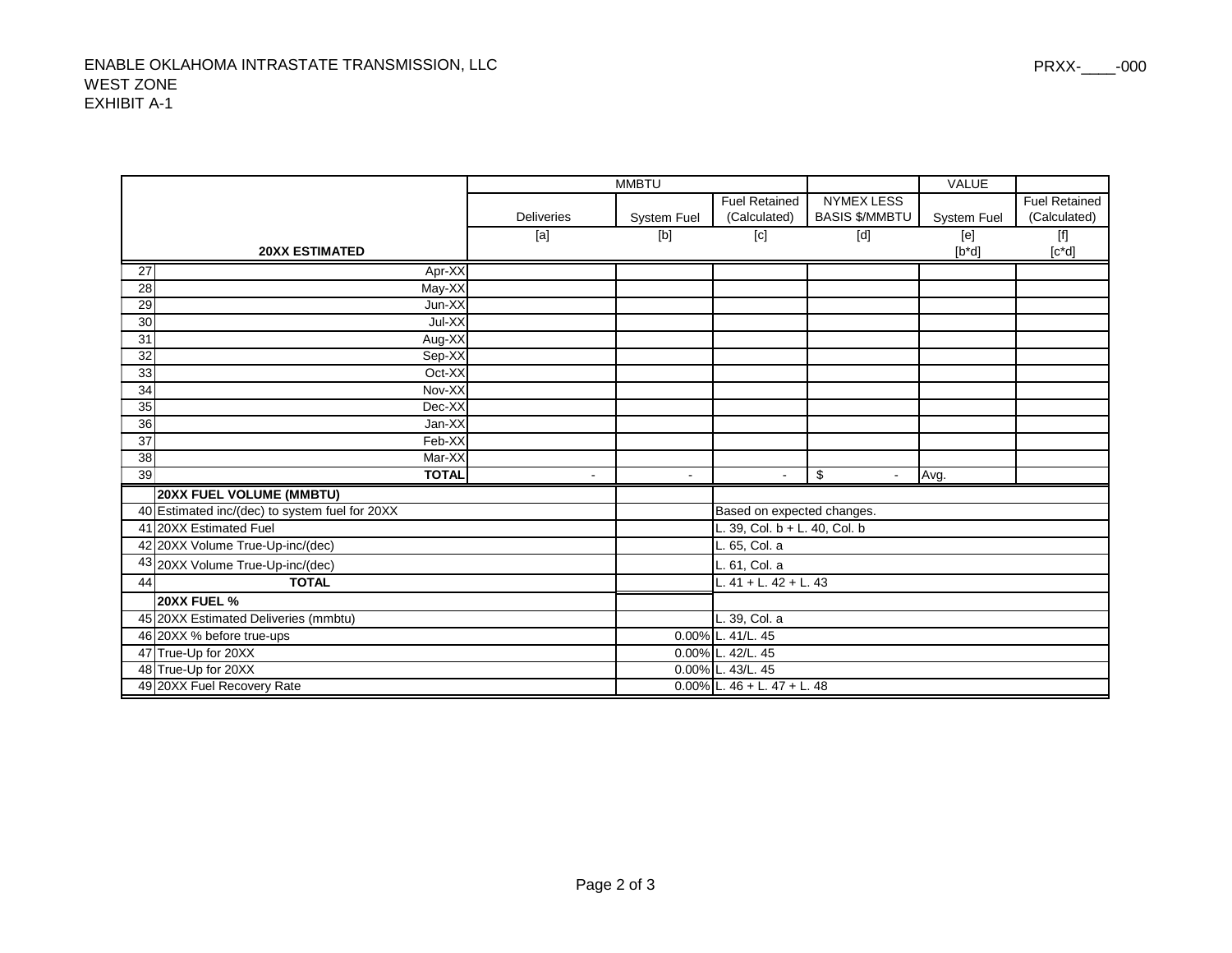#### **ANALYSIS OF FUEL RETAINED**

|    | 20XX Retainage                                                          | Value        |                               |                                    |
|----|-------------------------------------------------------------------------|--------------|-------------------------------|------------------------------------|
|    | 50 Retained for Tracker Year 20XX                                       |              | PRXX-X-000, Col. a L. 53      |                                    |
|    | 51 Retained for Tracker Year 20XX                                       |              | L. 13, Col. f - L. 50         |                                    |
| 52 | Total                                                                   |              | L. 13, Col. f                 |                                    |
|    |                                                                         |              |                               |                                    |
|    | 20XX Retainage                                                          |              |                               |                                    |
|    | 53 Retained for 20XX                                                    |              | L. 13, Col. e - L. 51         |                                    |
|    | 54 Retained for 20XX                                                    |              |                               | 26, Col. f + L. 39, Col. f - L. 53 |
| 55 | Total                                                                   |              | L. 26, Col. f + L. 39, Col. f |                                    |
|    |                                                                         |              |                               |                                    |
|    | <b>ANALYSIS OF TRUE-UP</b>                                              | <b>MMBTU</b> | Value                         |                                    |
|    |                                                                         | [a]          | [b]                           |                                    |
|    | 20XX True-up                                                            |              |                               |                                    |
|    | 56 20XX Actual Fuel                                                     |              |                               | L. 13, Col.e                       |
|    | 57 20XX Retained for 20XX                                               |              |                               | L.51                               |
|    | 58 20XX Retained for 20XX                                               |              |                               | L.53                               |
|    | 59 Total Retained for 20XX                                              |              |                               | $L.57 + L.58$                      |
|    | 60 Remaining value to recover for 20XX                                  |              |                               | L. 56 - L. 59                      |
|    | 61 Price adjusted volume to apply in 20XX to recover                    |              |                               | L. 60/ L. 39, Col.d                |
|    | remaining value                                                         |              |                               |                                    |
|    | 20XX True-up                                                            |              |                               |                                    |
|    | 62 20XX Actual Fuel                                                     |              |                               | L. 26, Col.e + L. 39, Col.e        |
|    | 63 20XX Retained for 2008                                               |              |                               | L.54                               |
|    | 64 Remaining value to recover for 20XX                                  |              |                               | L. 62 - L. 63                      |
|    | 65 Price adjusted volume to apply in 20XX to recover<br>remaining value |              |                               | L. 64/ L. 39, Col.d                |

NOTES:

1-P. 1, Column d prices for Nov 20XX through Oct 20XX are the average of actual Inside FERC ANR-Okla.and Panhandle, Tx.-Okla. prices.

2-P. 2, Column d prices for 20XX are NYMEX Henry Hub futures prices less a current basis quote as of XX/XX/20XX.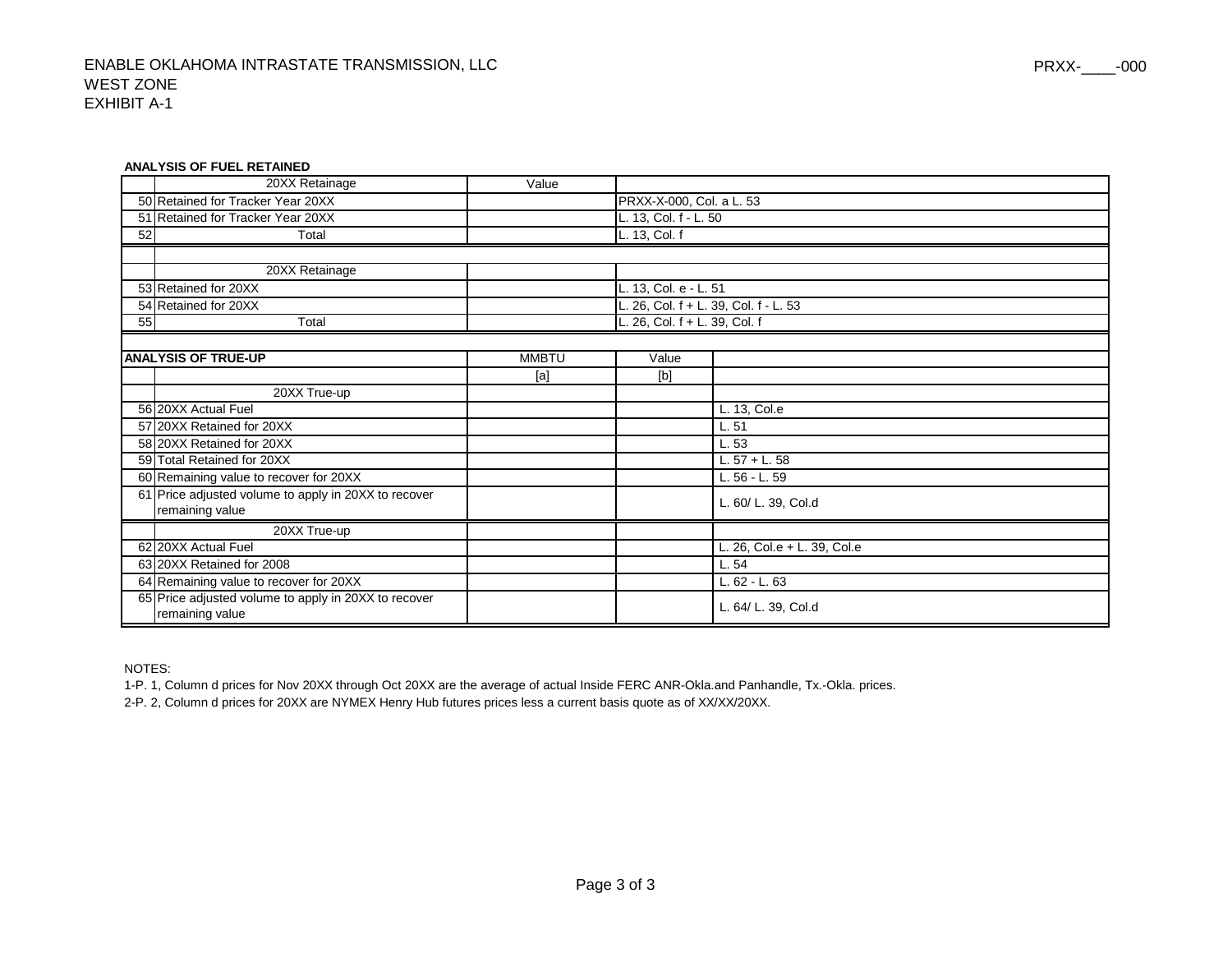#### **ENABLE OKLAHOMA INTRASTATE TRANSMISSION, LLC**

### **EXHIBIT B**

#### **TO**

#### **Statement of Operating Conditions Applicable to Transportation Services**

#### **RATE SUMMARY FOR SECTION 311 FIRM AND INTERRUPTIBLE TRANSPORTATION SERVICE**

In accordance with Section 284.123(b)(2) of the FERC's regulations, as revised by Order No. 714, Transporter hereby provides the following rate summary:

#### Maximum Rates Per MMBtu

| Firm Section 311<br>East Zone<br>(Demand) | Firm Section 311<br>West Zone<br>(Demand) | Interruptible Section<br>311<br>East Zone<br>(Commodity) | Interruptible Section<br>311<br>West Zone<br>(Commodity) |
|-------------------------------------------|-------------------------------------------|----------------------------------------------------------|----------------------------------------------------------|
| \$0.2155                                  | \$0.1173                                  | \$0.2320                                                 | \$0.1300                                                 |

#### Minimum Rates Per MMBtu

| Firm Section 311<br>East Zone<br>(Demand) | Firm Section 311<br>West Zone<br>(Demand) | Interruptible Section<br>311<br>East Zone<br>(Commodity) | Interruptible Section<br>311<br>West Zone<br>(Commodity) |
|-------------------------------------------|-------------------------------------------|----------------------------------------------------------|----------------------------------------------------------|
| $\$0.00$                                  | 0.00                                      | \$0.00                                                   | \$0.00                                                   |

#### Fuel Percentages for April 1, 2020 through March 31,20211

| East Zone | West Zone |
|-----------|-----------|
| .16%      | 0.58%     |

#### Fuel Percentages for April 1, 2021 through March 31, 2022

| East Zone | West Zone |
|-----------|-----------|
| $9.94\%$  | 0.67%     |

<sup>1</sup> The tariff record reflecting the fuel percentages for the April 1, 2020 through March 31, 2021 Fuel Year was approved under the Commission's optional notice procedure in Docket No. PR20-38-000 effective April 1, 2020.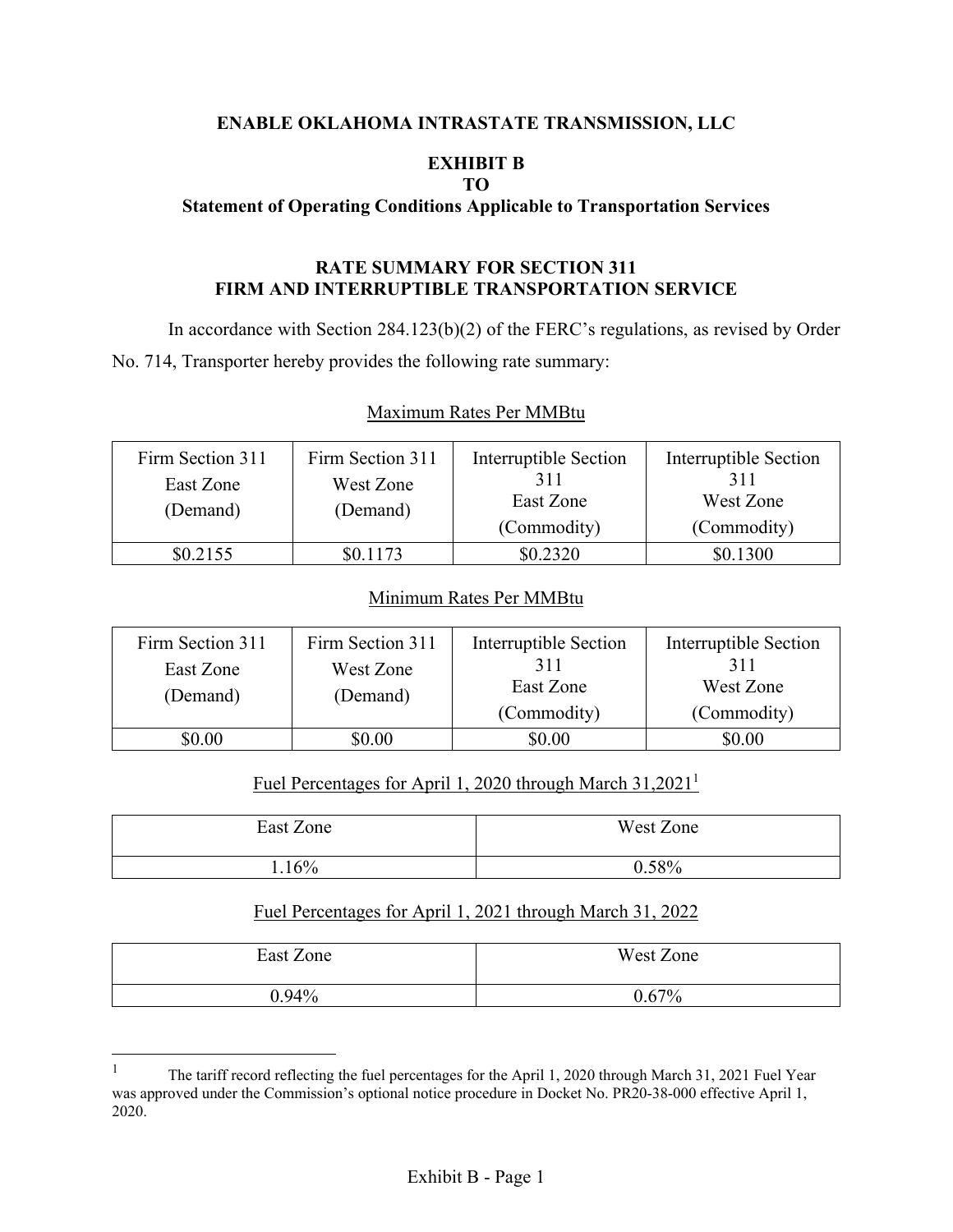#### **GENERAL TERMS AND CONDITIONS FOR STATEMENT OF OPERATING CONDITIONS**

**of** 

## **ENABLE OKLAHOMA INTRASTATE TRANSMISSION, LLC**

i (GT&C)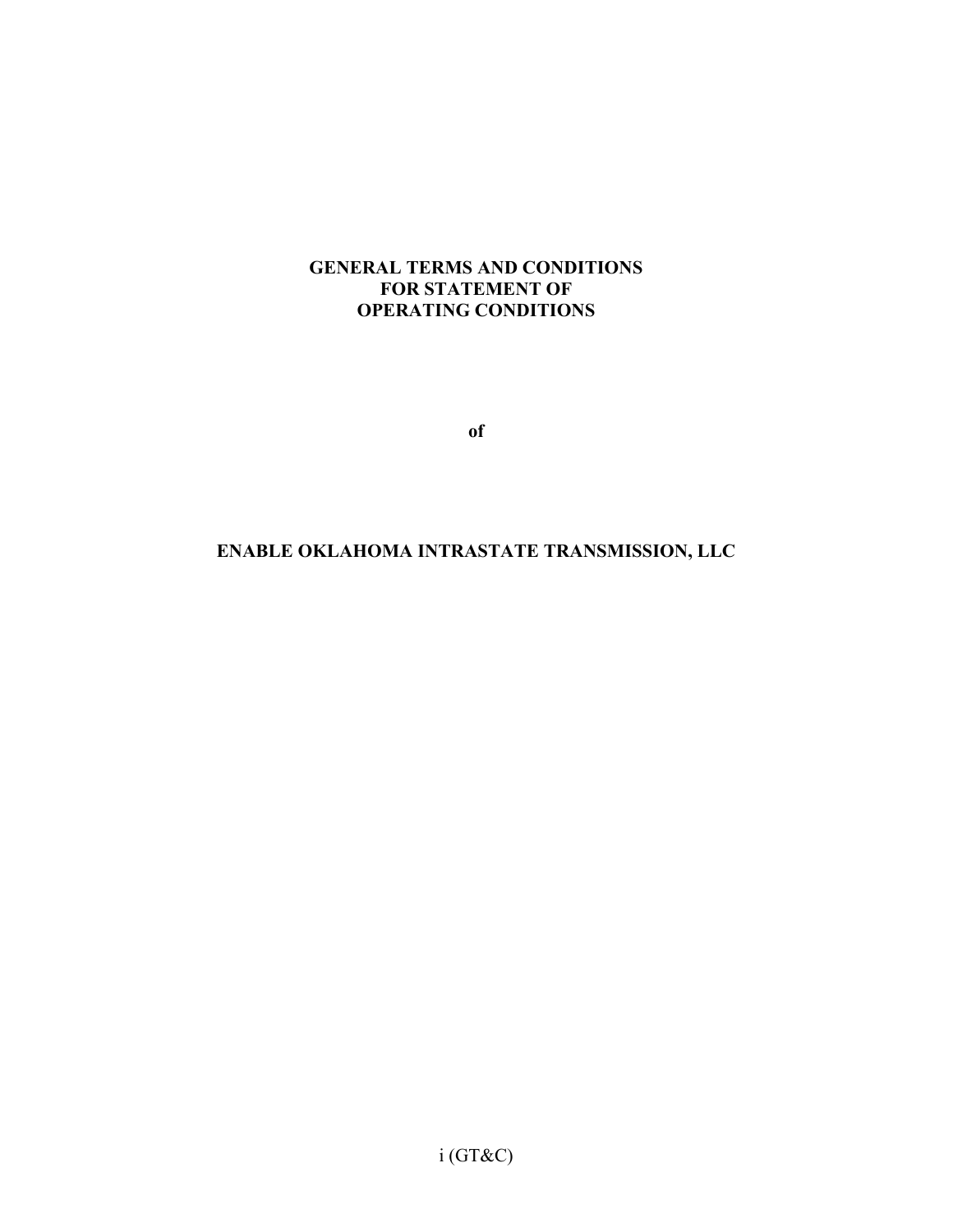### TERMS AND CONDITIONS FOR **STATEMENT OF OPERATING CONDITIONS OF** ENABLE OKLAHOMA INTRASTATE TRANSMISSION, LLC

| 1.  |                                                              |  |
|-----|--------------------------------------------------------------|--|
| 2.  |                                                              |  |
| 3.  |                                                              |  |
| 4.  |                                                              |  |
| 5.  |                                                              |  |
| 6.  | <b>GOVERNMENTAL RULES, REGULATIONS AND AUTHORIZATIONS 11</b> |  |
| 7.  |                                                              |  |
| 8.  |                                                              |  |
| 9.  |                                                              |  |
| 10. |                                                              |  |
| 11. |                                                              |  |
| 12. |                                                              |  |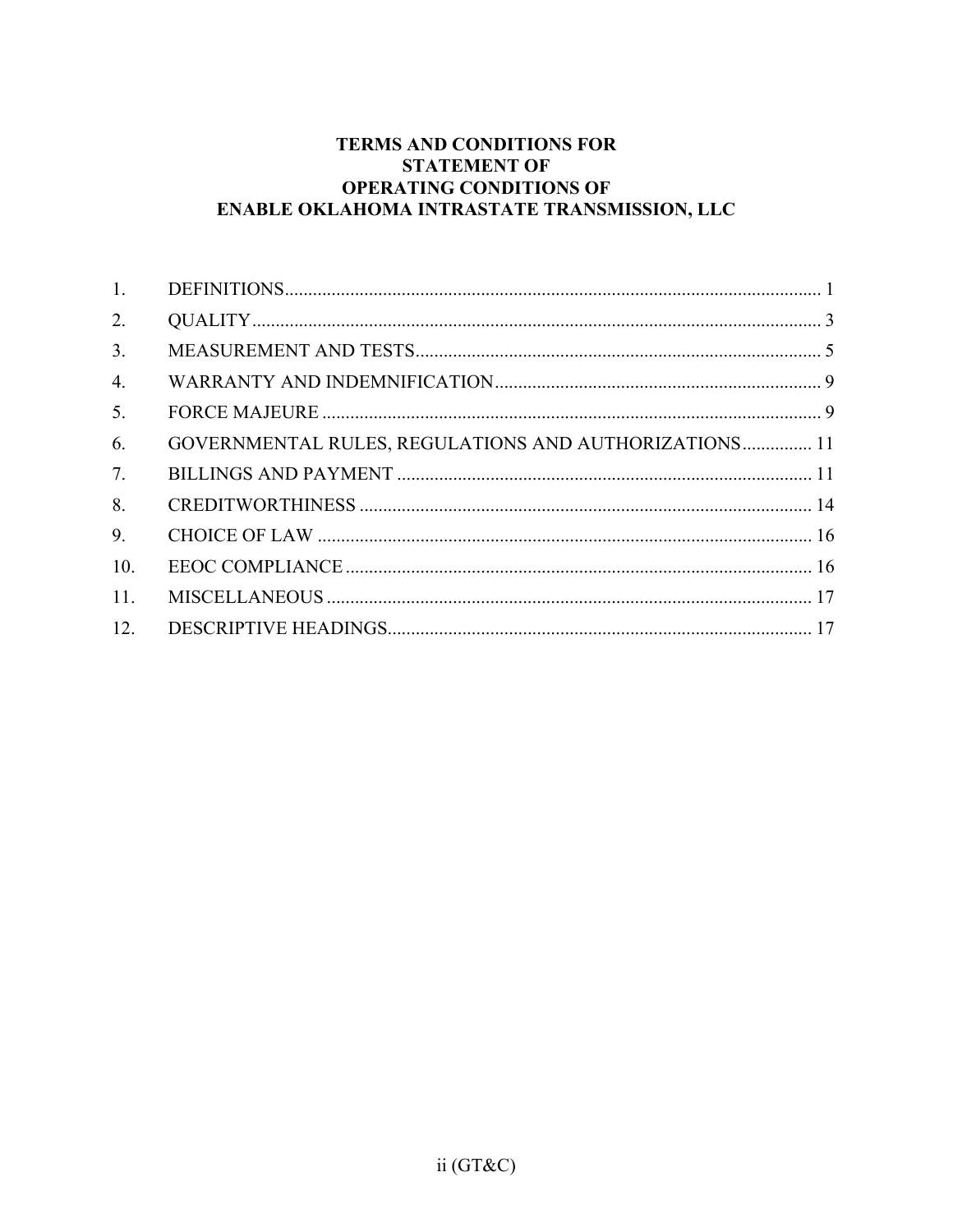#### **GENERAL TERMS AND CONDITIONS**

#### **1. DEFINITIONS**

In addition to the definitions of terms contained in Transporter's Statement of Operating Conditions Applicable to Transportation Services ("SOC"), which are incorporated by reference, and except in those certain instances where the context expressly states another meaning, the following terms, when used in these General Terms and Conditions or in the Statement of Operating Conditions, Contract or other agreement into which these General Terms and Conditions are incorporated, shall have the following meanings:

- A. "Btu" shall mean British Thermal Unit and, where appropriate, shall mean the plural thereof. One (1) Btu shall mean one British Thermal Unit, and is defined as the quantity of heat required to raise the temperature of one (1) pound of pure water from fifty-eight & five-tenths (58.5) degrees Fahrenheit to fifty-nine and five-tenths  $(59.5)$  degrees Fahrenheit at a constant pressure of fourteen & seventy-three hundredths pounds per square inch absolute (14.73 psia). The term "MMBtu" shall mean one million (1,000,000) Btu.
- B. "Cubic Foot or Standard Cubic Foot" shall have the meaning ascribed in Section 4.1. The term "Mcf" shall mean one thousand (1,000) standard Cubic Feet of Gas.
- C. "Day" shall mean a period of twenty-four (24) consecutive hours beginning at 9:00 a.m. Central Clock Time.
- D. "Delivery", "deliver", or "delivered" shall refer to the physical transfer of possession of Gas from Transporter to Shipper or Shipper's carrier.
- E. "Equivalent Quantities" shall mean the sum of the volumes of Gas measured in MMBtu received by Transporter for the account of Shipper during any given period of time, reduced by Shipper's share of fuel and adjusted for any variations in Btu content. It is the intent of the parties that the volumes of Gas delivered for the account of Shipper be the thermal equivalent of the volumes of Gas received by Transporter for transportation, as so adjusted.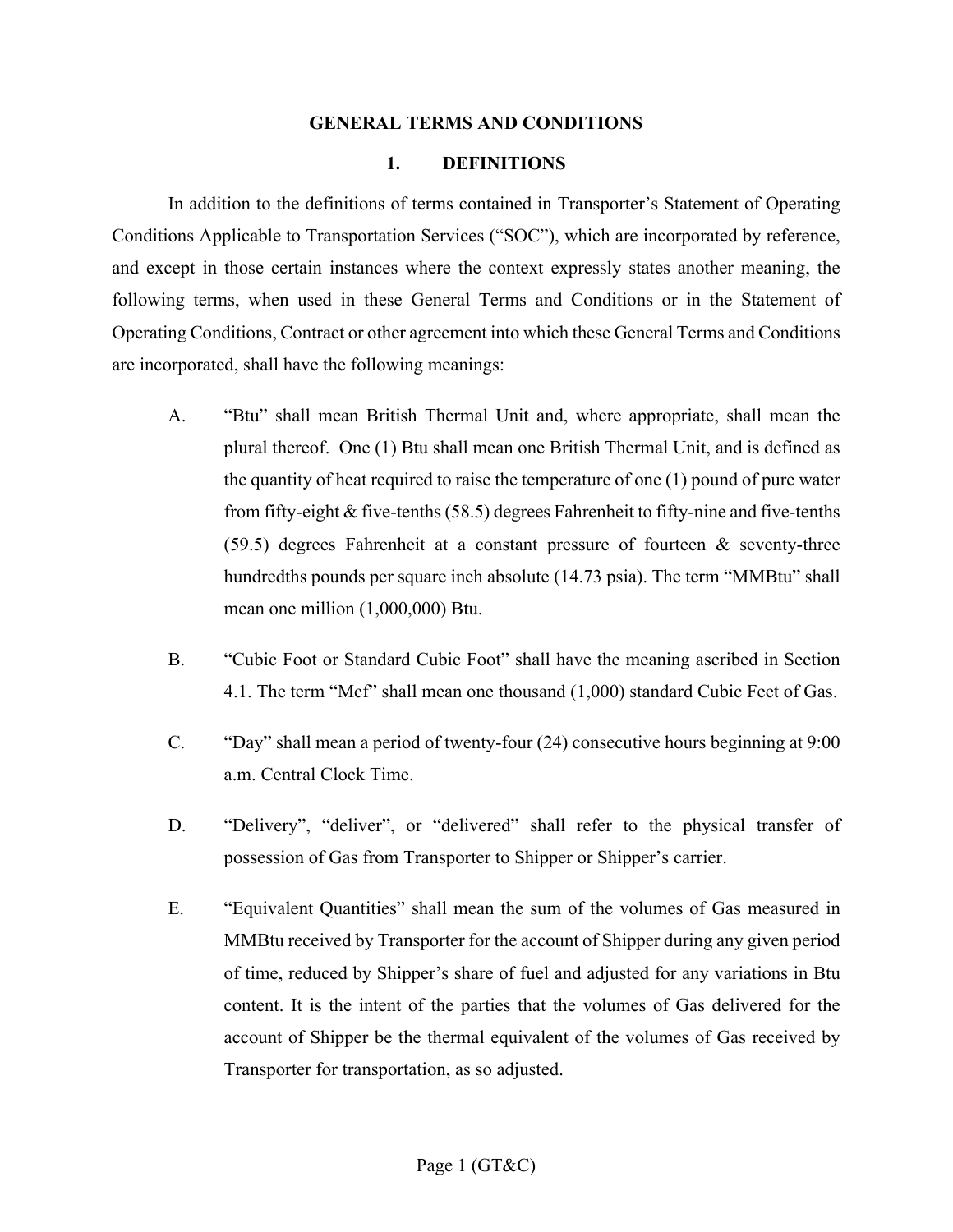- F. "Gas" and "Natural Gas" shall mean natural gas as produced in its natural state, whether or not stored or processed prior to receipt or delivery, and that meets the respective quality standards for receipt and delivery contained in Section 2 (Quality).
- G. "Heating Value" shall mean, the number of Btu's produced by the complete combustion, at a constant pressure, of the amount of Gas which would occupy a volume of one (1) Cubic Foot at a temperature of sixty (60) degrees Fahrenheit if saturated with water vapor and at a constant pressure of fourteen and seventy-three hundredths pounds per square inch absolute (14.73 psia) and under standard gravitational force (acceleration 980.655 centimeters per second, per second), with air of the same temperature and pressure as the Gas, when the products of combustion are cooled to the initial temperature of the Gas and air and when the water formed by combustion is condensed to the liquid state; provided, however, if the Gas as received or delivered contains seven (7) pounds of water vapor or less per one million (1,000,000) standard Cubic Feet, such Gas shall be assumed to be dry.
- H. "Month" shall mean a period of time beginning at 9:00 a.m. Central Clock Time on the first  $(1<sup>st</sup>)$  Day of a calendar Month and extending to 9:00 a.m. Central Clock Time on the first  $(1<sup>st</sup>)$  Day of the following calendar Month.
- I. "Normal Operating Range of an Orifice Meter Station" shall mean the flow range from the minimum flowrate of a single meter tube to the maximum combined flowrate of all meter tubes installed in the meter station which does not require an orifice plate change.
- J. "p.s.i.g." shall mean pounds per square inch gauge. "p.s.i.a." shall mean pounds per square inch absolute.
- K. "Receipt", "Receive", or "Received" shall refer to the physical transfer of possession of Gas from Shipper or Shipper's carrier to Transporter.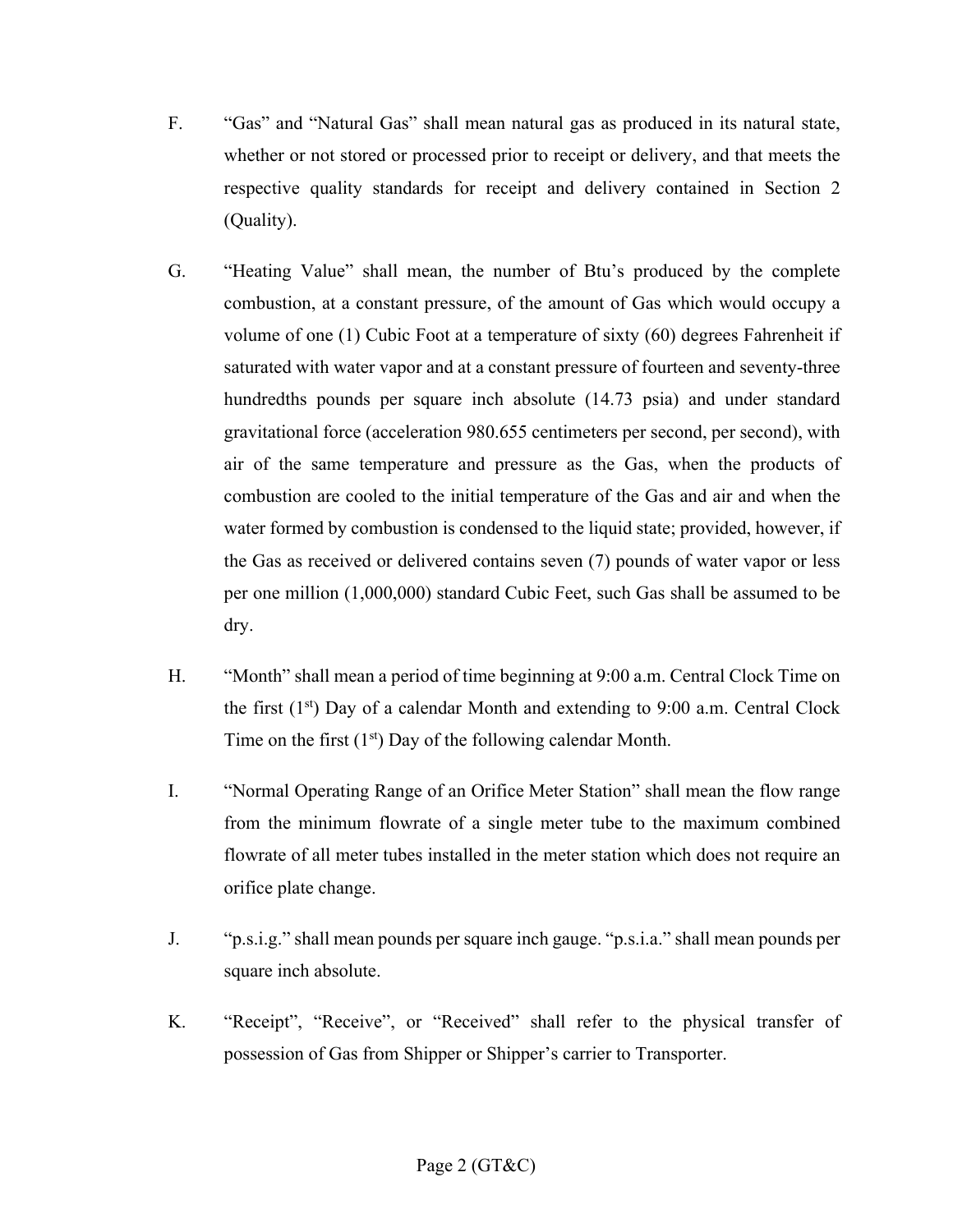- L. "Secondary Measurement Equipment" shall mean pressure and temperature sensing and recording equipment.
- M. "Thermal Content" shall mean the aggregate number of Btu contained in that volume, when applied to any volume of Gas.
- O. "Transporter's Internet Web Site" shall mean Transporter's electronically accessible site.

### **2. QUALITY**

- 2.1 Gas tendered to Transporter for transportation must meet the quality specification in this Section 2.1 or such more stringent standards as may be required at any Point(s) of Delivery. Gas received by Transporter and delivered to Shipper under a Contract, including the Statement of Operating Conditions, shall meet the minimum quality specifications below:
	- A. The Gas shall in no event have in excess of seven (7) pounds of water vapor per million (1,000,000) standard Cubic Feet of Gas.
	- B. The Gas shall be free of objectionable liquids and solids and other impurities, including, but not limited to, methanol, and shall be commercially free from dust, gum, gum-forming constituents, free water and other liquids and solids.
	- C. The Gas shall not at any time have an oxygen content in excess of ten (10) parts per million by volume and the parties hereto shall make every reasonable effort to keep the Gas free of oxygen.
	- D. The Gas shall not contain more than one quarter (0.25) grain of hydrogen sulfide per one hundred (100) standard Cubic Feet (four (4) parts per million by volume).
	- E. The Gas shall not contain more than 5 grains of total sulfur (including the sulfur in any hydrogen sulfide and mercaptans) per one hundred (100) standard Cubic Feet.
	- F. The Gas shall not contain mercaptans in excess of one-quarter (.25) grain per one hundred standard Cubic Feet.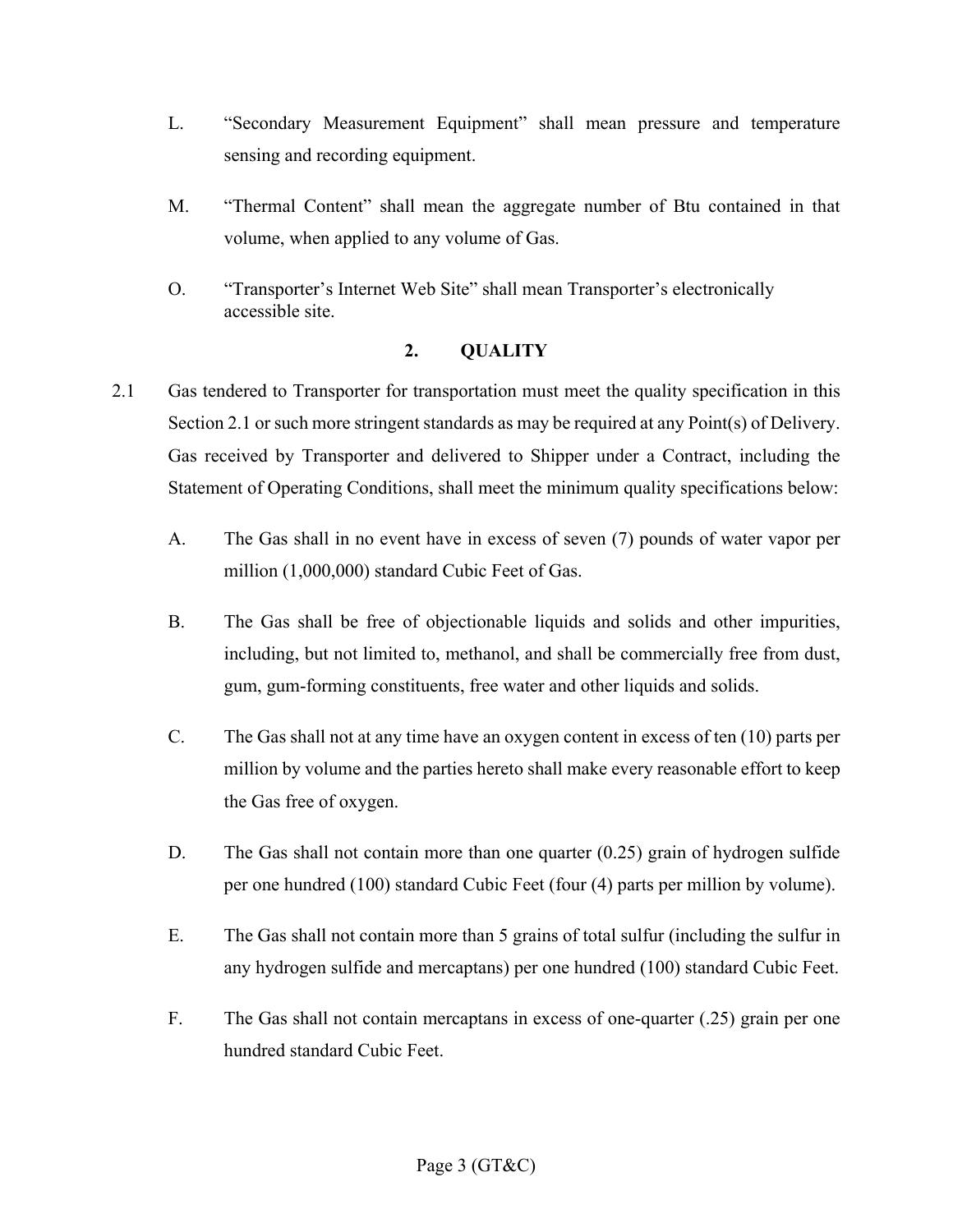- G. The Gas shall not have a carbon dioxide content in excess of two (2) percent by volume.
- H. The Gas shall not contain more than three (3) percent nitrogen by volume.
- I. The Gas shall have a total heating value per Cubic Foot of not less than nine hundred seventy-five (975) Btu or more than one thousand eighty (1,080) Btu.
- J. The Gas shall not have a hydrocarbon dew point of more than forty (40) degrees Fahrenheit (the hydrocarbon dew point shall be calculated at 600 psig).
- K. The Gas shall be received at a temperature not in excess of one hundred twenty (120) degrees Fahrenheit and not less than forty (40) degrees Fahrenheit.
- L. The Gas must be interchangeable with the Gas in Transporter's system at the Point(s) of Receipt.
- 2.2 If, at any time, Gas tendered for receipt shall fail to conform to any of the quality specifications set forth above, Transporter may, at its Reasonable Discretion, refuse to accept receipt of such Gas. Transporter shall notify Shipper of the deficiency as soon as possible after its occurrence. Such notice may be by any reasonable means, including, but not limited to, electronic mail, facsimile transmission and/or telephone, including voice messages. Transporter may elect to bill Shipper for all further costs for related Gas testing to confirm that any such deficiency has been corrected.
- 2.3 Transporter has the right to charge Shipper for all costs and expenses, including but not limited to, costs related to clean up and/or remediation, associated with the receipt of Gas that does not conform with the quality specifications for Gas to be received by Transporter as set forth in this Section.
- 2.4 Transporter's acceptance of non-conforming Gas without invoking its rights set forth in Sections 2.2 or 2.3 shall not constitute any continuing waiver of Transporter's rights to require compliance or application of Transporter's rights as set forth herein.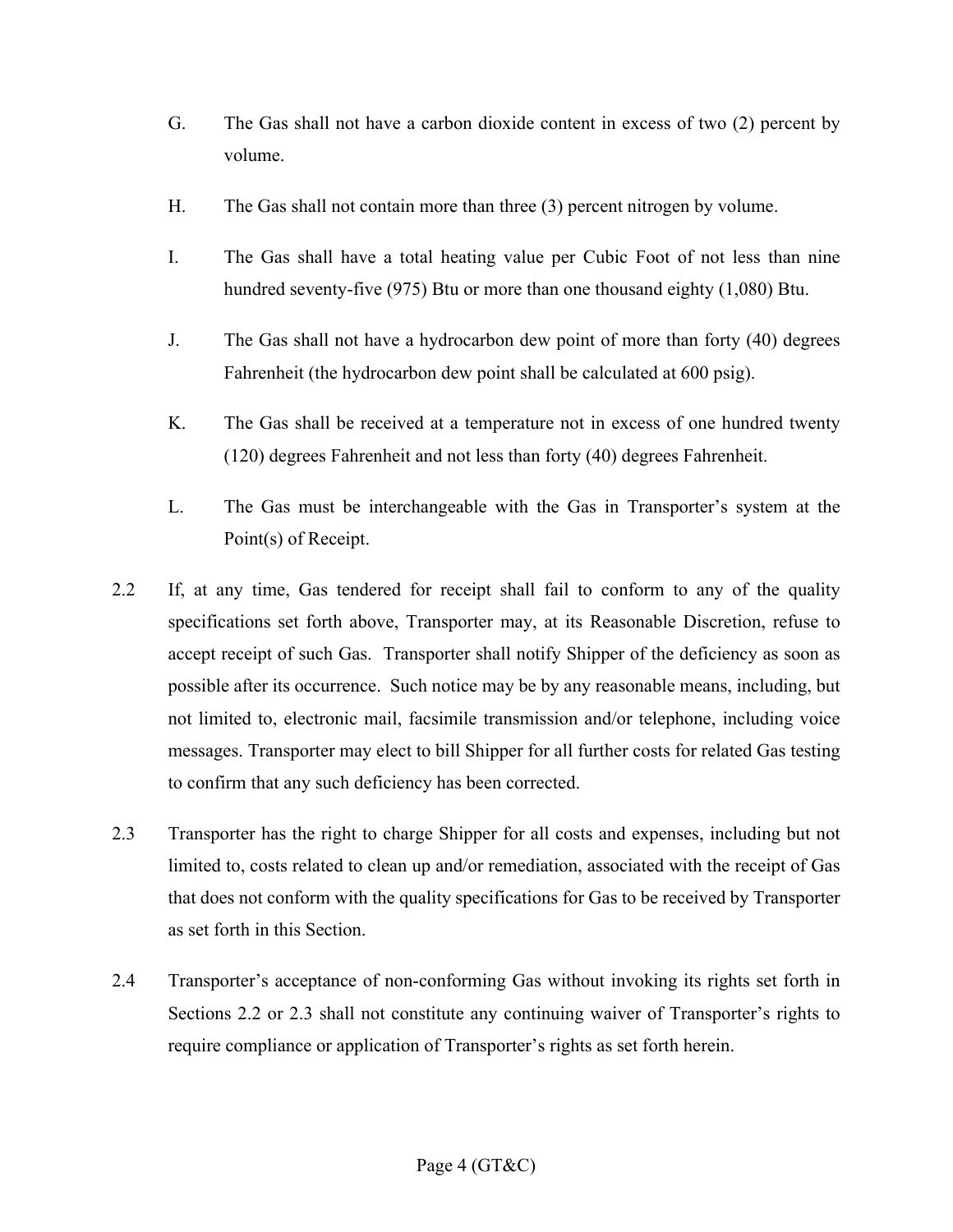#### **3. MEASUREMENT AND TESTS**

The measurement of Gas at the Point(s) of Receipt and Point(s) of Delivery shall be in accordance with the following provisions:

- 3.1 For all of the purposes of the SOC, a standard Cubic Foot of Gas shall be that quantity which occupies one Cubic Foot of space at a temperature of sixty (60) degrees Fahrenheit and at a pressure of fourteen and seventy-three hundredths (14.73) pounds per square inch absolute. The volumes of Gas received and delivered hereunder shall be measured and computed in accordance with methods prescribed by the American Gas Association. Installation of new measurement facilities, whether by Transporter or Shipper, shall be in accordance with the latest and approved version of the applicable American Gas Association's standards.
- 3.2 The total heating value of the Gas in Btu per Cubic Foot and the specific gravity received and delivered hereunder shall be determined from a sample of Gas taken by means of a composite sampler, a spot sample, a Gas chromatograph, or any other method in general use in the Gas industry. The recorded average specific gravity to the nearest one thousandth (0.001), obtained while Gas is being received and/or delivered, shall be the applicable specific gravity of Gas for the period under consideration.
- 3.3 Transporter shall make reasonable efforts to collect spot samples from a flowing Gas stream during normal business hours. In the event that Transporter's attempts to coordinate spot sampling are unsuccessful, Transporter shall use the most recently available Gas sample information.
- 3.4 Transporter, in its Reasonable Discretion, may elect to discontinue Gas sampling at Point(s) of Receipt or Point(s) of Delivery that have been continuously inactive for sixty (60) consecutive Days.
- 3.5 If, at any time during the term hereof, a new method or technique is developed with respect to Gas measurement or determination of factors used in such Gas measurement, such new method or technique may, in Transporter's Reasonable Discretion, be substituted for the Gas measurement method or technique set forth herein.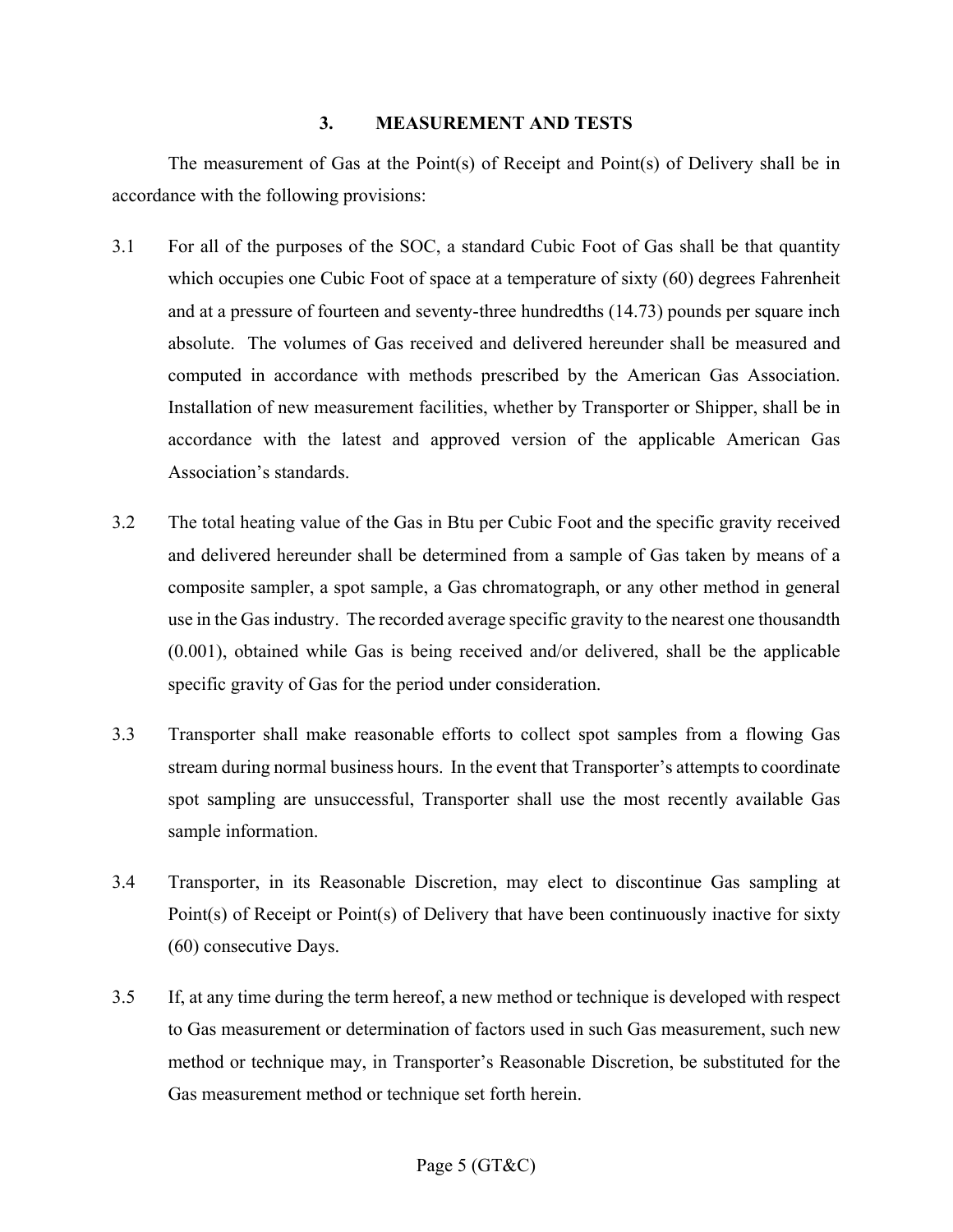- 3.6 Transporter may, at its Reasonable Discretion, install computers, transducers and other associated sensing devices to accomplish the accurate measurement of Gas received and/or delivered.
- 3.7 It is recognized that all facilities necessary to measure Gas at Point(s) of Receipt and Point(s) of Delivery have been or will be installed and in operation as of the date of first delivery of Gas to Transporter hereunder. Unless otherwise agreed, Transporter shall install, maintain and operate all facilities and equipment for the accurate measurement of the Gas received, transported and delivered hereunder. Shipper shall have access to the measuring equipment at all reasonable times, but readings, calibrations and adjustments thereof, and changing of charts, shall be done by Transporter unless otherwise agreed.
- 3.8 Upon written permission from Transporter, Shipper may, at its option, install, maintain and operate such new, additional or revised equipment, including check measuring and signal sharing equipment, as it may desire, at its own expense, and provided that such equipment is installed so as not to interfere with the custody measurement equipment of Transporter. Equipment installed by Shipper and not authorized in writing by Transporter may be removed by Transporter, at Shipper's expense. Each party shall have the right of access, at all reasonable times when Gas is being received or delivered, to the measuring equipment installed by the other party. The calibrating and adjusting of Transporter's measuring equipment and changing of meter charts on Transporter's meters shall be done only by Transporter and the calibrating and adjusting of Shipper's measuring equipment and changing of meter charts on its check meters shall be performed only by Shipper. Transporter, upon written request by Shipper, or Shipper, upon request by Transporter, shall mail or deliver to the other all meter charts and/or records used in measurement of Gas received and delivered hereunder during any specified period for which charts and/or records are required to be retained as hereinafter provided, but such charts and/or records shall be mailed or returned to Transporter or Shipper, as the case may be, within thirty (30) Days after their receipt. Transporter's Check Measurement Agreement form shall be available upon request.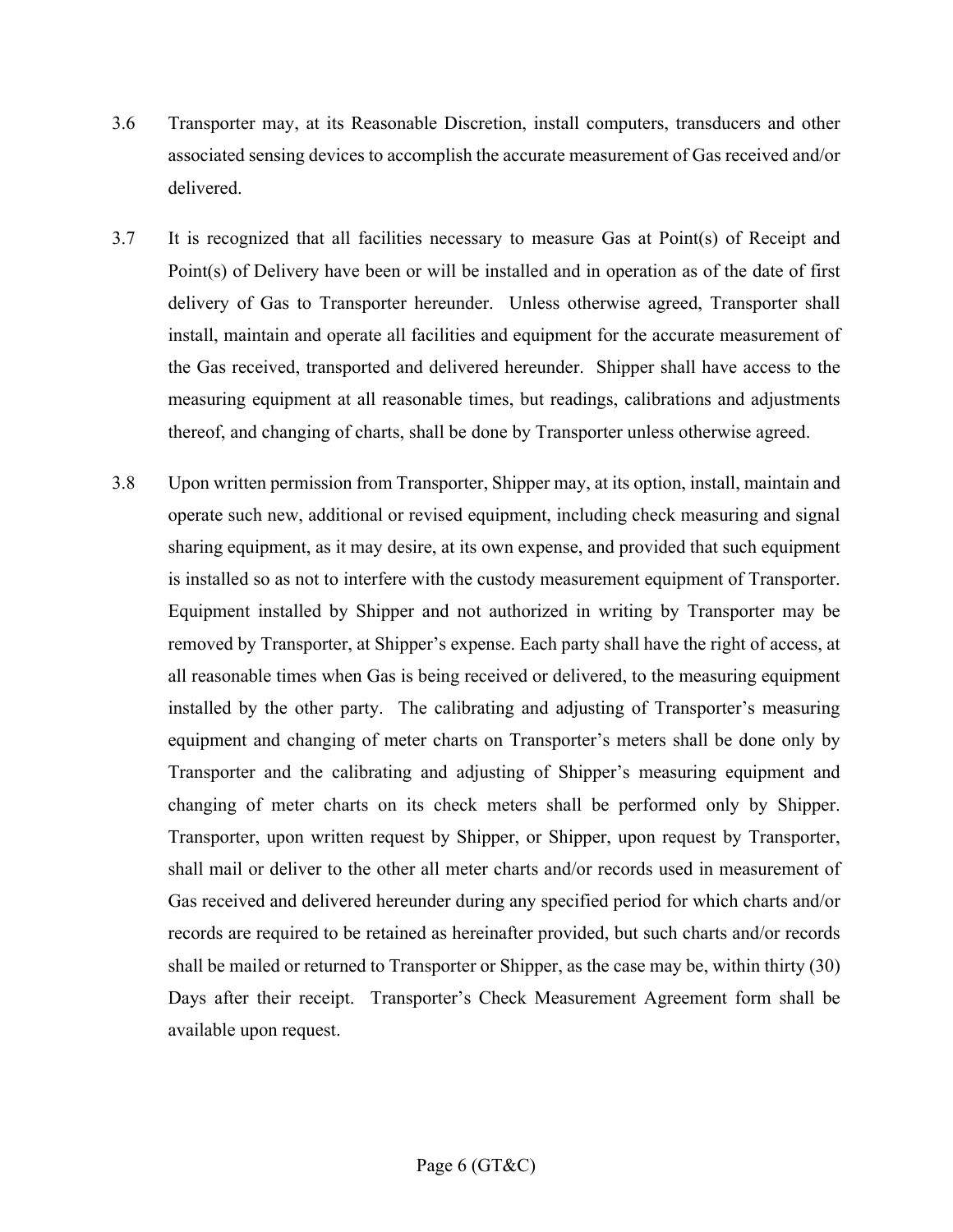- 3.9 Each party shall have the right to be present at the time of any scheduled installation, testing, cleaning, changing, repairing, inspection, calibration or adjusting of measuring equipment of the other party used in measurement of Gas received and delivered hereunder.
- 3.10 All measuring equipment shall be installed in such a manner as to permit an accurate determination of the quantity of Gas received or delivered and ready verification of the accuracy of measurement. The parties shall exercise reasonable care in the installation, maintenance and operation of check measuring, pressure regulating equipment, Gas compressors or other related equipment so as to prevent inaccuracy in the determination of the quantity of Gas being measured. Shipper shall control flow rates such that measurement of the Gas quantity is within the Normal Operating Range of the Orifice Meter Station. Transporter shall size the orifice plate such that the flow-dependent average monthly flow rate falls within the Normal Operating Range of the Orifice Meter Station. In its Reasonable Discretion, Transporter may elect to not provide volumetric adjustments pursuant to Section 3.13 for flow exceeding the differential pressure instrument's range or for flows resulting in damage to orifice plates. When Transporter determines that pulsation problems or other measurement inaccuracies exist, in addition to any remedies otherwise available to it, Transporter shall have the right to require Shipper or other third parties to install and continuously operate and maintain pulsation dampening equipment and/or to regulate Gas flows in a manner which would prevent or eliminate such problems or inaccuracies within thirty (30) business Days of notification by Transporter. Following notice to the affected parties and pending the correction of the problem, measurement based on charts or meters at any such affected points for system operating purposes shall be made in a manner which reasonably adjusts or compensates for the inaccuracy identified.
- 3.11 The accuracy of the measuring equipment at each Point(s) of Receipt and each Point(s) of Delivery shall be verified at intervals not exceeding one (1) year and at such other times as may be requested by Shipper or Transporter, and if any such verification shall be requested by Shipper or Transporter and the measuring equipment is found to measure Gas quantities within two percent (2%) accuracy, the expense of such verification shall be borne by the party requesting verification.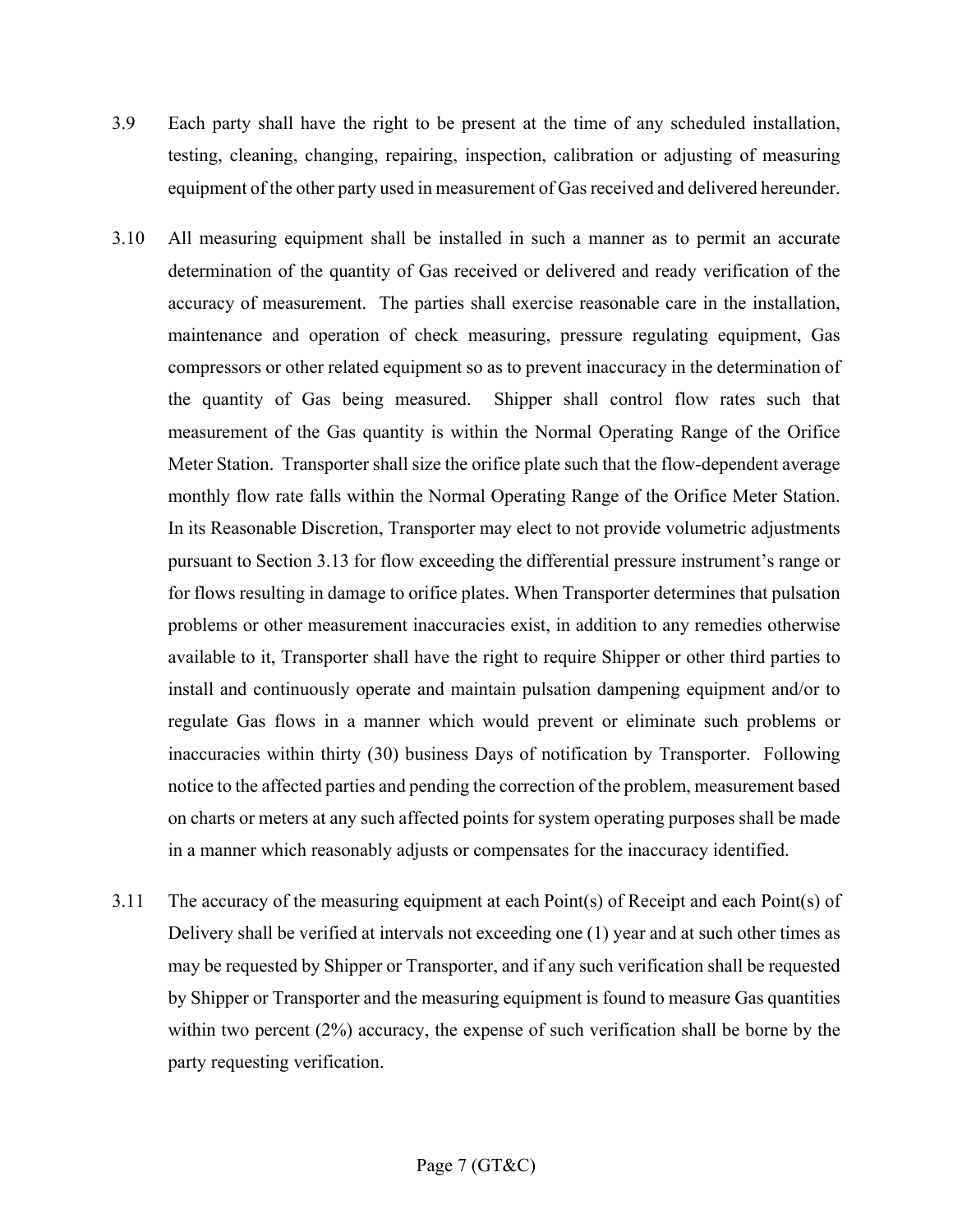- 3.12 Transporter may elect to discontinue regular verification of measurement equipment accuracy at Point(s) of Receipt or Point(s) of Delivery that have been continuously inactive for sixty (60) Days. Following the discontinuation of measurement equipment accuracy verification at a Point of Receipt or Point of Delivery, Shipper must provide three (3) business Days notice prior to Transporter's subsequent receipt or delivery of Gas at such Point of Receipt or Point of Delivery.
- 3.13 If, upon test, the measuring equipment measures Gas quantities within two percent (2%) accuracy at any Point(s) of Receipt or Point(s) of Delivery, previous readings of such equipment after the last preceding test shall be considered correct, but the equipment shall be adjusted to record accurately. However, even if the inaccuracy is less than two percent (2%), if the volume discrepancy is quantifiable and exceeds 250 MMBtu, the volumes shall be adjusted appropriately. If, at the Point(s) of Receipt or Point(s) of Delivery, upon any test, the measuring equipment measures Gas quantities with an inaccuracy requiring adjustment, or if at any time the measuring equipment should be out of service or not registering, Gas received or delivered through the period during which the measuring equipment was registering inaccurately or was out of service or not registering shall be estimated and agreed upon by use of the first of the following methods which may be applicable:
	- A. By using the registration of any check measuring equipment installed by either party if registering accurately; or
	- B. By computing error if percentage of error is ascertainable by calibration, test or mathematical calculation; or
	- C. By estimating the quantity received or delivered and/or its thermal content by reference to actual receipts or deliveries during preceding periods under similar conditions when the measuring equipment was registering accurately. If the period during which the measuring equipment at the Point(s) of Receipt or Point(s) of Delivery had been registering inaccurately or had been out of service or not registering is not definitely known or agreed upon, correction shall be made for the last half of the time elapsed since the measuring equipment was previously tested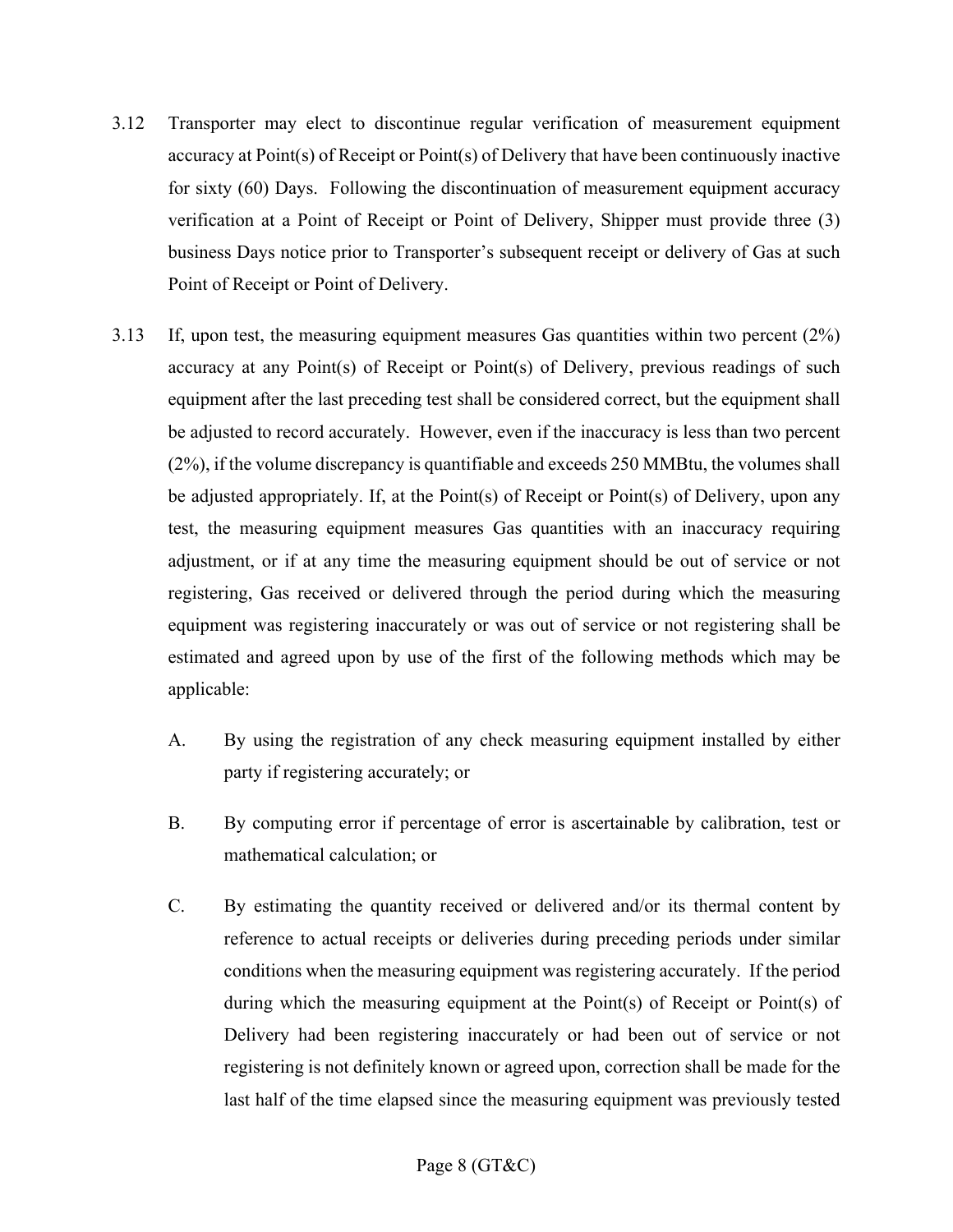and found to accurately measure Gas within two percent (2%). All corrections made as above provided shall be made to zero error.

3.14 The charts and/or records from the measuring equipment shall remain the property of the party owning the measuring equipment and shall be kept on file for a period of not less than two (2) years.

#### **4. WARRANTY AND INDEMNIFICATION**

4.1 Each party hereby warrants to the other that at the time of receipt or delivery of Gas hereunder, it will have the right to receive or deliver, as the case may be, such Gas, and that such Gas shall be free and clear of all liens and adverse claims; and each party agrees, with respect to the Gas received or delivered by it, to indemnify the other party against all suits, actions, debts, accounts, damages, costs (including reasonable attorney fees), losses and expenses arising from or out of any adverse claim of any and all persons to or against said Gas while that party has responsibility for the Gas.

#### **5. FORCE MAJEURE**

- 5.1 In the event of either party being rendered unable, wholly or in part, by reason of force majeure to carry out its obligations under the Contract (other than the obligation to make payment of amounts due hereunder), it is agreed that such party shall give notice and reasonably full particulars of such force majeure by electronic mail, facsimile transmission or in writing to the other party within a reasonable time after the occurrence of the cause relied on, and the obligations of the party giving such notice, so far as they are affected by such force majeure, shall be suspended during the continuance of any inability so caused, but for no longer period, and such cause shall, so far as possible, be remedied with all reasonable dispatch.
- 5.2 The parties' obligations hereunder shall also be suspended during the continuance of any force majeure situation to the extent such force majeure conditions prevent delivery of Gas for Shipper's account.
- 5.3 The term, "force majeure", as employed herein shall mean acts of God; strikes, lockouts, or other industrial disturbances; conditions arising from a change in governmental laws,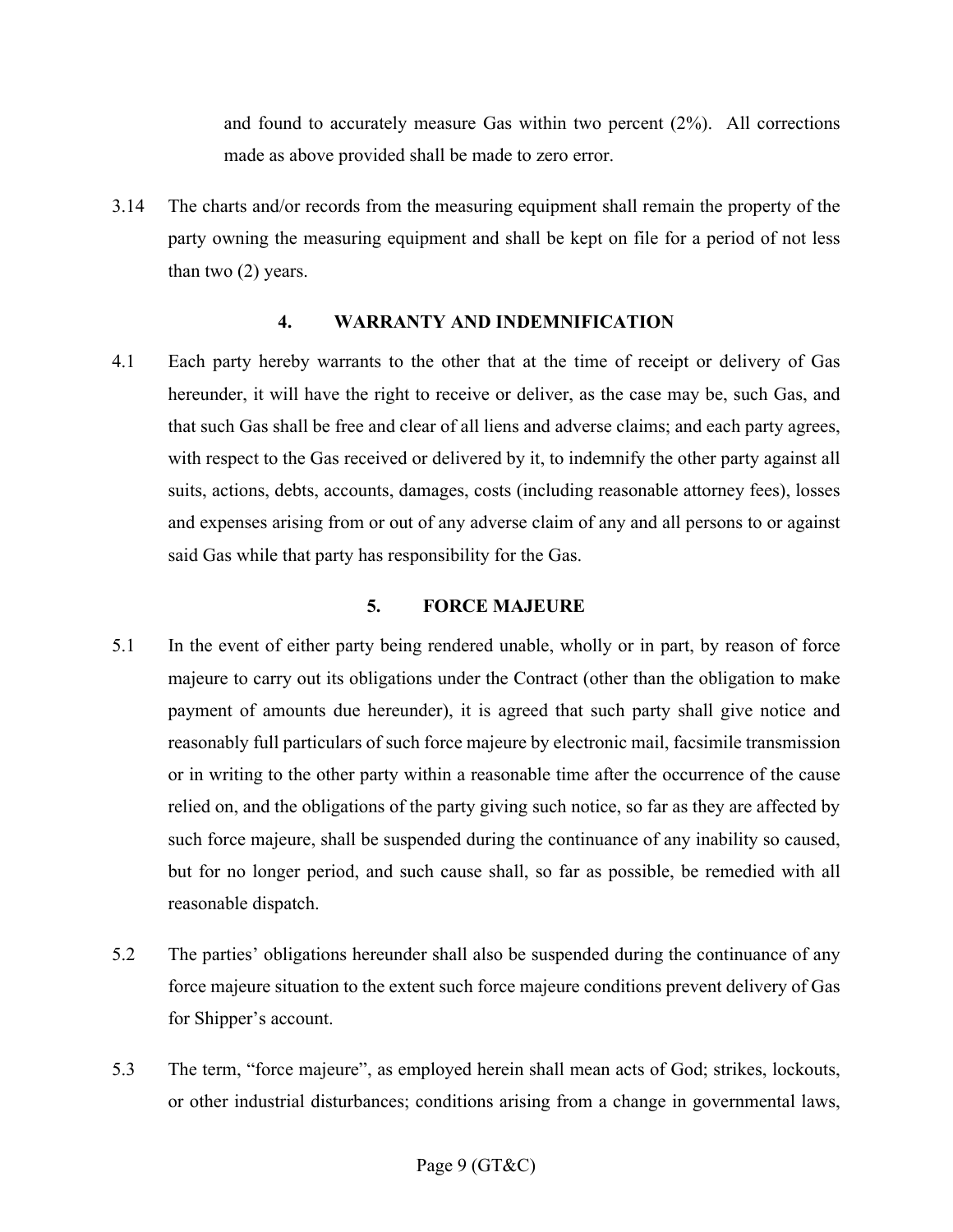orders, rules, or regulations; acts of public enemy; wars; blockades; insurrections; riots; epidemics; landslides; lightning; earthquakes; fires; storms; floods; washouts; arrests and restraints of governments and people; civil disturbances; explosions; breakage or accident to machinery or lines of pipe; the necessity for making repairs, tests, alterations, or performing maintenance to machinery or lines of pipe; freezing of wells or lines of pipe; partial or entire failure of wells or treating facilities; and any other causes, whether of the kind herein enumerated or otherwise, not within the control of the party claiming suspension, and which by the exercise of due diligence, such party is unable to prevent or overcome. Such term shall likewise include: (a) those instances where either Transporter or Shipper is required to obtain servitudes, rights-of-way, grants, permits or licenses to enable such party to fulfill its obligations under the Contract; the inability of such party to acquire or the delays on the part of such party in acquiring, at reasonable costs, and after the exercise of reasonable diligence, such servitudes, rights-of-way, grants, permits, or licenses, and (b) those instances where either Transporter or Shipper is required to furnish materials and supplies for the purpose of constructing or maintaining facilities or is required to secure permits or permissions from any governmental agency to enable such party to fulfill its obligations under the Contract, the inability of such party to acquire, or the delays on the part of such party in acquiring, at reasonable costs, and after the exercise of reasonable diligence, such material and supplies, permits and permissions.

- 5.4 It is understood and agreed that the settlement of strikes or lockouts shall be entirely within the discretion of the party having the difficulty, and that the above requirement that any force majeure shall be remedied with all reasonable dispatch shall not require the settlement of strikes or lockouts by acceding to the demands of the opposing party when such course is inadvisable in the discretion of the party having the difficulty.
- 5.5 Notwithstanding the foregoing, it is specifically understood and agreed by the parties hereto that force majeure shall in no way terminate the parties' obligations to balance those volumes of Gas received and delivered hereunder.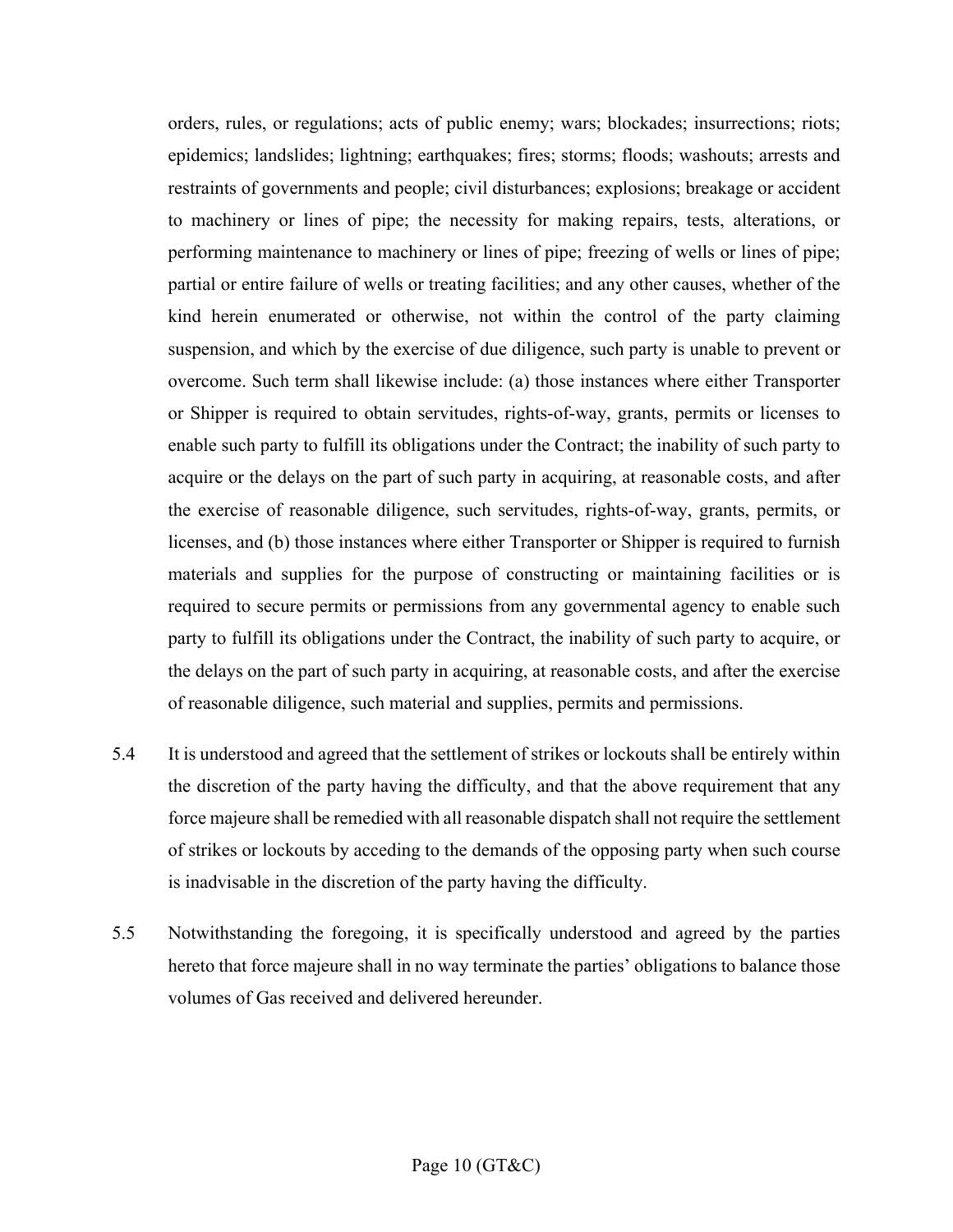#### **6. GOVERNMENTAL RULES, REGULATIONS AND AUTHORIZATIONS**

- 6.1 This Statement of Operating Conditions is subject to all valid orders, laws, rules and regulations of duly constituted governmental authorities having jurisdiction or control over the parties, their facilities or Gas supplies, this Statement of Operating Conditions or any provisions hereof. If at any time during the period of transportation of Gas hereunder, any such governmental authority shall take or threaten to take any action, directly or indirectly, whereby the receipt, transportation and delivery of Gas as contemplated hereunder shall be proscribed or possibly subjected to terms, conditions, restraints or regulations, including without limitation by enumeration, rate or price controls or ceilings that, in the sole judgment of the party affected, would be adverse or unduly burdensome to that party, such party may, upon written notice, cancel and terminate the Contract, including the Statement of Operating Conditions, without further liability hereunder except for payment for services provided hereunder prior to such cancellation and termination.
- 6.2 The parties agree to timely file and prosecute all applications, statements and notices with any governmental regulatory authority having appropriate and applicable jurisdiction.

#### **7. BILLINGS AND PAYMENT**

- 7.1 On or about the tenth  $(10<sup>th</sup>)$  Day of each Month after delivery of Gas has commenced hereunder, Transporter shall render to Shipper a statement for the preceding Month setting forth the total quantity of Gas, and the Btu content thereof, at the Point(s) of Receipt and Point(s) of Delivery which was received and delivered, respectively, the amount due Transporter by Shipper for the transportation or other applicable services performed hereunder and such other information sufficient to explain and support any adjustments made by Transporter in determining the amount billed.
- 7.2 Shipper shall pay Transporter the amount due on the later of the twenty-fifth  $(25<sup>th</sup>)$  Day of the Month following the Month of production or (i) fifteen (15) Days after the date of the invoice described in Section 8.1; or (ii) fifteen (15) Days after the date of any other invoice Transporter renders. In the event Shipper fails to timely pay Transporter according to this Section, Transporter will assess and Shipper shall pay an interest charge equal to one and one-half percent (1.5%) per Month on the unpaid balance. Further, in the event Shipper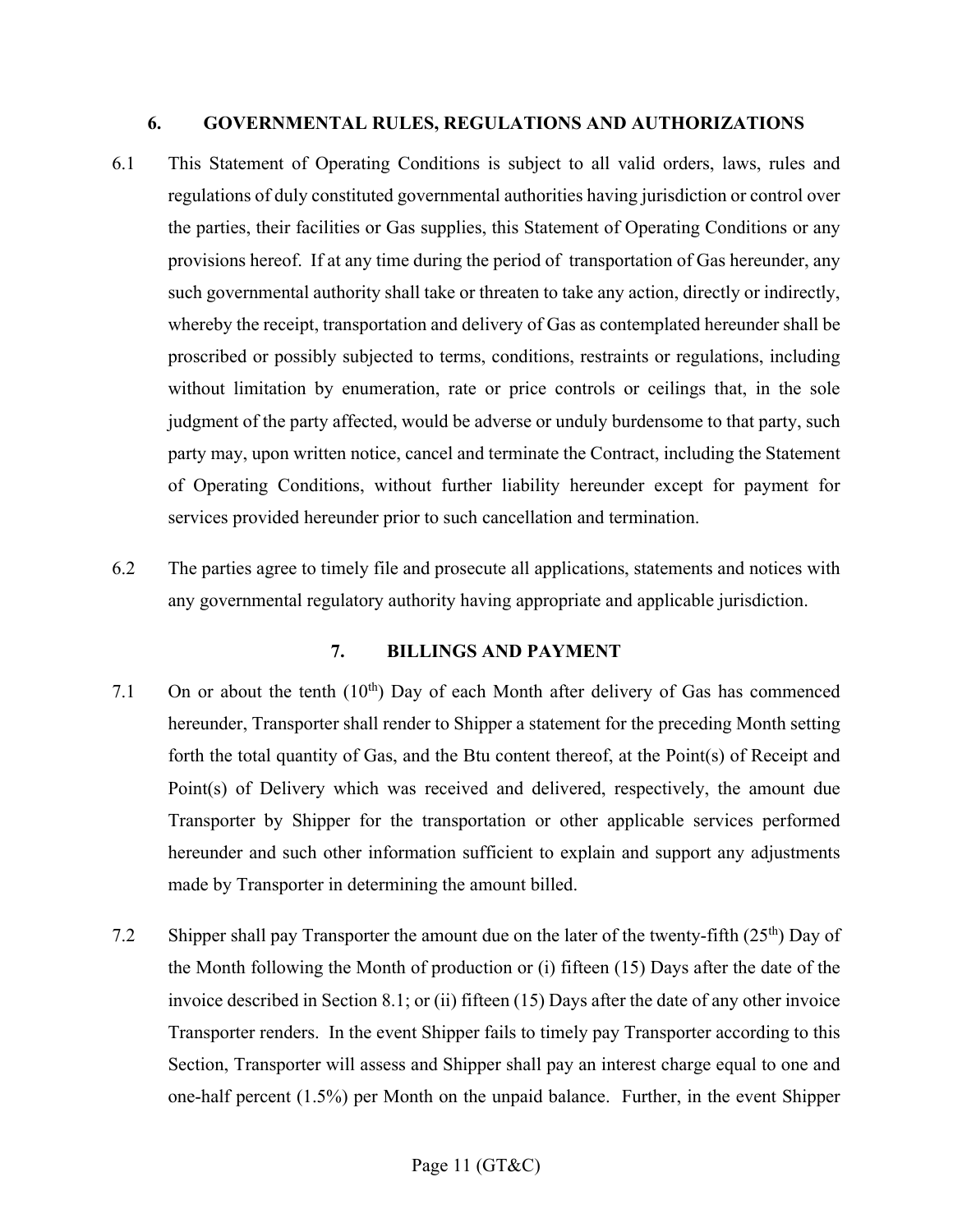fails to timely pay Transporter according to this Section, Transporter may, in its Reasonable Discretion, suspend all transportation of Gas pursuant to Section 7.6.

- 7.3 Under Firm Contracts for which demand charges are applicable, Transporter will submit an invoice to Shipper for demand charges during the Month preceding the Month to which such demand charges apply. Payment of such invoices shall be due on the latter of (i) the 25th day of the Month in which such invoice is received or (ii) fifteen (15) Days after the receipt of the invoice (the "Demand Payment Date"). Shipper shall pay the full amount of the demand charges set forth on the invoice on or before the Demand Payment Date. In the event that Shipper does not make timely payment of demand charges on or before the Demand Payment Date as required by this Section 7.3, Transporter may exercise all of its rights available at law and pursuant to the Firm Contract. In the event Shipper fails to timely pay Transporter according to this Section, Transporter will assess and Shipper shall pay an interest charge equal to one and one-half percent (1.5%) per Month on the unpaid balance.
- 7.4 All parties hereto shall have the right at any and all reasonable times to examine the books and records of the other party to the extent necessary to verify the accuracy of any statement, charge, computation or demand made under or pursuant to a Contract, including the Statement of Operating Conditions. The parties agree to schedule such audits in advance and at mutually agreeable times. Within thirty (30) Days following any such audit, the auditing party shall notify the audited party of the results of such audit and specifically, whether the accuracy of any statement, charge, computation or demand will be challenged. Such books and records shall be kept for not less than two (2) years following the month the charge was billed or the credit issued ("Exception Period"). All charges and credits shall be conclusively deemed to be correct and accurate unless written exception is taken to specific charges or credits within the Exception Period. All charges and credits beyond the Exception Period and not subject to written exception are considered final and not subject to review or adjustment with regard to any such statement, charge, computation or demand was made under or pursuant to a Contract, including the SOC. In the event the examination of either party's records requires disclosure of confidential third party agreements, the auditing party shall use the services of an independent third party auditor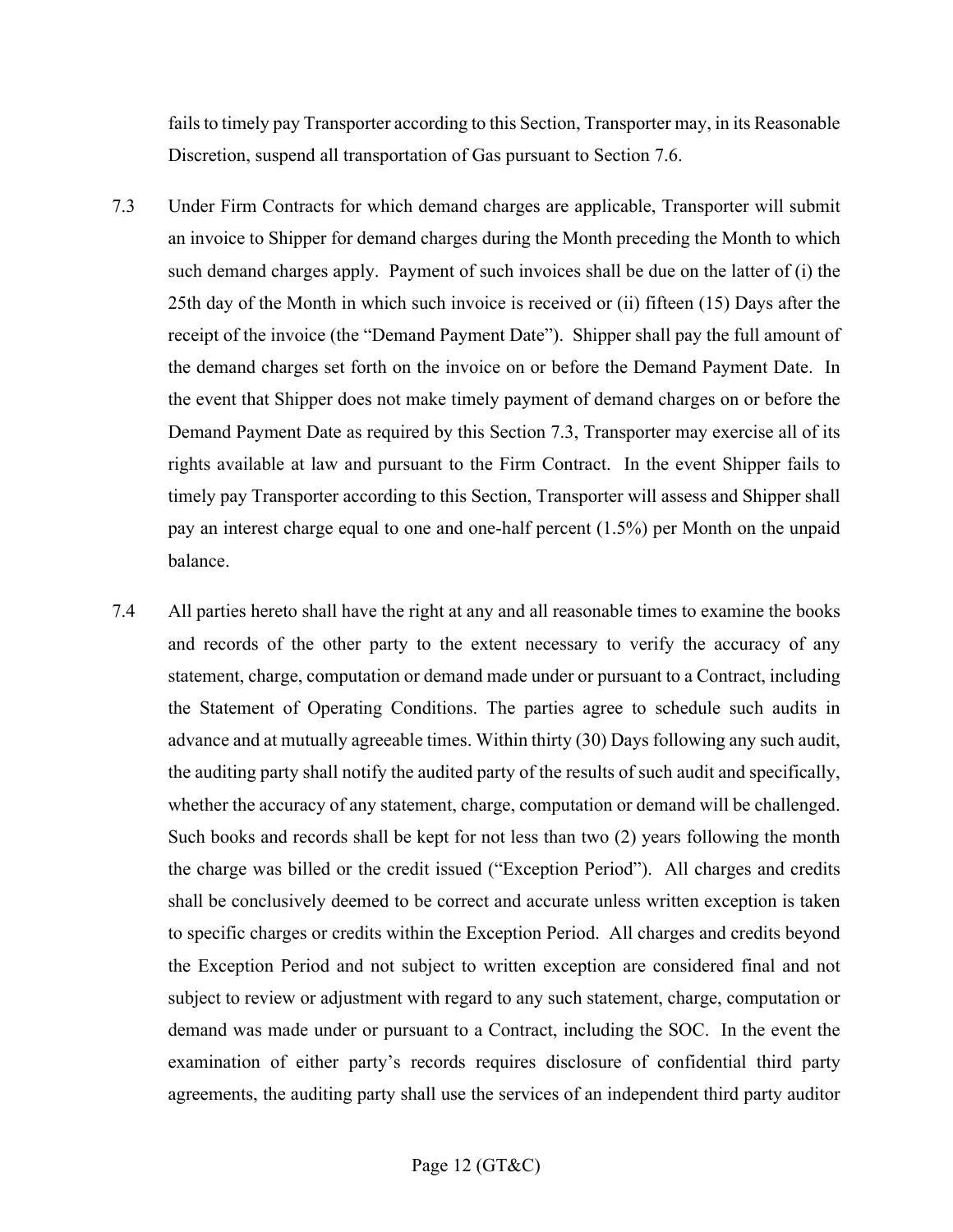who shall be required to keep the terms of such third party agreements confidential and shall disclose confidential information only to the extent necessary to render the audit. Any requested disclosure of confidential information to the auditing party must be submitted to the audited party for approval. The cost of any independent third party auditor shall be borne by the auditing party.

- 7.5 Shipper agrees to reimburse Transporter for all taxes that may be levied upon and/or paid by Transporter based on additional tax requirements imposed or implemented on or after the date the rates set forth in Exhibit B to this Statement of Operating Conditions became effective, with respect to the transportation services rendered hereunder.
- 7.6 If Shipper in good faith disputes any amount billed hereunder, Shipper shall not be required to pay interest in accordance with Sections 7.2 and 7.3 on any such amount that is ultimately determined to be in error; provided, however, interest shall be due if such amount billed is found not to be in error. Shipper shall pay when due the full amount of the invoice, including the amount in dispute, and Transporter shall refund with interest any disputed amount that ultimately is determined to be in error. If Shipper fails to pay any amount due hereunder, Transporter may, in addition to exercising any other rights it may have under the Contract, under the SOC, at law, or in equity, suspend service, including deliveries of Gas, subject to Transporter providing forty-eight (48) hours written notice of such intention to suspend. Transporter may, without waiving any other rights or remedies it may have, withhold further delivery until such payment or security is received or take whatever steps it deems necessary, in its sole judgment, to insure that non-payment of invoices by Shipper does not occur, including but not limited to, termination of Shipper's Contract. In the event Transporter pursues collection on late payment, Shipper shall be liable for any and all expenses and costs, including court costs and reasonable attorney fees, incurred as a result of such failure to timely pay.
- 7.7 Transporter may set off any amount owed by Transporter to Shipper under any Contract(s) against the amount owed by Transporter or any affiliate of Transporter under any Contract(s) and any other agreements.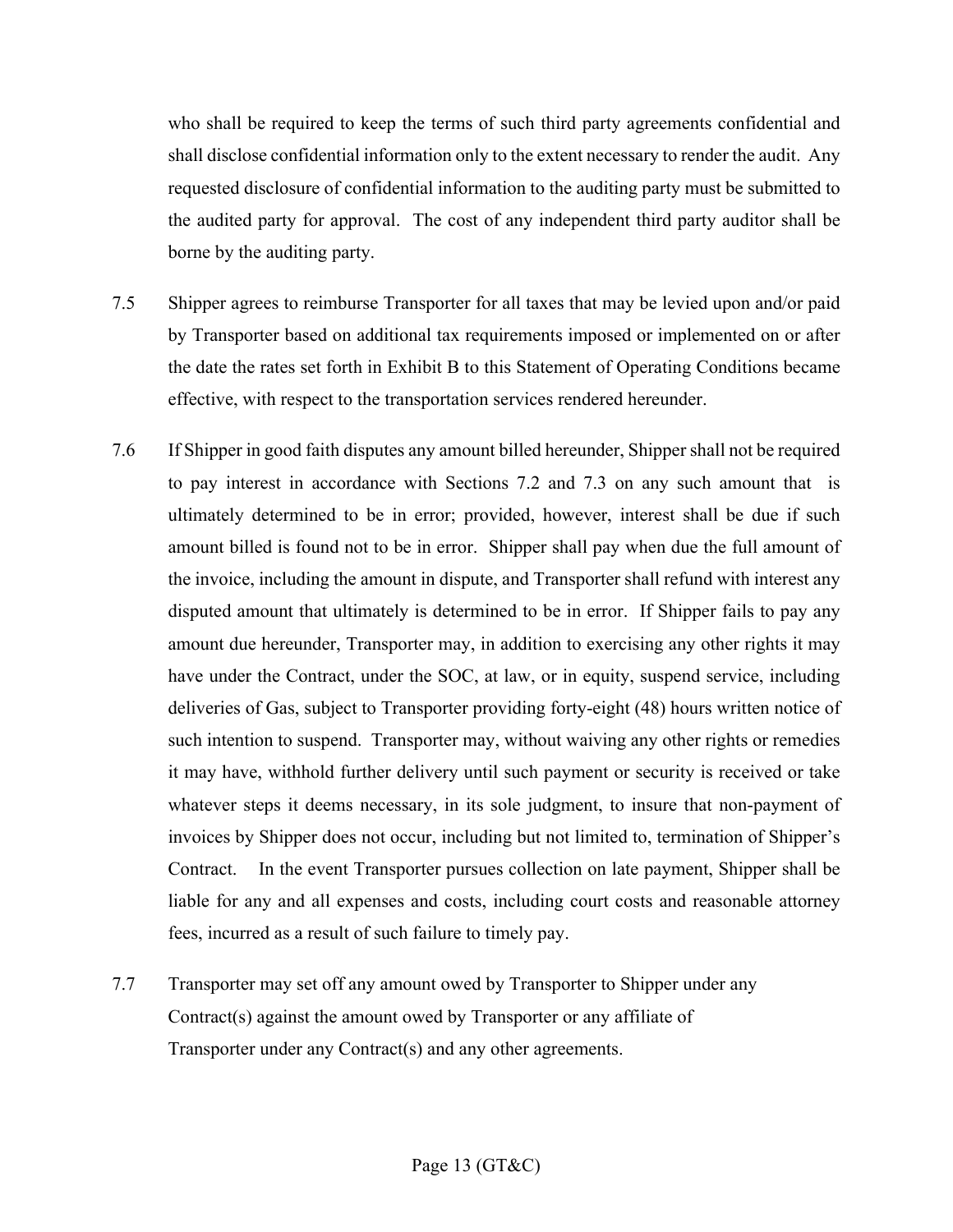#### **8. CREDITWORTHINESS**

- 8.1 To establish and maintain creditworthiness with Transporter, Shipper shall maintain an investment grade credit rating, and Shipper shall otherwise demonstrate to Transporter's satisfaction the ability to meet its financial obligations hereunder. An "investment grade credit rating" means a long-term senior unsecured non-credit enhanced debt rating of: at least BBB- from Standard & Poor's Rating Group (a division of McGraw-Hill Inc.) or its successor ("S&P") or "Baa3" from Moody's Investor Services, Inc. or its successor ("Moody's"), in either case with a short-term and long-term outlook or credit watch of stable or positive. If Shipper is rated by S&P and Moody's, the lower credit rating will apply.
- 8.2 Transporter shall not be required to commence service or to continue to provide service under a Contract with any Shipper that:
	- A. Is or has become insolvent;
	- B. Has voluntarily commenced a case or proceeding or the filing of any petition under any bankruptcy, insolvency or similar law seeking dissolution, liquidation or reorganization or the appointment of a receiver, trustee, custodian or liquidator for itself or a substantial portion of its property, assets or business; or to effect a plan or other arrangement with its creditors; or has filed an answer admitting the jurisdiction of the court and the material allegations of any involuntary petition filed against it in any bankruptcy, insolvency or similar case or proceeding, has been adjudicated as bankrupt, has made a general assignment for the benefit of creditors or has consented to, or acquiesced in the appointment of, a receiver, trustee, custodian or liquidator for itself or a substantial portion of its property, assets or business or has taken corporate action for the purpose of effectuating any of the foregoing; or
	- C. Has been the subject of the commencement of involuntary proceedings or the filing of an involuntary petition against Shipper under any bankruptcy, insolvency or similar law seeking the dissolution, liquidation, or reorganization of Shipper, or the appointment of a receiver, trustee, custodian or liquidator for Shipper, or of a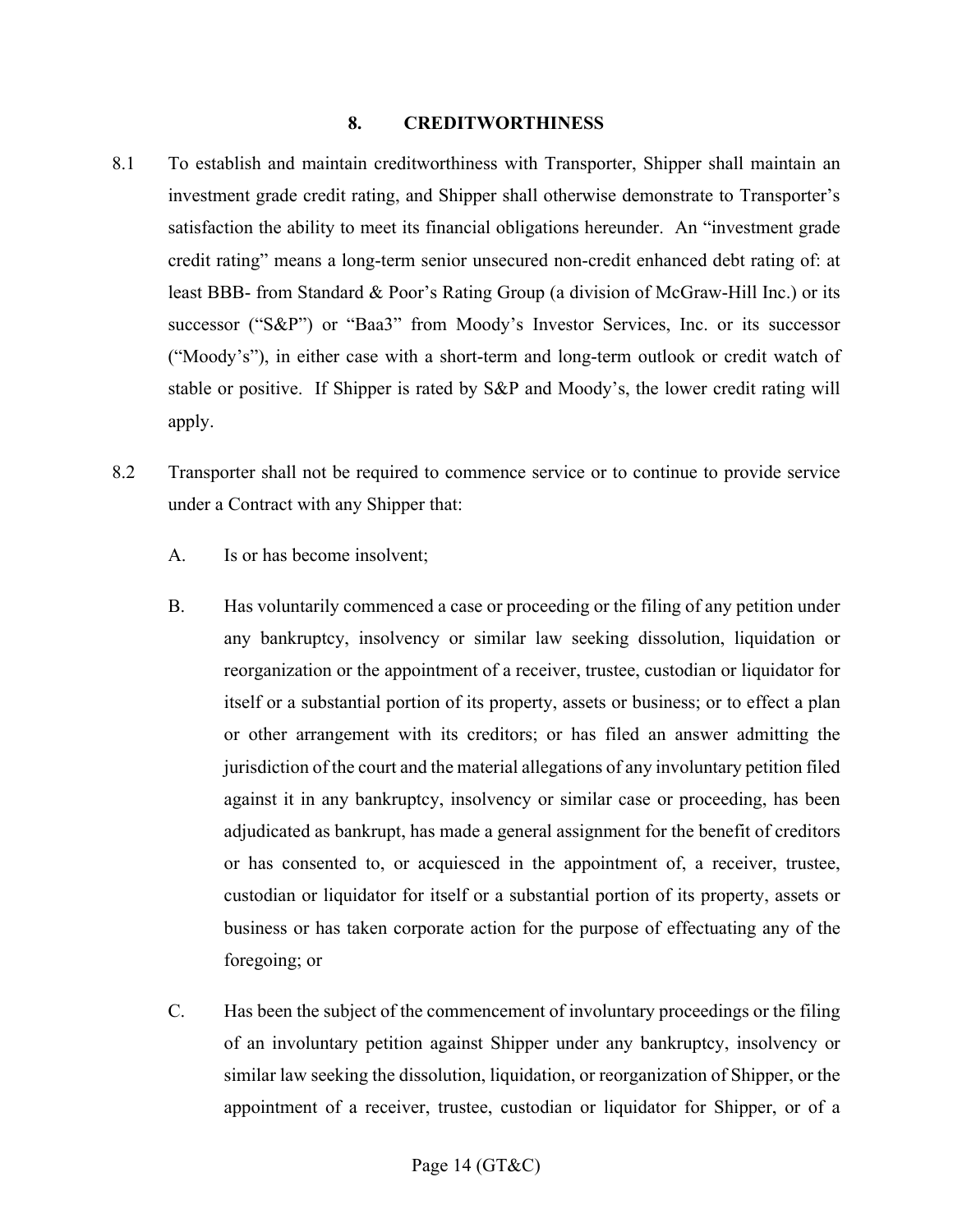substantial part of the property, assets or business of Shipper, or the issuance or levy of any writ, judgment, warrant or attachment, execution or similar process against a substantial part of the property, assets, or business of Shipper; or

- D. Fails to establish and maintain creditworthiness with Transporter; or
- E. Fails to provide Adequate Assurances.
- 8.3 If Shipper fails to establish or maintain creditworthiness with Transporter, Shipper may be required by Transporter to provide adequate assurances. "Adequate Assurances" shall mean a cash prepayment, a guaranty or an irrevocable standby letter of credit, from a financial institution in a form acceptable to Transporter in its Reasonable Discretion, as may be requested by Transporter, in an amount equal to three (3) Months of service at the full Maximum Daily Quantity (or, for interruptible Shippers, an amount equal to three (3) Months of estimated service based on historical or projected usage, as determined by Transporter in its Reasonable Discretion), plus any other required monthly fees, plus an amount equal to the highest imbalance payment accrued in one (1) Month during the previous twelve (12) consecutive Months. Shipper must deliver to Transporter the Adequate Assurances within three (3) business Days of receipt of Transporter's written request, make payment in full within three (3) business Days of receipt of Transporter's written request for all amounts due from Shipper under any Contract(s) and any other agreements between Transporter and Shipper including netting arrangements, and maintain such Adequate Assurances until Shipper can establish creditworthiness with Transporter. If Shipper fails to provide Adequate Assurances upon request, Transporter may, in addition to exercising any other rights it may have under the Contract, under the SOC, at law, or in equity, immediately suspend service, including deliveries of Gas.
- 8.4 In the event that Transporter agrees to construct new facilities or to expand or extend its existing facilities and Shipper has agreed pursuant to Section 7.9 of this SOC to pay a facilities charge to defray the cost of such facilities, and regardless of whether Shipper is deemed "creditworthy" within the meaning of GT&C Section 8.1, Transporter may require additional Adequate Assurances in a form, amount, for a term and from an issuer all as reasonably acceptable to Transporter and as agreed to by the parties in a request for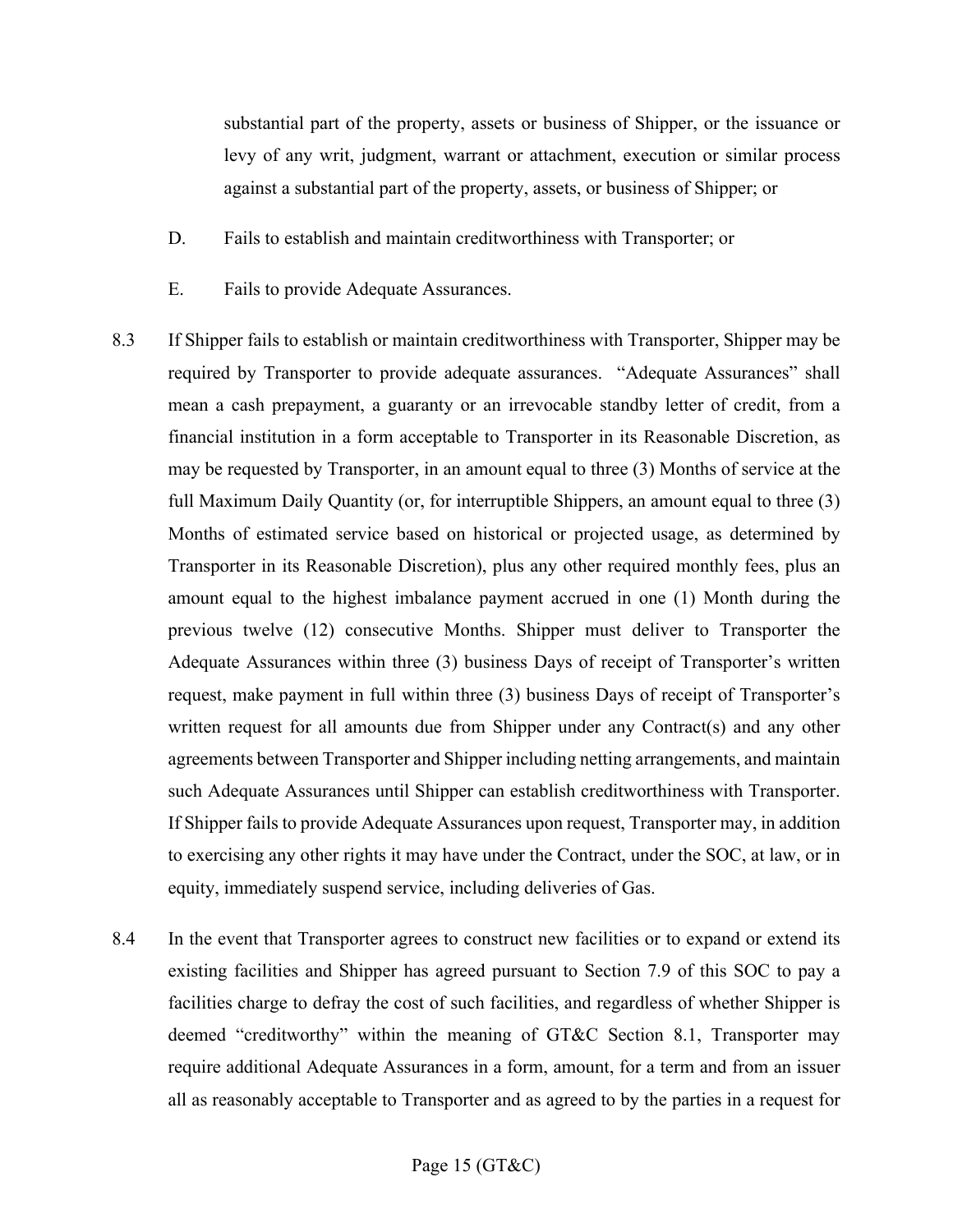service. Adequate Assurances for such new construction, expansion or extension may be in addition to, and shall not be limited to, amounts equal to three months of service at Shipper's full Maximum Daily Quantity or estimated service charges as described in GT&C Section 8.3 above.

#### **9. CHOICE OF LAW**

9.1 The interpretation and performance under Shipper's Contract, and the Statement of Operating Conditions and these General Terms and Conditions shall be in accordance with the laws of the State of Oklahoma, excluding any conflict of law principle that might refer such interpretation and performance to the laws of another jurisdiction. With respect to any cause of action associated directly or indirectly with the terms and conditions of a Contract and the Statement of Operating Conditions, the parties agree and consent to the exclusive jurisdiction of the federal or state courts sitting in the State of Oklahoma, and acknowledge proper venue to be in either state or federal court located in Oklahoma County, Oklahoma, and hereby waive any defenses or objections thereto; provided, however, that Transporter may agree to permit a court with jurisdiction to decide venue as to a specific matter or matters.

#### **10. EEOC COMPLIANCE**

10.1 To the extent applicable, each party hereby respectively warrants that it is in compliance with, and during the term hereof will remain in compliance with, all applicable laws, executive orders and acts concerning equal opportunity employment and wage and hours regulations.

#### **11. MISCELLANEOUS**

11.1 As between the parties hereto, Shipper shall be deemed to be in exclusive control and in possession of the Gas prior to such Gas being received hereunder by Transporter at the Point(s) of Receipt and responsible for any damages, losses or injuries caused thereby, except for injuries and damages which shall be occasioned solely and proximately by the negligent acts or omissions of Transporter. After Shipper delivers or causes Gas to be delivered to Transporter at the Point(s) of Receipt, Transporter shall be deemed to be in exclusive control and possession of such Gas, and responsible for any injuries or damages